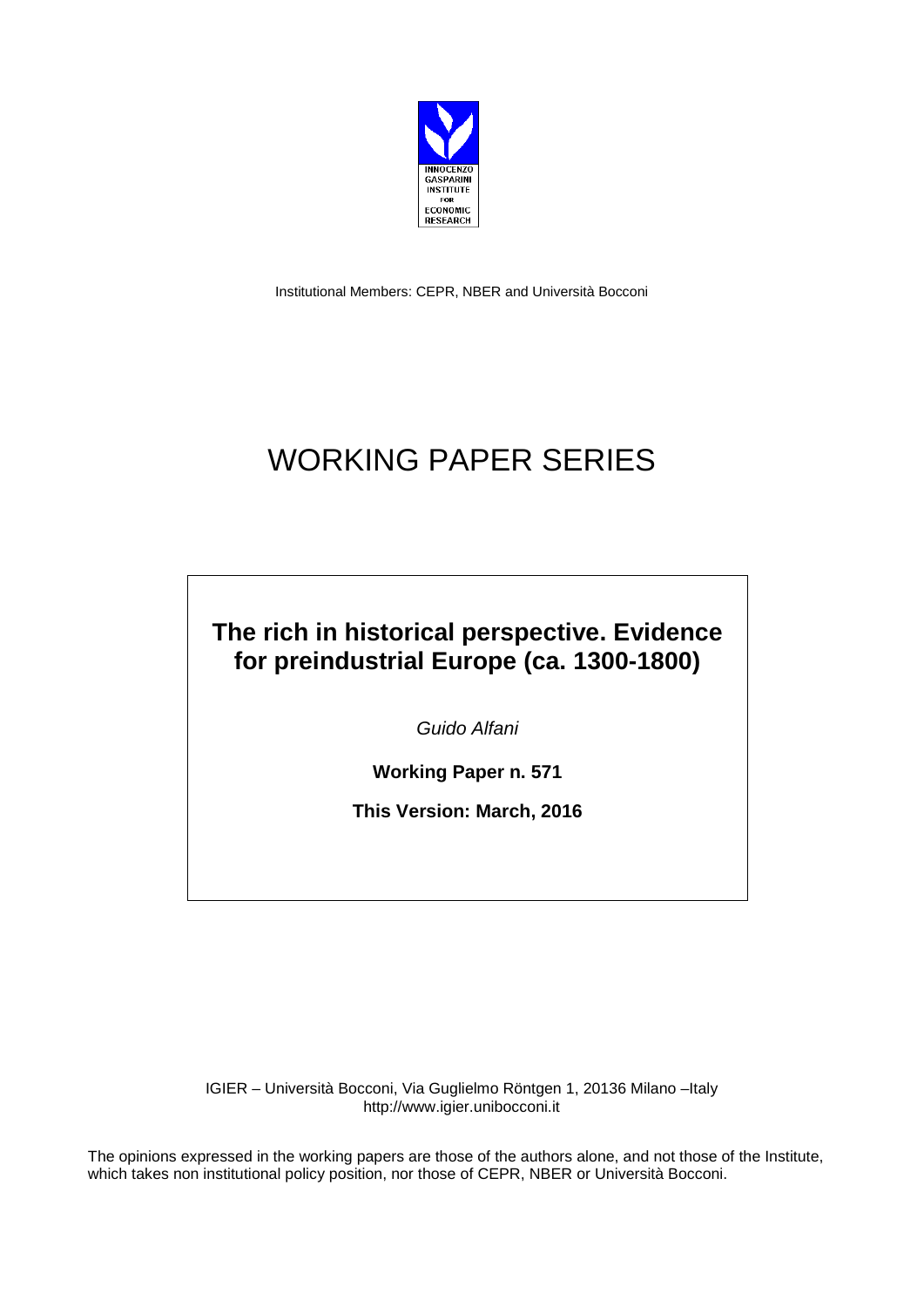# **The rich in historical perspective. Evidence for preindustrial Europe (ca. 1300- 1800)**

# Guido Alfani Bocconi University, Department of Public Administration and Management IGIER and Dondena Centre for Research on Social Dynamics guido.alfani@unibocconi.it

#### **Abstract**

This article provides an overview of long-term changes in the relative conditions of the rich in preindustrial Europe. It covers four pre-unification Italian states (Sabaudian State, Florentine State, Kingdom of Naples and Republic of Venice) as well as other areas of Europe (Low Countries, Catalonia) during the period 1300-1800. Three different kinds of indicators are measured systematically and combined in the analysis: headcount indexes, the share of the top rich, and richness indexes. Taken together, they suggest that overall, during the entirety of the early modern period the rich tended to become both more prevalent and more distanced from the other strata of society. The only period during which the opposite process took place was the late Middle Ages, following the Black Death epidemic of the mid-fourteenth century. In the period from ca. 1300 to 1800, the prevalence of the rich doubled. In the Sabaudian State, the Florentine State and the Kingdom of Naples, for which reconstructions of regional wealth distributions exist, in about the same period the share of the top 10% grew from 45-55% to 70-80% - reaching almost exactly the same level which has recently been suggested as the European average at 1810. Consequently, the time series presented here might be used to add about five centuries of wealth inequality trends to current debates on very long-term changes in the relative position of the rich.

#### **Keywords**

Economic inequality; wealth concentration; richness; top wealthy; middle ages; early modern period; Italy; Low Countries; Catalonia; Black Death; property structures

**JEL codes** N300, N330, N930, D310

#### **Acknowledgements**

I thank Conchita D'Ambrosio, Matteo Di Tullio, Peter Lindert, Luca Mocarelli, Jeff Williamson and seminar participants at Bocconi for their many helpful comments. I am grateful to Davide De Franco for having developed the GIS map of Italy. The research leading to these results has received funding from the European Research Council under the European Union's Seventh Framework Programme (FP7/2007-2013)/ERC Grant agreement No. 283802, *EINITE-Economic Inequality across Italy and Europe, 1300-1800*.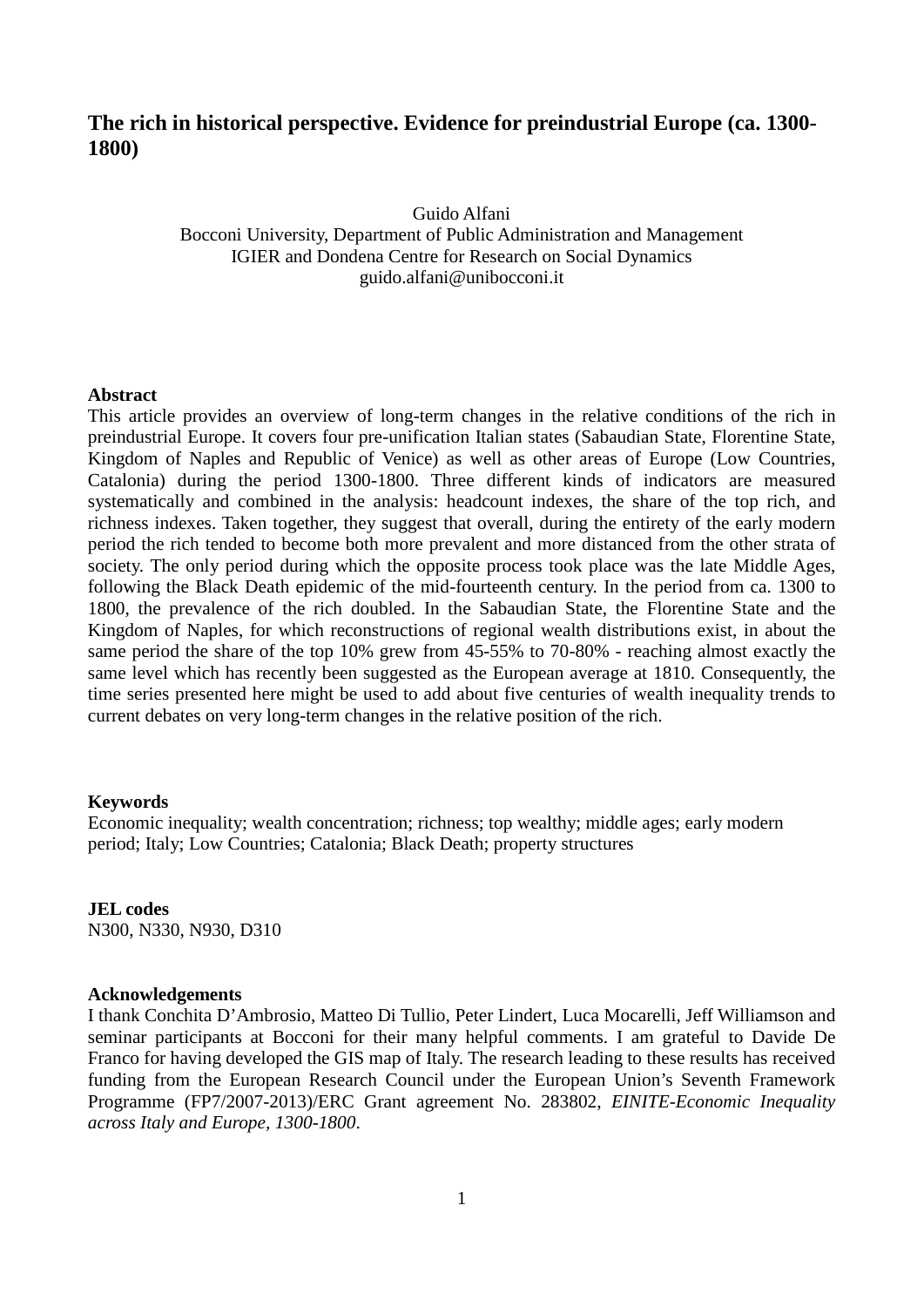#### **1. Introduction**

What shares of the population were rich in preindustrial Europe? What was their share of the overall wealth or income? In which historical periods were the rich getting relatively richer? Instinctively, these seem to be relevant questions – but it has been impossible to provide a clear answer to them based on the available literature. This depends partly on the fact that, generally speaking, preindustrial economic inequality has only recently become the focus of a significant amount of new research, and partly on some technical difficulties in measuring the variables needed to provide a systematic study of the rich using the kind of archival sources and analytical approaches that characterize research on the European medieval and early modern élites.

Even for the contemporary period studies of the number and the relative position of the rich were scarce until recently. In many respects, it took the Great Recession beginning in 2007 to alter the perception of economic inequality in the general public and among scholars alike. The position of those placed at the top of the distribution has been the object of particular scientific attention, the more so since trends in the share of the top seem to determine the trend in general economic inequality (Atkinson et al. 2011; Alvaredo et al. 2013; Roine and Waldenström 2015). This renewed interest has involved not only income, but also wealth. New time series of wealth concentration spanning the twentieth and at least part of the nineteenth century have been recently produced for a variety of countries (Piketty et al. 2006; Piketty 2014; Roine and Waldenström 2015). These recent works have contributed to increase considerably our knowledge of the changes which occurred in wealth inequality and in the share of the top rich during the nineteenth and the twentieth centuries, adding to pre-existing studies which had covered a few countries or areas only, particularly Britain (Williamson 1985) and the U.S. (Williamson and Lindert 1980). For other areas, only studies of income inequality exist (see for example Rossi et al. 2001; Prados de la Escosura 2007; 2008).

The renewal of scholarly interest in economic inequality has not been limited to the modern period, but has involved with at least as much intensity the early-modern and late-medieval times. To a significant degree, this is the result of the activities of the ERC-funded research project *EINITE –* Economic Inequality across Italy and Europe, [1](#page-2-0)300-1800<sup>1</sup>, which has collected systematically and with a uniform methodology information about long-term trends in wealth inequality for many regions of Italy (Alfani and Ammannati 2014; Alfani 2015; Alfani and Di Tullio 2015; Alfani and Sardone 2015; Ammannati 2015; Ammannati et al. 2015) as well as for some areas of Europe, including Catalonia in Spain (García-Montero 2015) and the southern Low Countries (Ryckbosch 2015; Alfani and Ryckbosch 2015). Other recent research has covered parts of France (Hoffman et

<span id="page-2-0"></span> <sup>1</sup> http://www.dondena.unibocconi.it/EINITE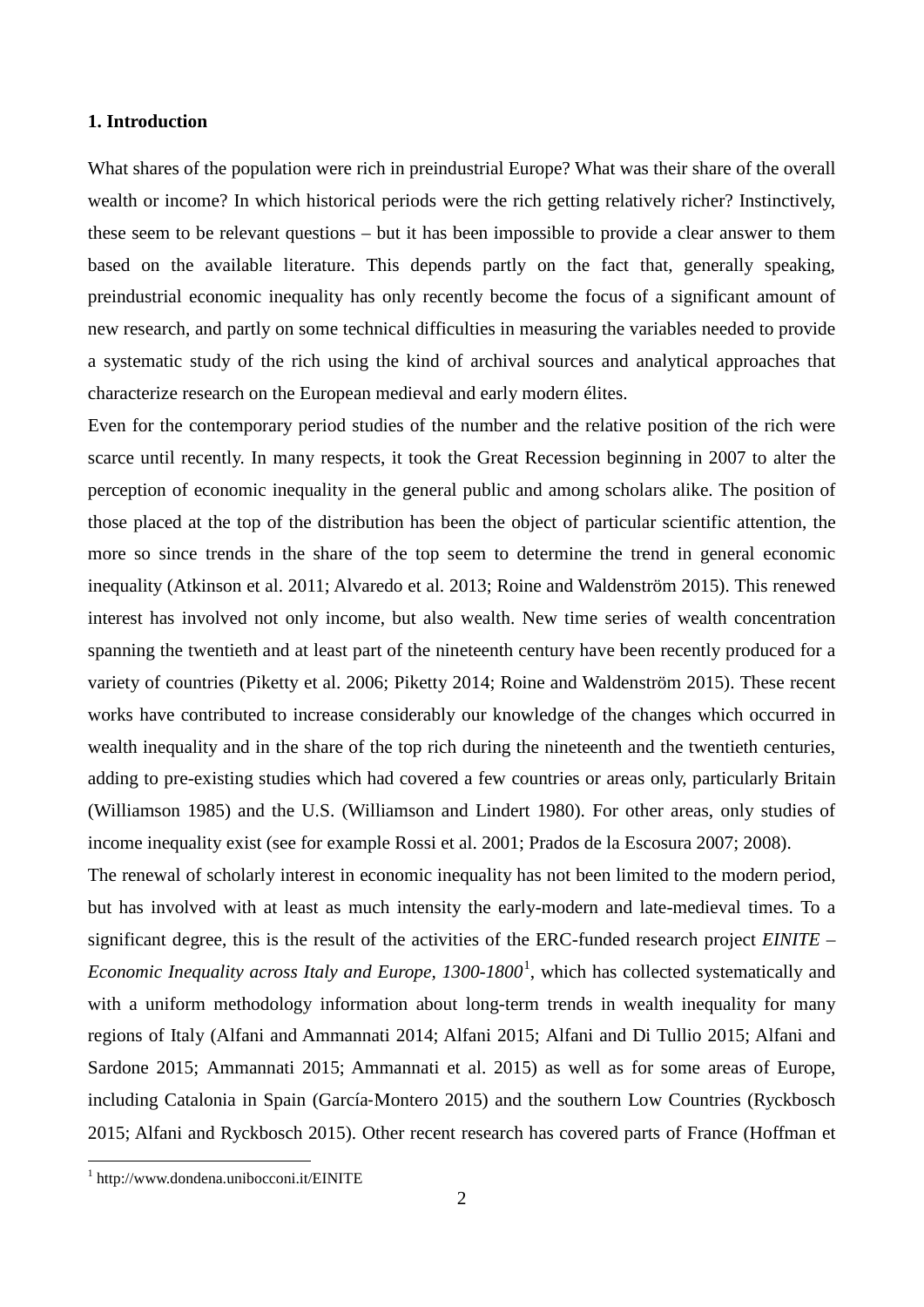al. 2002), the Low Countries (Hanus 2013), Portugal (Reis and Martins 2012), Spain (Nicolini and Ramos Palencia 2013; 2015; Santiago-Caballero 2011; Santiago-Caballero and Fernández 2013), Turkey (Canbakal 2013) and pre-Revolutionary America (Lindert and Williamson 2015), changing dramatically the situation compared with the recent past, when the only area for which long-term trends in economic inequality had been reconstructed was the Dutch Republic (Van Zanden 1995; Soltow and Van Zanden 1998).

This article compares long-term trends in the prevalence of the rich in parts of preindustrial Europe, and in their share of the overall wealth. To do so, it makes use of the database provided by the aforementioned EINITE project, which covers the period from 1300-1800 ca. In particular, the EINITE data used here cover much of Italy, including the Sabaudian State in the Northwest, the Venetian Republic in the Northeast, the Florentine State in the Centre and the Kingdom of Naples (Apulia) in the South. These four, very varied Italian areas are compared systematically to Catalonia in Spain and to the Southern Low Countries. Information about additional areas of Europe is included in the analysis when possible.

The renewal of interest in the conditions of the rich has also led to interesting developments in statistical techniques to study them. In order to provide a more encompassing picture, this article provides not only relatively traditional measures, like the population share of rich individuals and the wealth share of the top rich, but also uses recently-introduced indexes of "richness", which have been derived from measures originally developed to study poverty (Peichl et al. 2010).

#### **2. Database**

Since January 2012, the EINITE project has been steadily collecting new information about longrun changes in wealth inequality. The project intends to cover Italy systematically, and to study also selected areas elsewhere in Europe in order to provide better opportunities for comparison. For almost all pre-unification Italian states as well as for parts of southern Europe, including southern France and north-western Spain, it is possible to work on very homogeneous sources: the property tax records better-known with their northern Italian name of *estimi*. These sources, which are sometimes available in fairly continuous series since the final centuries of the Middle Ages, were regularly renewed up until the second half of the eighteenth century or the very beginning of the nineteenth, when they were replaced by the "modern" cadastre system<sup>[2](#page-3-0)</sup>. The *estimi* record different

<span id="page-3-0"></span><sup>&</sup>lt;sup>2</sup> The "modern" cadastres are characterized by a precise cartographic representation of all parcels of land, while the earlier *estimi* simply provide a description of goods and an assessment of their value. Generally speaking, the criteria used in compiling the modern cadastres were different from those that had been used for centuries for the *estimi*, so that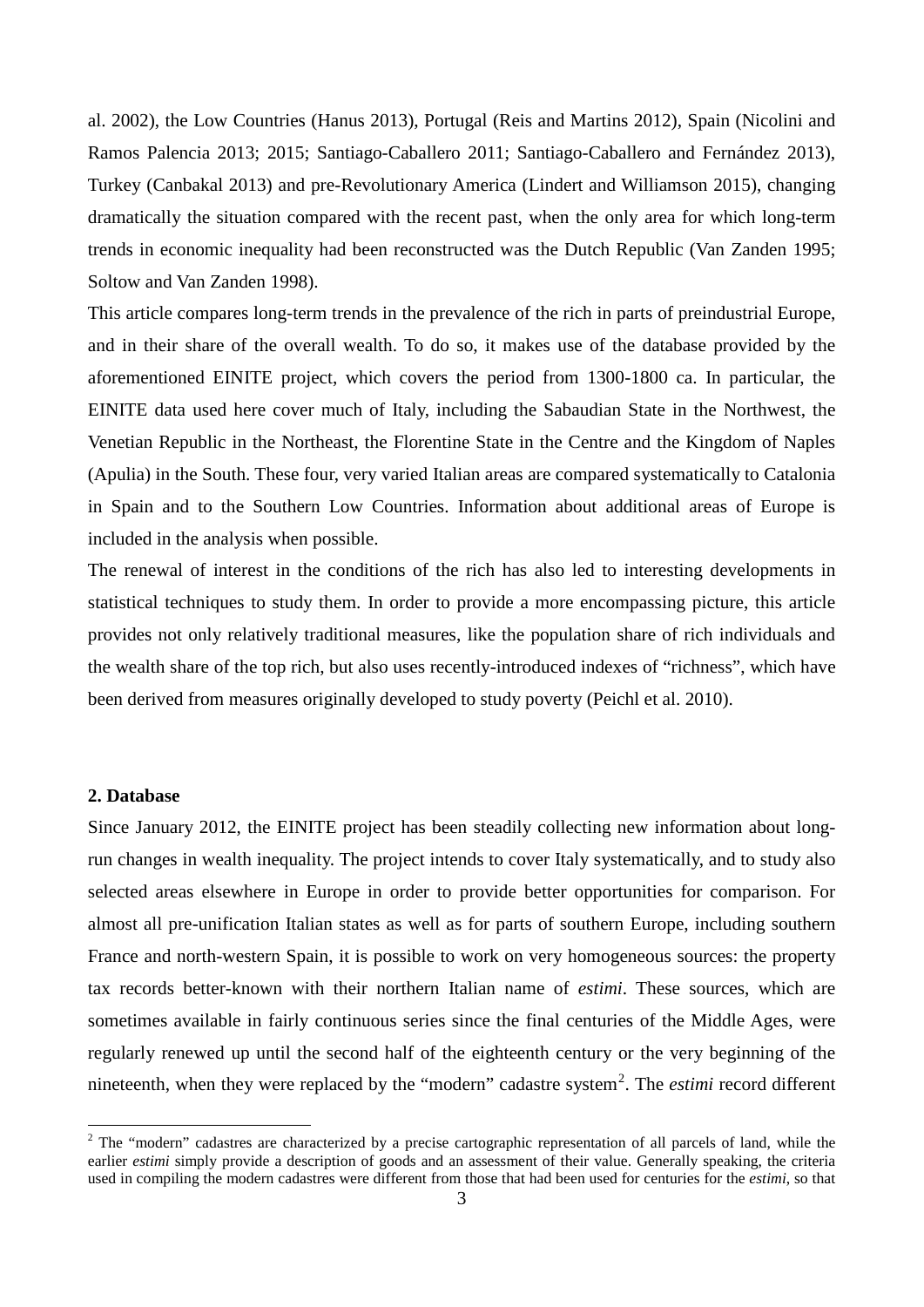components of wealth, but at the very least they always include real estate (lands and buildings). A more detailed discussion of the nature of the Italian *estimi* is offered elsewhere (Alfani 2015, 1062). It is important, however, to note the main shortcomings of the *estimi*. First and foremost, the poor (here defined as the households entirely destitute of *estimo* property) were not usually included in the records. As a consequence, the distributions we can observe are truncated at the bottom and all the measures of inequality calculated from them are distorted towards a level lower than real. However, the rich, who almost inevitably owned very significant amounts of *estimo* property, are included in the distributions. The truncation of the distributions has an impact on the measures we use to study the rich, but this is somewhat limited, as suggested in section 4.

Theoretically only one important group of rich people could be absent from the *estimi*: the nobles, since the *estimi* only record taxable property – and as feudal land was excluded from taxation, it was usually not recorded. However, most nobles (and most definitely the really wealthy ones) also owned taxable property so they are included in the distributions – although for an amount of property lower, and sometimes much lower, than was actually the case. This important issue is analysed in section 5.

Apart from the absence of the property-less from the distribution and of feudal property from the records, the *estimi* have a third shortcoming: they do not include the property owned by religious institutions *ab antiquo* ("since ancient times"). However, in a study of the rich it is reasonable to focus on household wealth and not on institutional wealth. Consequently, in the few instances in which the property of religious institutions was recorded in the *estimi*, we removed it from the distributions in order to produce measures as homogeneous as possible. We did the same for the propertyless. This standardization procedure is analogous to that followed in the aforementioned case studies of long-term trends in inequality in the Sabaudian State, in the Kingdom of Naples and in the Republic of Venice.

The case of the Florentine State is partly different, as in a large part of the State (the *Contado*, i.e the area that first fell under the rule of the capital city of Florence) the ancient *estimi* system was abandoned towards the end of the Middle Ages, with the introduction of the famous *catasto* system in 1427 (Herlihy and Klapisch 1985). The *catasto*, however, proved too complex to be managed effectively, so that from 1495 a third system, the *decima*, was introduced and maintained up until the end of the eighteenth century. Although in theory the *catasto* had to record all components of wealth, in practice after 1427 it recorded almost exclusively real estate, as is also the case for the

-

they practically interrupt the series. Of the pre-unification Italian states considered here, the first to introduce a modern cadastre was the Sabaudian State, in 1731, although many communities in the area continued for a few decades to renew also their traditional *estimi*.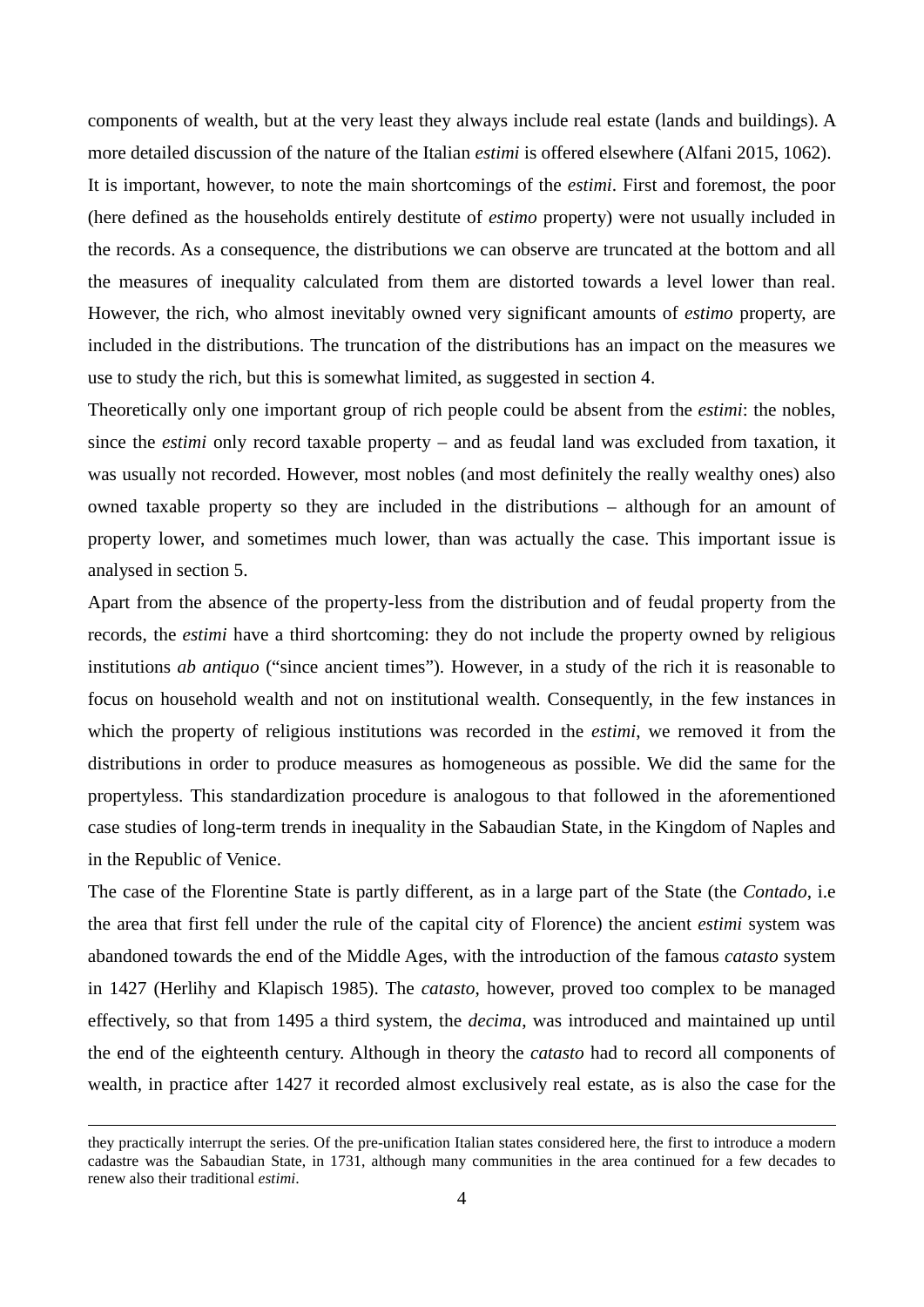*decima*. Consequently, it can be shown that these three kinds of fiscal records can be used to produce entirely comparable distributions (see for details Alfani and Ammannati 2014).

The four Italian states covered by this article are represented in Figure 1, where all the communities studied by EINITE are charted. In the figure, also the capital cities of each state are indicated (Turin, Venice, Florence and Naples) but they are not included in the database, due to the fact that they were, or became early on, exempt from direct taxation due their privileged status<sup>[3](#page-5-0)</sup>. For instance, the citizens of Florence in Tuscany were spared direct taxation from as early as 1315, while in the case of Turin the exemption began around 1563, when it became the capital city of the Savoys, which had hitherto been Chambéry.

<span id="page-5-0"></span><sup>&</sup>lt;sup>3</sup> Venice, whose citizens paid the "redecima" tribute, is a partial exception.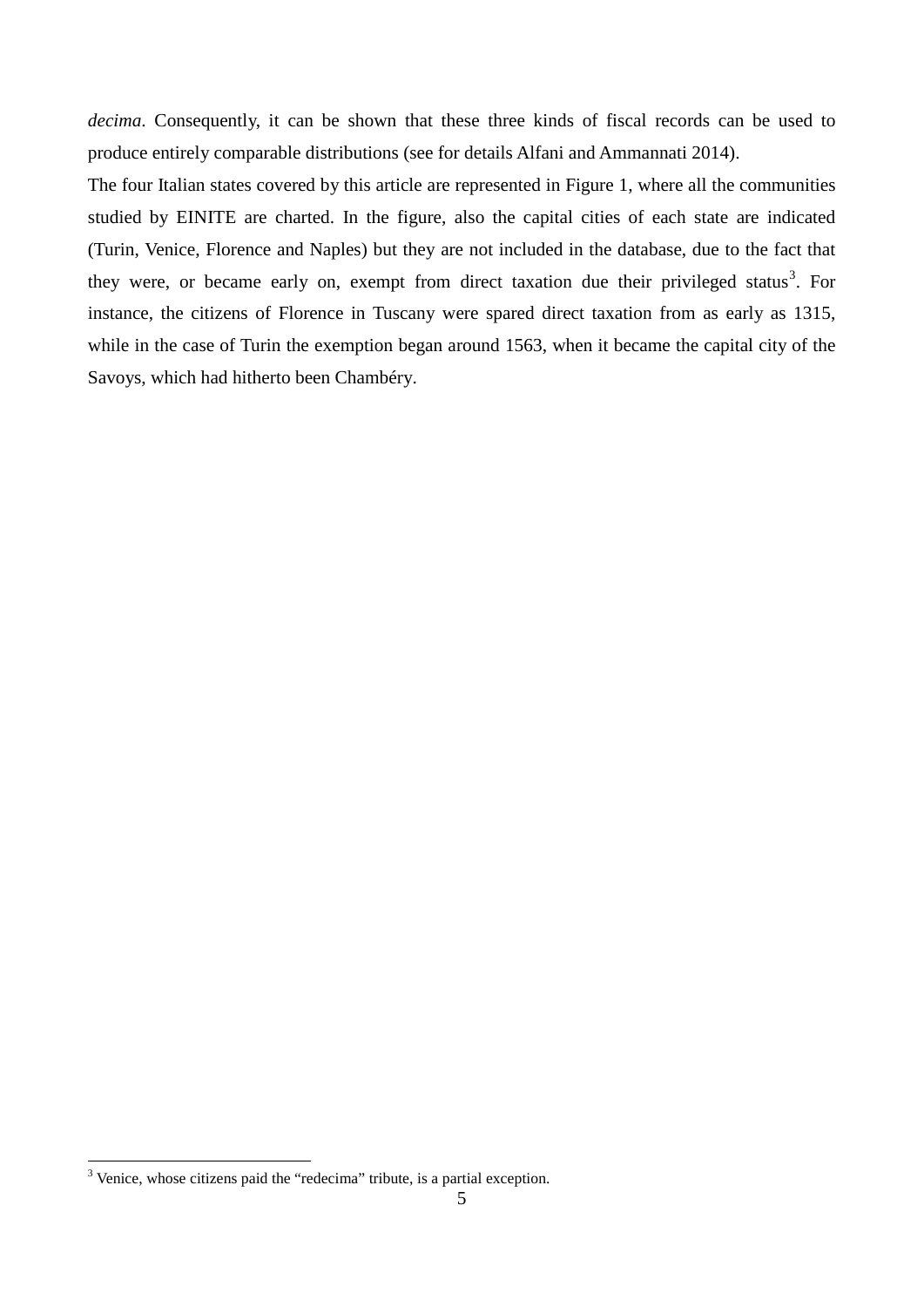*Fig. 1. The Italian sample (pre-unification Italian states in their boundaries at ca. 1750)*

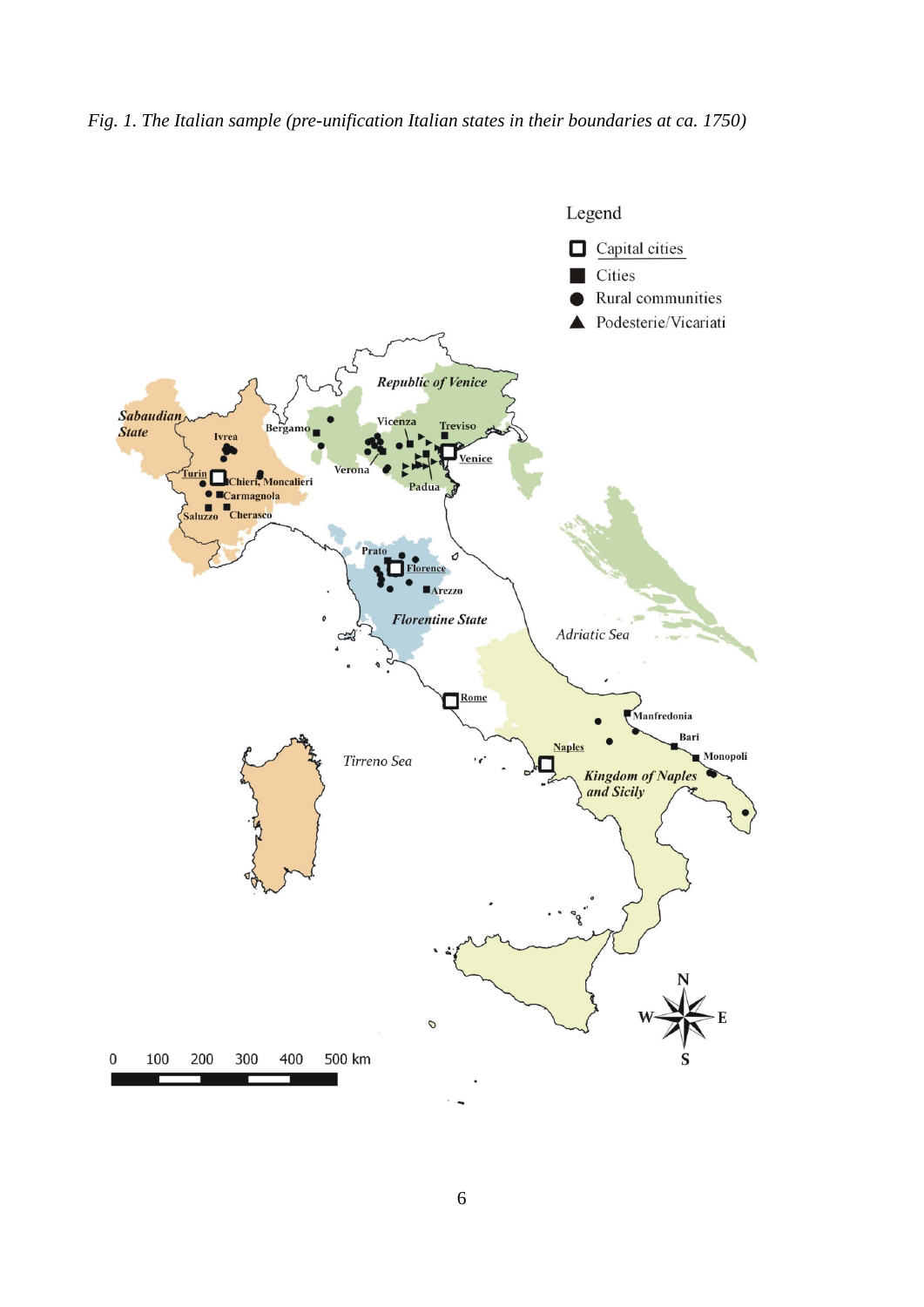Outside Italy, the information we have for Catalonia is entirely comparable, as the *estimes* used there are basically the same as the Italian *estimi*, and in fact the system was imported from centralnorthern Italy where it had originated (García-Montero 2015). The case of the southern Low Countries is different, as here no property tax records of a kind analogous to the southern European ones are available – or at least, not with any kind of regularity in time. For the northern Low Countries (which during the early modern period corresponded to the Dutch Republic), in his seminal study of preindustrial economic inequality Van Zanden (1995) had recourse to distributions of the rental values of houses, which from the late Middle Ages were used as the basis for personal taxation in cities. In fact, the rental value of houses "was used as a common basis for personal taxation in cities in the Low Countries - and was thus explicitly taken as an external reflection of status and income" (Alfani and Rycbosch 2015, 10). Van Zanden considered the distribution of the rental value of houses to be a good proxy of income distribution. This approach has been followed also by subsequent studies, which focused mostly on the southern Low Countries (Hanus 2013; Ryckbosch 2012; 2015; Alfani and Ryckbosch 2015) – i.e. the provinces that stayed under Spanish rule even after the Dutch Revolt of the late sixteenth century.

Although it has been argued many times that in agrarian preindustrial societies, it is very unlikely that income and wealth inequality could move in different directions (Lindert 1991; 2014; Alfani 2009; 2010a; 2015), it is obvious that the information available for the Low Countries does not compare exactly with that we have for Italy and Spain. Hence, particular care is needed when attempting a comparison. There are, however, important common points, especially regarding the defects of the sources. In fact, also distributions of rental values of houses are truncated at the bottom, as many of the poor resided with other people or sublet/shared housing and consequently do not appear in the records (see Alfani and Ryckbosch 2015 for a more thorough comparison of Italian *estimi* and Low Countries records of rental values of houses).

#### **3. Methods**

Most of the recent research on top incomes or on the top rich has relied upon relatively simple measures, in particular wealth or income shares. So, for example, a popular paper by Alvaredo et al. (2013) provided an overview of the trend in the share of the top 1% during the twentieth century, while others have also considered the share of the top 5 or 10% (for example, Atkinson et al. 2011; Piketty 2014). The wealth shares of top percentiles have frequently been used also in studies of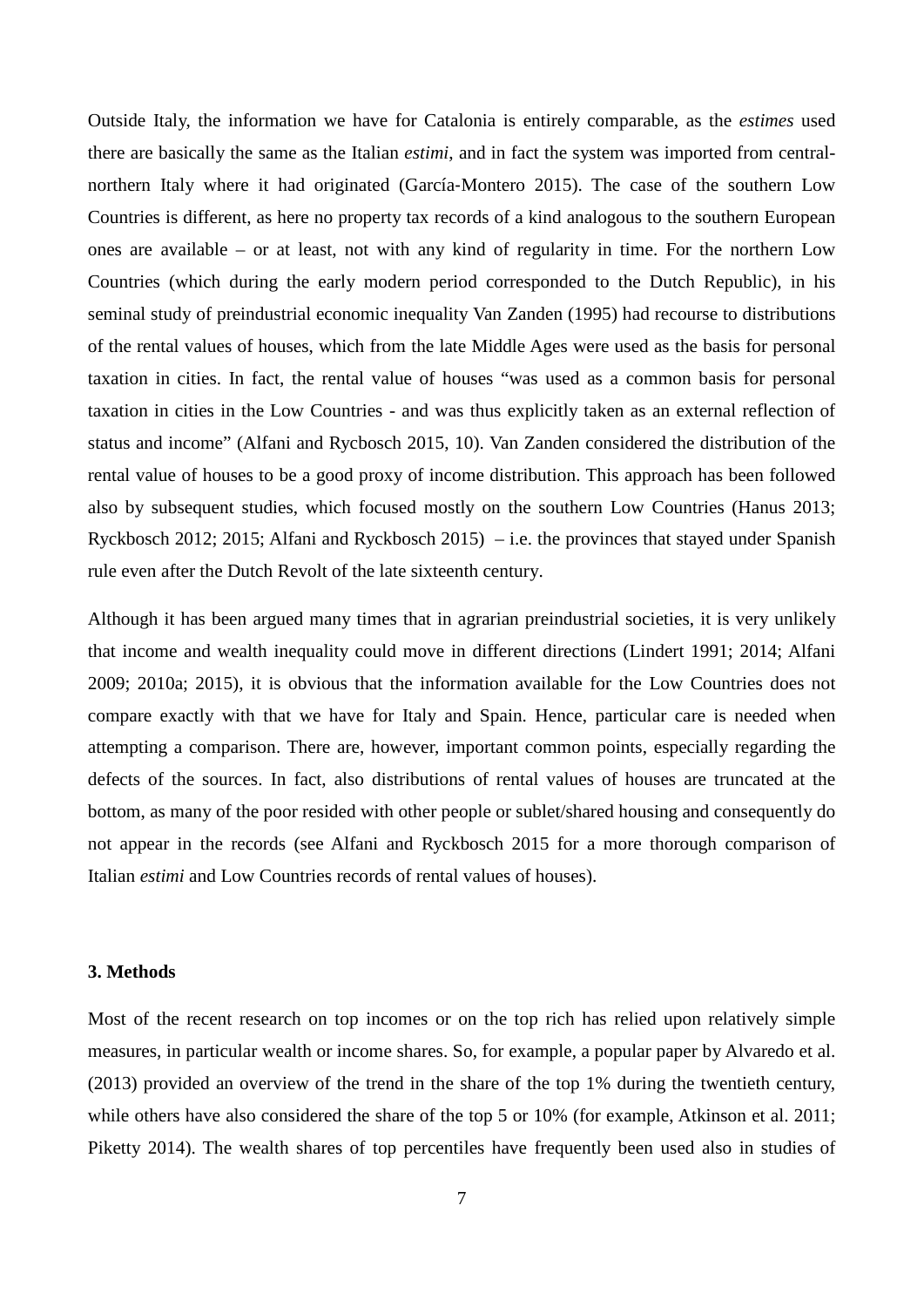preindustrial wealth or income inequality (Van Zanden 1995; Alfani and Ammannati 2014; Alfani 2015; Alfani and Ryckbosch 2015). This measure is so widely used and so intuitive, that it appears natural to include it in any study of the relative position of the rich over time.

The share of income or wealth owned by the top rich is surely a useful indicator - but it is not without faults. An obvious one is that by definition it does not tell us anything about the prevalence of rich people in a given society. To explore this aspect, the indicator traditionally used in studies of contemporary societies is the simple population share of rich individuals, defined as:

$$
R^{HC}(\mathbf{x}) = \frac{1}{n} \sum_{i=1}^{n} 1_{x_i > \rho} = \frac{r}{n}
$$

with  $1_{x_i > \rho} = 1$  for  $x_i > \rho$  and  $1_{x_i > \rho} = 0$  elsewhere, n being the number of individuals or households, *r* the number of rich individuals or households, and  $\rho$  the richness line – for example, 200% of the median income or wealth (Peichl et al. 2010, 600). As can easily be seen, the population share of rich individuals is basically a headcount ratio and as such, it is not sensitive to the absolute changes in income or wealth of those who belong to the top of the distribution. To put it differently, "if nobody changes his or her status, this index is unaffected by a change in income" (Peichl et al. 2010, 598).

To address this issue, a new class of "richness" indexes has recently been introduced. Richness indicators are analogous to some well-known measures of poverty - they are, in fact, the adaptation to richness of pre-existing indicators of poverty (Medeiros 2006; Peichl et al. 2010; Bose et al. 2014). As, generally speaking, they take into account the gap existing between the rich and the others, they do not only measure the number of rich people (as with headcount indexes) but also the intensity of richness.

Proper richness indexes should satisfy the so-called "*Focus axiom*", according to which the index should be independent from the incomes (or the wealth) of the non-rich. This is a particularly useful feature for a study of preindustrial times, when the conditions of the poor are usually impossible to reconstruct if not in highly hypothetical ways. This does not mean that the absence of the poor has no impact on the values acquired by a richness index – but that such impact is mediated through the fixation of the value of  $\rho$ , the richness line. Were it possible to establish  $\rho$  at an absolute level independent from the distribution – say, 50 times the subsistence income -, then the value of the richness index would not be altered in any way by the inclusion or absence of the poor in the distribution. But as in most cases, for practical reasons,  $\rho$  is calculated starting with the information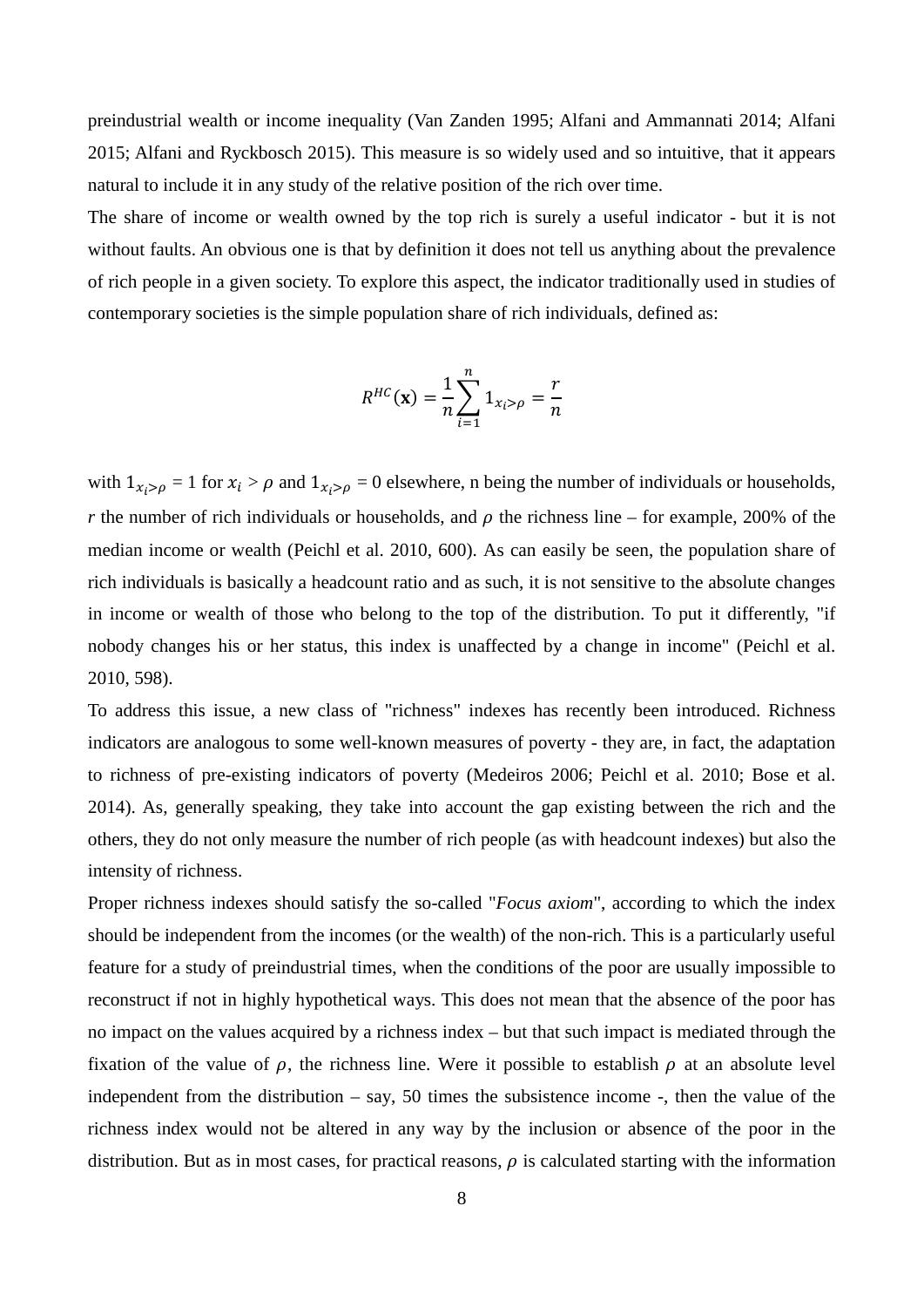available about the distribution - say, as a given multiple of the median or mean income or wealth -, the presence or absence of part or all of the poor will have some impact on the value of the indexes. From the many richness indexes described in the literature, I decided to consider only those that can be standardized<sup>[4](#page-9-0)</sup> to vary between the values zero and one. In fact, given the particularly long time periods considered and the variability in time and in space of the units of measurement with which wealth is expressed in our sources, standardized richness indexes help to provide a more coherent and reliable overall reconstruction.

Following Peichl et al. (2010, 603), from the family of richness indexes I selected one that is analogous to the widely-used poverty index of Chakravarty (1983):

$$
R_{\beta}^{Cha}(\mathbf{x}, \rho) = \frac{1}{n} \sum_{i=1}^{n} \left( 1 - \left( \frac{\rho}{x_i} \right)^{\beta} \right)_+, \quad \beta > 0
$$

When  $\beta \to \infty$ ,  $R_{\beta}^{Cha}$  resembles  $R^{HC}$ , the headcount index. Regarding the meaning of  $\beta$ , it should be noted that its value determines the shape of the individual affluence function,  $f$ . When  $\beta$  is small (say, below 0.4), the value of the index increases slowly as the income or wealth of a rich individual increases. When  $\beta$  is large (say, 3 or more), an increase in the income/wealth of a rich individual brings quickly his or her contribution to the index close to the theoretical maximum of  $\frac{1}{n}$  (see Peichl et al., 2010, 603 fig.1 for a graphical representation).

#### **4. How many rich?**

How many did the rich number in preindustrial Europe? Were we to answer this question honestly, we should have to admit that we simply don't know. This is only partly due to the scarcity of sources, and much more to the limited research conducted on wealth distributions in the years preceding 2007 and to the propensity of the relatively abundant studies on the European élites to focus on specific individuals or specific wealthy families only – usually, the "super-rich" of their times. There are, obviously, exceptions like the excellent book dedicated by Chauvard (2005) to the Venetian élites, or more generally, the literature produced by the Marxist school of economic history

<span id="page-9-0"></span><sup>&</sup>lt;sup>4</sup> Not all potentially useful richness indexes can be standardized, essentially due to the fact that while for poverty measurements, there is a clear boundary to poverty (zero income or wealth), this is not the case with richness whose maximum value is not clearly determined. Only a subset of richness indexes (those characterized by a concave individual affluence function, *f*) can be standardized (Peichl et al. 2010).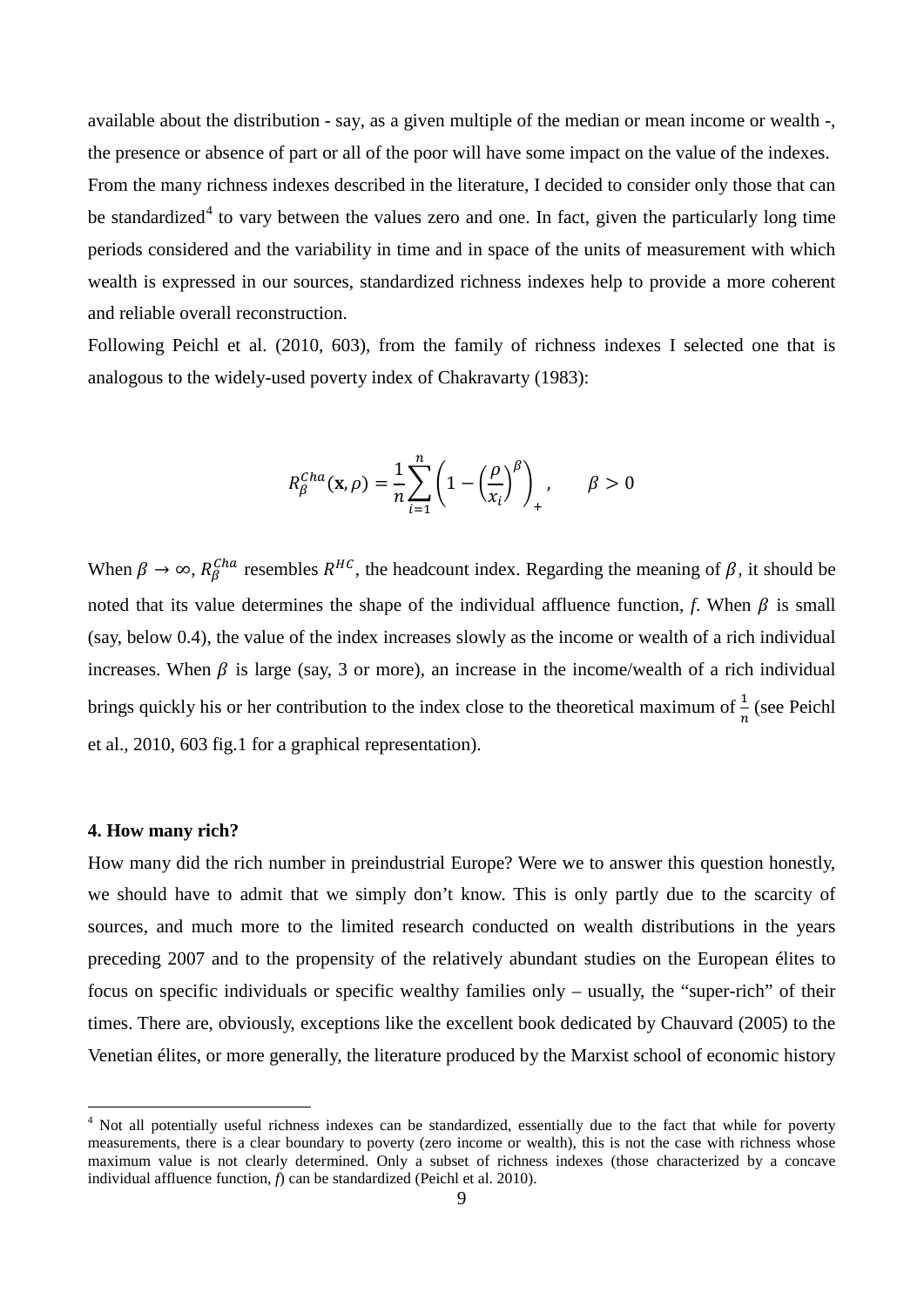in the 1960s and early 1970s in a variety of European countries, including Italy (Porisini 1963; Rotelli 1966). Unfortunately, this school tended to aggregate data per "class" with the risk of imposing an *a priori* structure to the wealth distributions they reconstructed. For this and for other methodological reasons<sup>[5](#page-10-0)</sup>, most of the results produced by Marxist historiography could not be used in studies of personal or household distributions of wealth or of the prevalence over time of the rich – unless we also embrace some sort of "class" definition of the rich.

A further potentially discouraging factor is the difficulty in defining the object we wish to measure– in other words, who should be considered to be "rich"? It should be noticed, however, that even studies of the rich of today societies are faced with this problem and in fact, "a characteristic of the field is that definitions of affluence and choices of units of analysis are pragmatically oriented by data imperatives" (Medeiros and Ferreira de Souza 2014, 6). Two issues are particularly serious: the frequent impossibility of observing the actual wealth (or income) of the very top rich, and the difficulty of fixing in absolute terms the "richness line", i.e. the bar above which somebody is considered to be rich.

Luckily enough, the information provided by the EINITE database is exceptional in giving us highquality information about the almost entirety of the household wealth distribution. In fact, as argued in section 2, the only component of the rich who are missing (or more correctly, who risk being under-reported and under-rated due to the exemption from taxation of part of their patrimonies) are the nobles. This potential problem will be discussed in detail later. Regarding the second issue, i.e. the fixation of the richness line, as discussed in section 3 it would be practically impossible, with the kind of information used here, to fix it at a pre-defined absolute level (a level which would also inevitably imply some sort of moral judgement). Consequently, I follow the "multiplier" approach (Medeiros and Ferreira de Souza 2014, 14-15). A popular value for the richness line in recent studies of the contemporary rich is 200% of the median household income (Medeiros 2006; Peichl et al. 2010, 608). This, however, seems too low when applied to wealth, and I found empirically that if applied to the distributions available for preindustrial Europe, the prevalence of the "rich" usually falls within the 25-35% range – which is too high, as it would include also the upper-middle groups and not only the top of the distributions. Consequently, I also calculated the prevalence of the rich with respect to a much higher richness line, set at 10 times the median (1000%). If calculated in this

<span id="page-10-0"></span><sup>&</sup>lt;sup>5</sup> In particular: 1. The fact that the entire distributions were almost never published and often only synthetic tables organized per class were published; 2. The fact that, in Italy but not only there, the method of the "data collection for totality" (*rilevazione per totalità*) was used, which was later widely criticized due to the practical impossibility of actually achieving it to a satisfactory degree. For a discussion of the issue raised by the methods used by the Italian Marxist school of economic history, see Alfani 2014, 63-4. For similar criticism raised against the French *grand théses* in rural history of the 1950s-1970s, see Boudjaaba 2010, 375-6.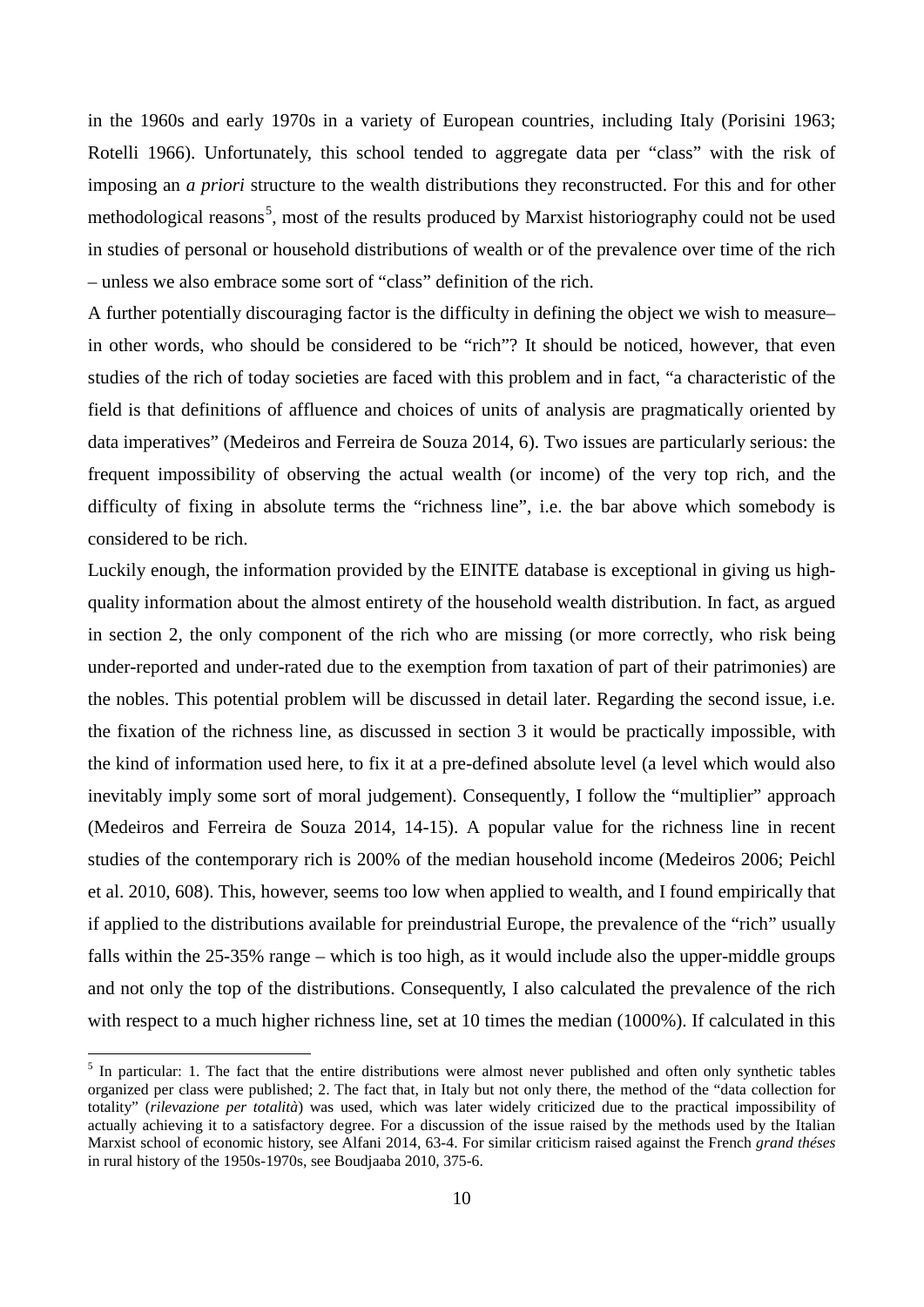way, the numbers of the rich tend to fall between 3 and 10% of the overall population. Only for the southern Low Countries, for which the available information proxies income instead of wealth, did I resort to a lower richness line (500%).

In figure 2, I present long-term trends in the prevalence of the rich for all four areas for which regional reconstructions are available: the Sabaudian State, the Florentine State and the Kingdom of Naples (Apulia) in Italy, and the southern Low Countries in northern Europe. Both richness lines (200% and 1000%) are considered. The series related to the southern Low Countries includes only cities, as no systematic information about the rental values of houses is available for the rural areas (see for details Alfani and Ryckbosch 2015). As a consequence of this, for the Sabaudian State I include the trend related to cities only, which is also useful to extend backwards the time period covered, to the beginning of the fourteenth century (very limited information about the wealth distributions of Piedmontese rural communities is available before 1500: see Alfani 2015).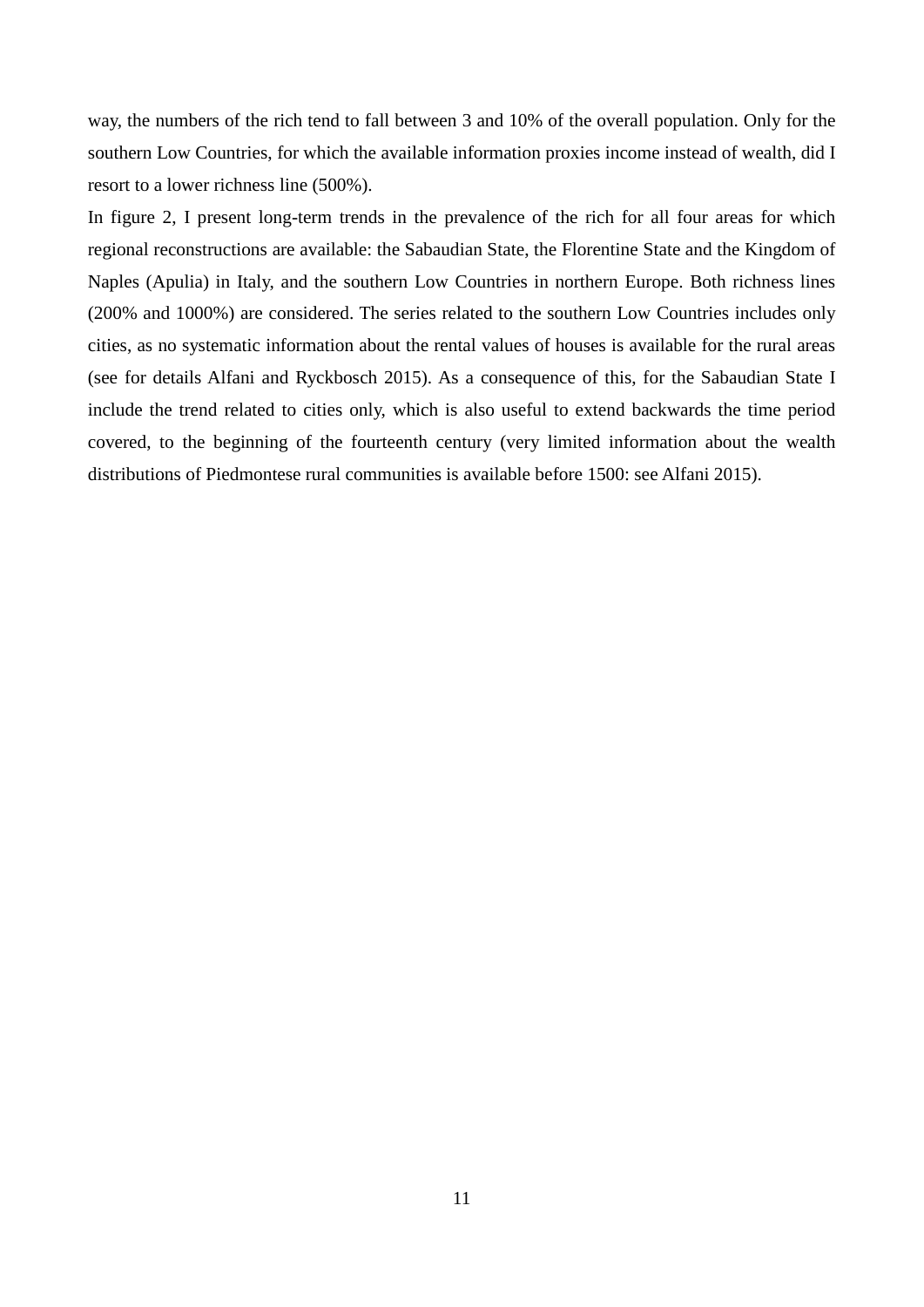

2a. Richness line = 1000% of median value (500% for the southern Low Countries)

#### 2b. Richness line = 200% of median value



Notes: the richness line refers to wealth distributions (excluding those with no property) for all areas except for the southern Low Countries, where it refers to income distributions.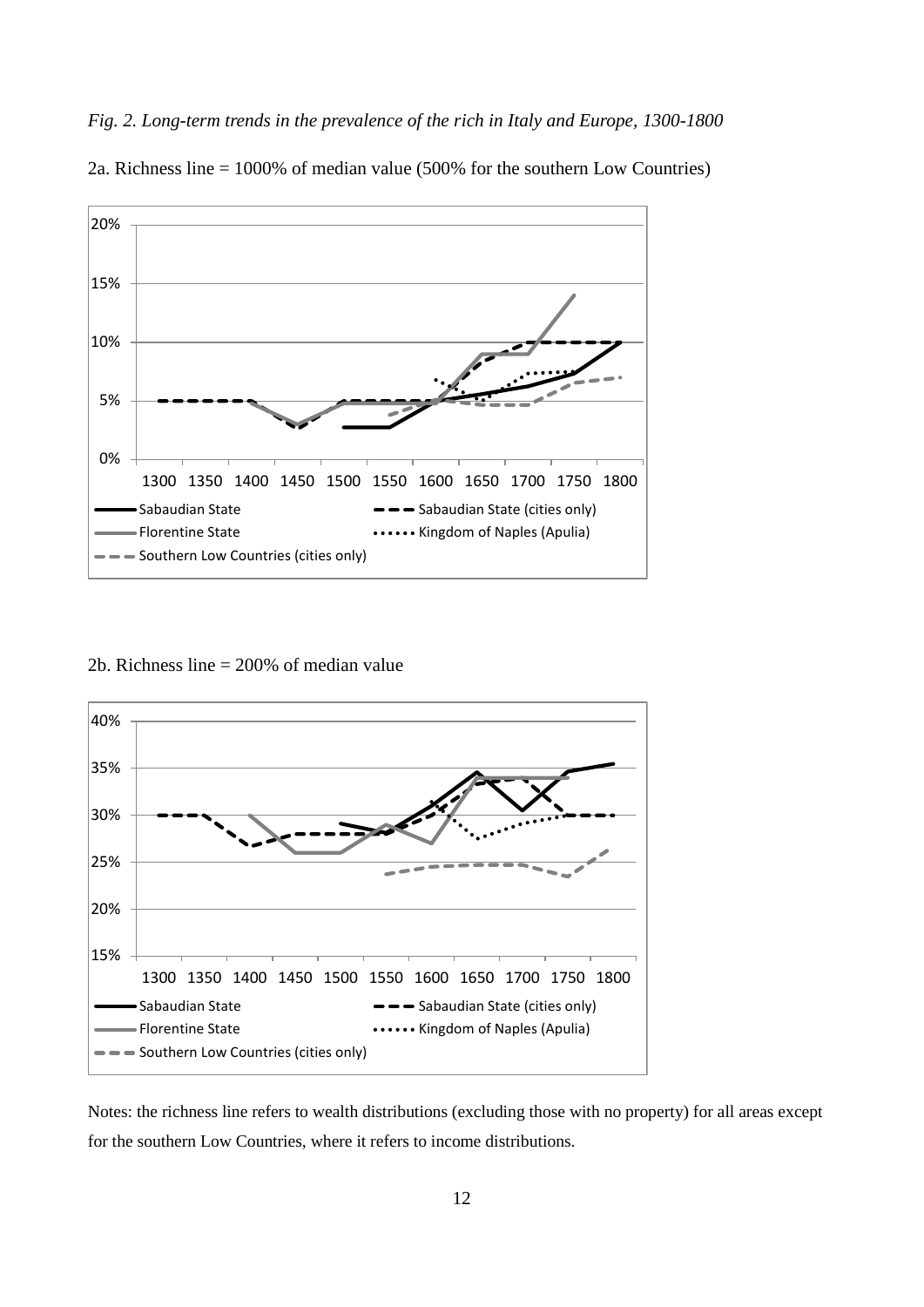As can clearly be seen in figure 2a., if we stick to a fairly strict definition of what constituted a rich household (one with over 10 times the wealth of the median household), for early modern Italy we discover a clear tendency, from circa 1600, for the prevalence of the rich to grow almost continuously right to the end of the period covered here. Some areas, like the Sabaudian State, show increases earlier than others, like the Kingdom of Naples, but this should not hide the general picture: the rich, who were no more than 5% of the overall population during the Middle Ages and the first part of the early modern period, later become much more numerous reaching 10% of the population in the Sabaudian State by 1800, and an even higher prevalence in the Florentine State (14% by 1750).

The increase in the prevalence of the rich after ca. 1600 hints at a progressively more polarized society – as an increasing number of households became ever more distant from the median. In an earlier study of the Sabaudian State, it has been argued that during the early modern period, the rich were becoming not only much richer than the poor, but they were also distancing themselves from the middle and middle-upper parts of the distribution, as revealed by a detailed analysis of interdecile ratios (Alfani 2015, 1073). Here, this is revealed by the relative movement of the figures calculated with different richness lines. In fact, although also the prevalence of households with 200% or more the wealth of the median increases after 1550 or 1600, this increase is of a different order of magnitude: instead of the doubling found in the prevalence of households at least 10 times wealthier than the median, the increase in the prevalence of those at least 2 times richer than the median is in the 20-30% range in the Sabaudian State and in the Florentine State (from a prevalence of 26-28% before 1550 to 34-35% in the mid-eighteenth century), while in the Kingdom of Naples there is some increase only from 1650.

The case of the southern Low Countries is only partially different. Here, too, we find a long-term tendency for the prevalence of the rich to grow in time (the peak is reached around 1800, considering both a 200% and a 500% richness line) but this process seems to concentrate in the eighteenth century if we consider only the richest households (500% of median) while if we include all the households over 200% of the median, we find an increase more spread across the early modern period and beginning at about the same time as in Italy. However, it is clear that in this area, too, the increase in the prevalence of the rich was substantial (from 3.8% in 1550 to 7% in 1800, using a 500% richness line). The lower values compared to other areas are due to the fact that the Low Countries distribution proxies income instead of wealth, which means that we should not compare directly the absolute values, but we should focus on the relative trends only.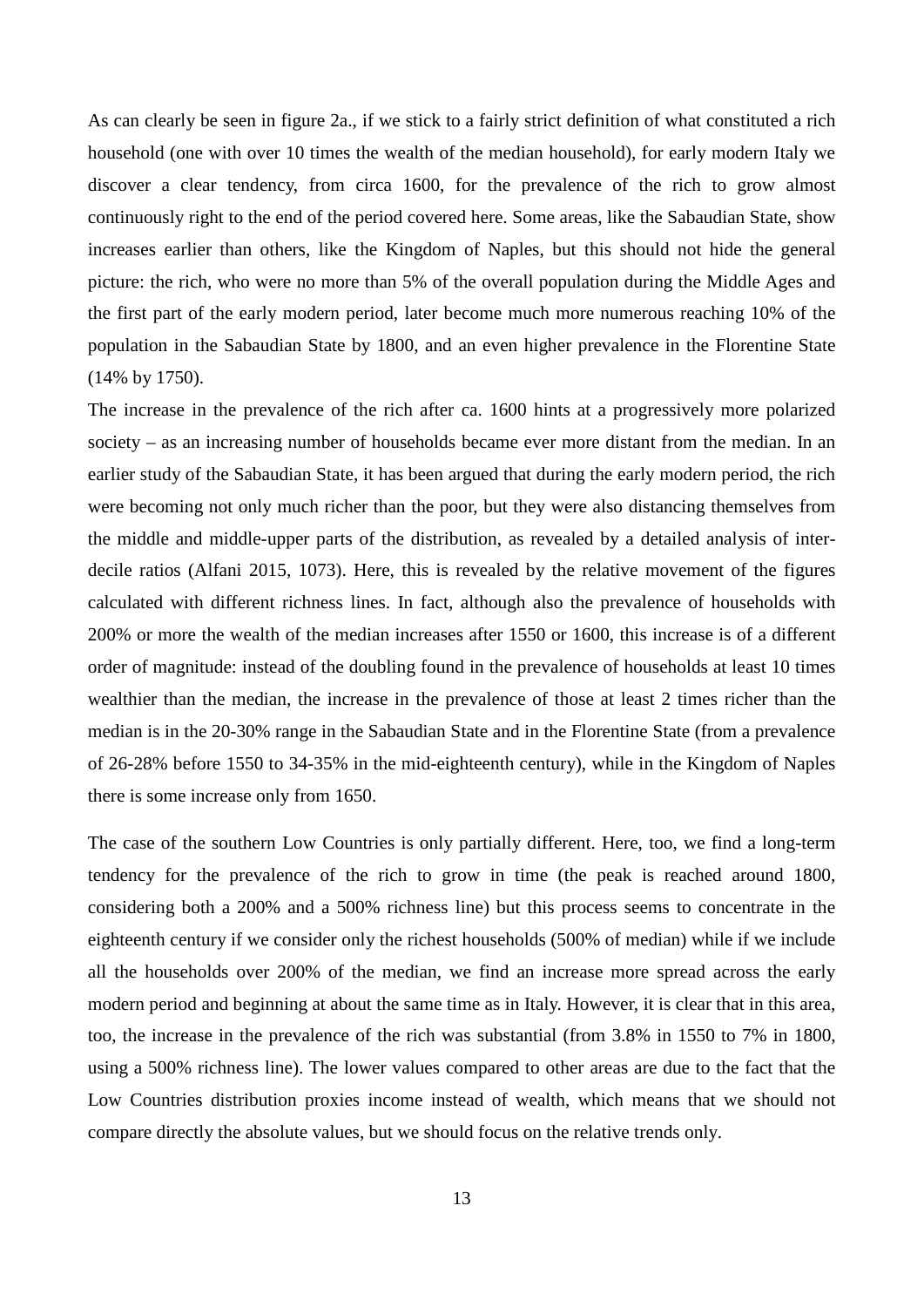The relative stability of our indicators during the fourteenth, fifteenth and sixteenth centuries is also an interesting and novel finding. As a matter of fact, the decline in the prevalence of the rich after 1350 has to be attributed to the Black Death, which struck almost the whole of Italy, including the Sabaudian State and the Florentine State, in 1348. The aggregate distributions used in figure 2 are a little misleading as they seem to postpone the onset of the decline (Sabaudian state) or are too short to account for the beginning of the process (Florentine State). However, it can be shown that in the case of the Sabaudian State, the decline is indeed triggered by the Black Death and the reason why this is not obvious from our series has to do with the interaction between the components of the aggregate distribution – which for this very early period, only includes the cities of Chieri and Cherasco (see Alfani 2015 for details). In the case of the Florentine State, for two communities it is possible to calculate the prevalence of the rich before and after the Black Death: the city of Prato and the large rural community of Poggibonsi, which in 1338 comprised 768 households (only 582 existed a decade after the Black Death: a decline of almost a quarter which is surely the consequence of the epidemic itself) $6$ .



*Fig 2.The impact of the Black Death (Sabaudian State and Florentine State, 1300-1450. Richness line = 1000% of median value)*

Notes: the figures for Cherasco refer to the quarter of St. Martino only, which is the only one for which I have pre-Black Death information (from an *estimo* dated 1347). For details about the case of Cherasco, see Alfani 2015; Ammannati et al. 2014.

<span id="page-14-0"></span> <sup>6</sup> Other Tuscan rural communities (Antella and Santa Maria Impruneta) for which pre-Black Death data are included in the EINITE database are too small to calculate the measures needed in this article – although the impact of the plague on their distribution can be analysed by other methods, and in particular by comparison of Gini indexes and Lorenz curves: see Alfani and Ammannati 2014, 21-25.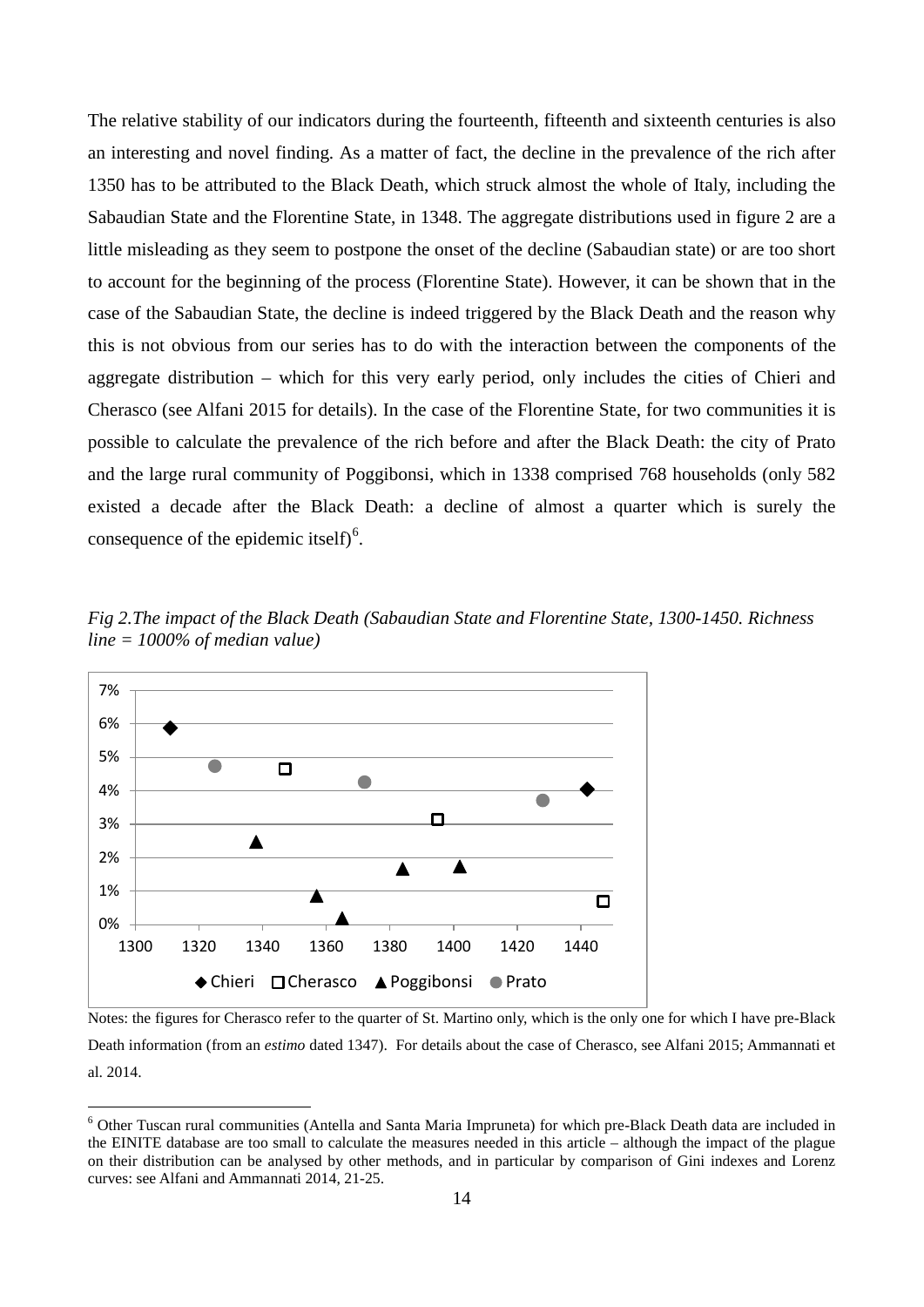In each and every case for which we have information about the pre- and post-Black Death periods, a decline after the epidemic is to be found. For example, in the city of Cherasco (quarter of St. Martino) the rich households were 4.7% of the total in 1347, on the eve of the plague, but just 3.1% in 1395. In the rural community of Poggibonsi, for which information about the post-plague years is particularly dense, the fall is even more dramatic: from 2.5% in 1338, to 0.9% in 1357 and continuing to decline, up until the bottom level of 0.2% was reached in 1365. In Poggibonsi, however, there are already signs of a recovery from the final decades of the fourteenth century, while for the other three communities no sign of recovery in the prevalence of the rich is to be found before 1450.

The decline in the prevalence of the rich after the Black Death goes hand in hand with a decline in overall economic inequality as measured by Gini indexes and in fact, the Black Death triggered the only phase of sustained inequality decline to be found during the five centuries from 1300 to 1800 (Alfani 2015; Alfani and Ammannati 2014), and although by 1800 all the European societies for which we have more information were considerably more unequal than they had been before the Black Death, it took about three centuries to reach again the early-fourteenth century inequality levels (in cities of the Sabaudian state for example this seems to have occurred around 1650). It has been argued that the overall decline in inequality after the Black Death was due to two factors: on the one side of the distribution, an increase in real wages of skilled and unskilled workers (evidence of which has been provided for different areas of Europe (see Pamuk 2007) which helped larger strata of the society to gain access to property. On the other side, the fragmentation of large patrimonies due to a mortality crisis occurring in the presence of an "unmitigated" partible inheritance system (Alfani 2010b; 2015). To these factors we can maybe add the crisis of the "middle class", reported by Herlihy in his study of Pistoia and the surrounding area, which however seems to explain more how the recovery after the bottom level was achieved, than the decline immediately following the plague. Herlihy, in fact, hinted at polarization of wealth, with only few great families acquiring a considerable share of the property to the detriment especially of the middle part of the distribution (Herlihy 1967, 189).

The in-depth analysis of the earliest period suggests that it would be useful to accompany the study of the regional reconstructions with that of some "real" distribution, i.e. with community-level data to which only a minimal degree of standardization was applied (by eliminating the religious institutions and the propertyless in the few instances in which the sources provide information about them). This is what I have done in Table 1, where the information already provided graphically is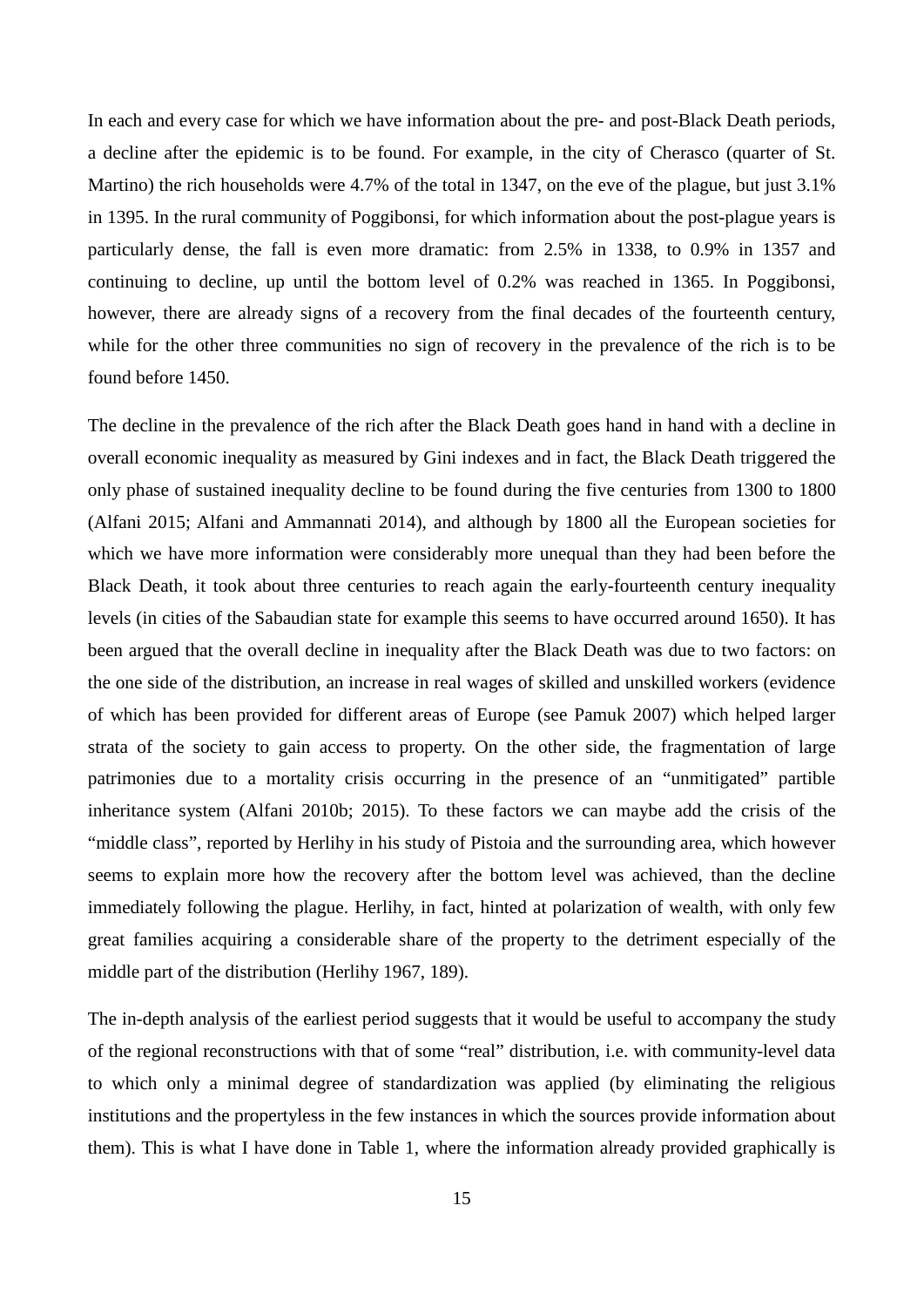presented in numbers alongside additional information related to another Italian state (the Republic of Venice) and another non-Italian area (Catalonia). For the Republic of Venice I provide information about two large cities: Bergamo in nowadays Lombardy, and Padua in Veneto (Bergamo had about 15,000-20,000 inhabitants around 1500, growing to at least 24,000 by 1700. Padua had 35,000 inhabitants around 1550, growing to about 40,000 by 1750). For Padua, I have also included measures related to the rural district surrounding the city, i.e. the *contado*. For Catalonia, I selected from the EINITE database two communities, considering two factors: (i) the length and completeness of the time series, and (ii) the size of the communities, as too-small a community would make the kind of measures and indexes used here impossible to calculate in a reliable way. The chosen communities are Cervera, which (including the village of Vergos) numbered about 2,000 inhabitants in 1500 growing to almost 5,000 by the end of the eighteenth century, and Reus which throughout most of the period had an only slightly smaller population (see García Montero 2015 for details about Catalonia). To ease comparisons between different series, I organized measures around reference years: 50-year breakpoints from 1300 to 1800. This was not necessary for the aggregate series as they have been constructed to represent the breakpoints directly.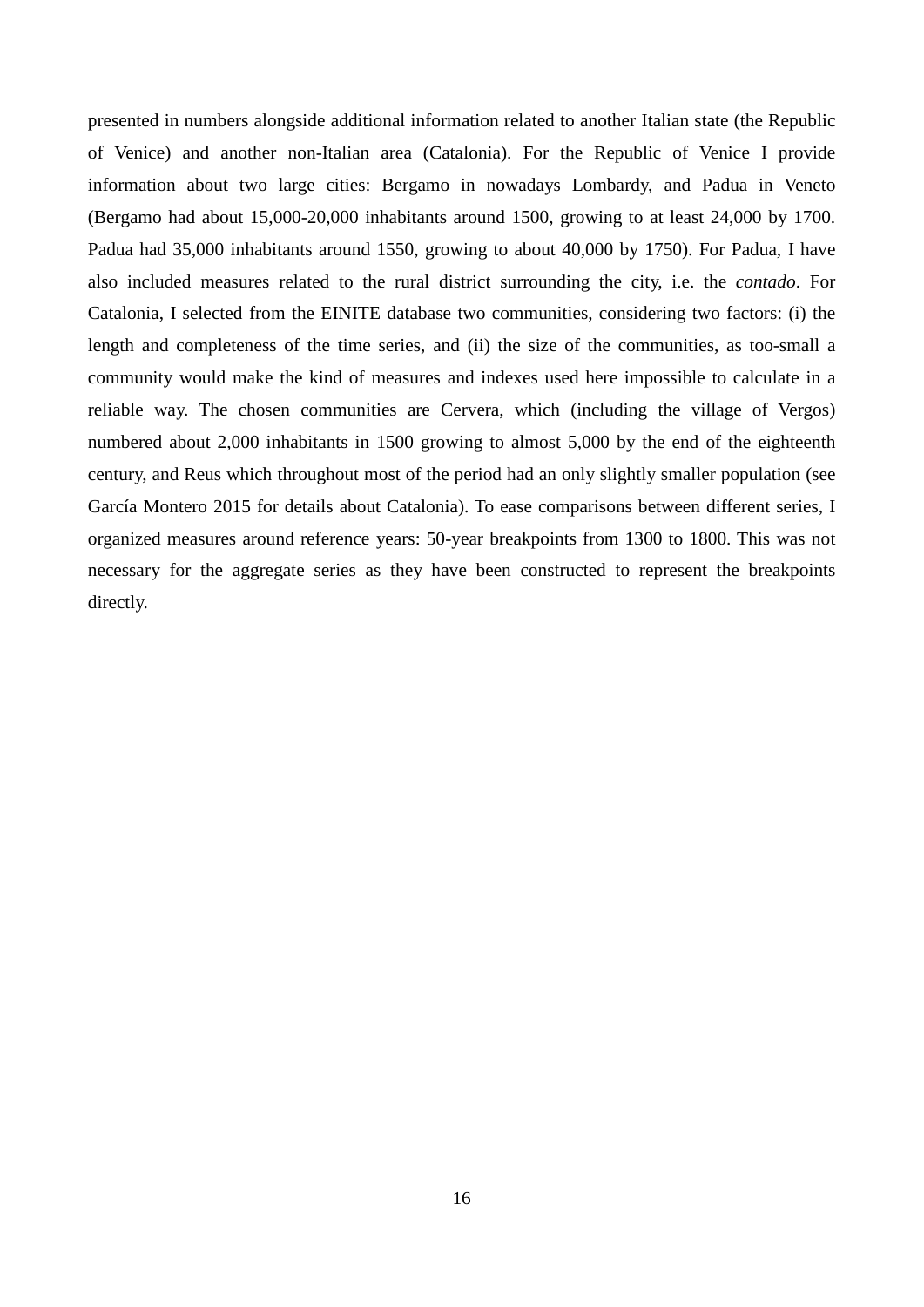|                                                                                | Sabaudian<br>State | State (cities<br>Sabaudian              | $\frac{only)}{Florentine}$<br>State | Kingdom of<br>(Apulia)<br>Naples | Southern Low<br>$\overline{\text{cities only}}$<br>Countries | Bergamo        | Padua<br>(city) | Padua<br>( <i>contado</i> ) | Padua<br>(city and | contado)<br>Cervera        | Reus                       |  |  |
|--------------------------------------------------------------------------------|--------------------|-----------------------------------------|-------------------------------------|----------------------------------|--------------------------------------------------------------|----------------|-----------------|-----------------------------|--------------------|----------------------------|----------------------------|--|--|
| Richness line = $1000\%$ of median value (500% for the southern Low Countries) |                    |                                         |                                     |                                  |                                                              |                |                 |                             |                    |                            |                            |  |  |
| 1300                                                                           |                    | 5.0                                     |                                     |                                  |                                                              |                |                 |                             |                    |                            |                            |  |  |
| 1350                                                                           |                    | 5.0                                     |                                     |                                  |                                                              |                |                 |                             |                    |                            |                            |  |  |
| 1400                                                                           |                    | 5.0                                     | 4.8                                 |                                  |                                                              | 7.8<br>(1430)  |                 |                             |                    | $0.8\,$<br>(1412)          |                            |  |  |
| 1450                                                                           |                    | 2.6                                     | 3.0                                 |                                  |                                                              | 7.3<br>(1448)  |                 |                             |                    |                            | 0.6<br>(1445)              |  |  |
| 1500                                                                           | 2.7                | 5.0                                     | 4.8                                 |                                  |                                                              | 7.3<br>(1537)  |                 |                             |                    | $\overline{3.4}$<br>(1504) | $\overline{1.0}$<br>(1520) |  |  |
| 1550                                                                           | 2.7                | 5.0                                     | 4.8                                 |                                  | 3.8                                                          | 10.9<br>(1555) | 10.2<br>(1549)  | 4.3<br>(1549)               | 12.1<br>(1549)     | 4.5<br>(1547)              | 1.8<br>(1541)              |  |  |
| 1600                                                                           | 5.0                | 5.0                                     | 4.8                                 | 6.8                              | 5.1                                                          | 10.5<br>(1610) | 16.9<br>(1575)  | 6.9<br>(1575)               | 13.2<br>(1575)     | 4.6<br>(1601)              |                            |  |  |
| 1650                                                                           | 5.6                | 8.3                                     | 9.0                                 | 5.0                              | 4.7                                                          | 8.7<br>(1640)  | 15.7<br>(1642)  | 6.8<br>(1642)               | 14.4<br>(1642)     | 2.8<br>(1654)              | 1.2<br>(1664)              |  |  |
| 1700                                                                           | 6.3                | 10.0                                    | 9.0                                 | 7.4                              | 4.7                                                          | 12.7<br>(1704) | 14.2<br>(1694)  | 8.7<br>(1642)               | 15.9<br>(1642)     | 4.4<br>(1699)              | 1.7<br>(1700)              |  |  |
| 1750                                                                           | 7.3                | 10.0                                    | 14.0                                | 7.5                              | 6.5                                                          |                |                 |                             |                    | 2.6<br>(1750)              |                            |  |  |
| 1800                                                                           | 10.0               | 10.0                                    |                                     |                                  | $7.0\,$                                                      |                |                 |                             |                    | 4.5<br>(1799)              |                            |  |  |
|                                                                                |                    | Richness line = $200\%$ of median value |                                     |                                  |                                                              |                |                 |                             |                    |                            |                            |  |  |
| 1300                                                                           |                    | 30.0                                    |                                     |                                  |                                                              |                |                 |                             |                    |                            |                            |  |  |
| 1350                                                                           |                    | 30.0                                    |                                     |                                  |                                                              |                |                 |                             |                    |                            |                            |  |  |
| 1400                                                                           |                    | 26.7                                    | 30.0                                |                                  |                                                              | 33.9<br>(1430) |                 |                             |                    | 20.5<br>(1412)             |                            |  |  |
| 1450                                                                           |                    | 28.0                                    | 26.0                                |                                  |                                                              | 30.6<br>(1448) |                 |                             |                    |                            | 19.5<br>(1445)             |  |  |
| 1500                                                                           | 29.1               | 28.0                                    | 26.0                                |                                  |                                                              | 35.1<br>(1537) |                 |                             |                    | 31.8<br>(1504)             | 23.2<br>(1520)             |  |  |
|                                                                                |                    |                                         |                                     |                                  |                                                              | 36.0           | 35.6            | 28.5                        | 34.1               | 31.7                       | 26.2                       |  |  |
| 1550                                                                           | 28.1               | 28.0                                    | 29.0                                |                                  | 23.7                                                         | (1555)         | (1549)          | (1549)                      | (1549)             | (1547)                     | (1541)                     |  |  |
| 1600                                                                           | 31.0               | 30.0                                    | 27.0                                | 31.4                             | 24.5                                                         | 35.5<br>(1610) | 38.8<br>(1575)  | 31.3<br>(1575)              | 35.7<br>(1575)     | 32.4<br>(1601)             |                            |  |  |
| 1650                                                                           | 34.6               | 33.3                                    | 34.0                                | 27.5                             | 24.7                                                         | 36.3<br>(1640) | 37.2<br>(1642)  | 31.4<br>(1642)              | 35.7<br>(1642)     | 29.8<br>(1654)             | 18.5<br>(1664)             |  |  |
| 1700                                                                           | 30.5               | 34.0                                    | 34.0                                | 29.1                             | 24.7                                                         | 37.1<br>(1704) | 38.1<br>(1694)  | 32.0<br>(1694)              | 38.5<br>(1694)     | 29.8<br>(1699)             | 21.4<br>(1700)             |  |  |
| 1750                                                                           | 34.7               | 30.0                                    | 34.0                                | 30.0                             | 23.5                                                         |                |                 |                             |                    | 27.4<br>(1750)             |                            |  |  |
| 1800                                                                           | 35.5               | 30.0                                    |                                     |                                  | 26.7                                                         |                |                 |                             |                    | 28.6<br>(1799)             |                            |  |  |

# *Table. 1. The prevalence of the rich in Italy and Europe, 1400-1800 (percent)*

Notes: measures organized around reference years when needed. Actual year between parentheses. The measures refer to wealth distributions (excluding those with no property) for all areas except for the southern Low Countries where it refers to income distributions.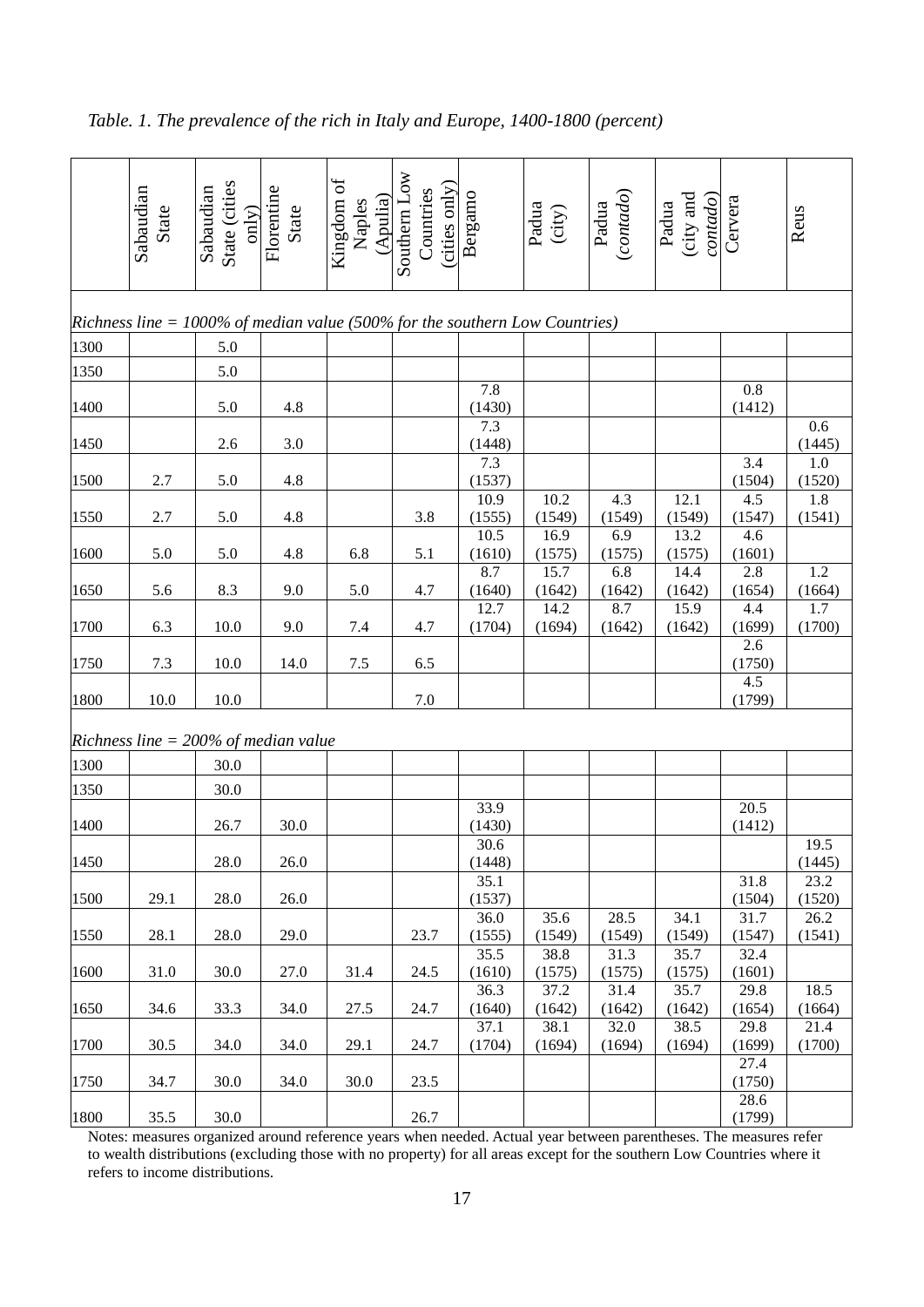As can easily be seen from Table 1, the cases of Bergamo and Padua in the Republic of Venice confirm the general picture described for other Italian areas. In Bergamo, for which we have data from the beginning of the fifteenth century, an overall stability in the prevalence of the rich is to be found up until the mid-sixteenth century. The level (between 7 and 8%, taking as a reference the 1000% richness line) is higher than that which has been reconstructed for whole states/regions, but this is due to the fact that here, a large city is singled out. Generally speaking, there is a good deal of empirical evidence that large cities were more unequal than smaller cities and rural communities (Herlihy 1978; Van Zanden 1995; Alfani 2010a; Alfani and Ammannati 2014) – and it is entirely to be expected that in their more polarized societies, the rich were more prevalent (wherever we set the bar of the richness line: the above conclusions stand using both the 200% and the 1000% lines). From the middle of the sixteenth century, the prevalence of the rich tends to increase quickly, reaching 12.7% by circa 1700. Also in Padua we find a marked increase in the prevalence of the rich when moving from the sixteenth to the seventeenth century – although during the seventeenth century, the tendency is orientated towards a slight decline. The opposite is true, however, if we move from the city to the country, as in the *contado* the prevalence of the rich grows almost continuously from 1550 to 1700, resulting in a very substantial overall increase (from 4.3% to 8.7%: more than double in just a century and a half). The time series I have included for Catalonia (Cervera and Reus) are more erratic but overall, they show an increase in the prevalence from the late Middle Ages to the seventeenth and eighteenth centuries. This is particularly clear for Cervera, where the rich increase from the low level of 0.8% in 1400, to 4.5-4.6% by the end of the sixteenth century. After that, phases of decline and increase alternate, with the prevalence of the rich never exceeding 4.5% but never falling for very long below that level either.

The case of Padua and its territory is particularly useful as it allows us to exemplify the consequences of aggregating urban and rural data to obtain regional distributions. To this end, in Table 1 I have provided information about the city and the country individually, as well as the aggregate series obtained by simply joining the two partial distributions (this could be done only because in this case, city and rural communities use exactly the same fiscal system: see Alfani and Di Tullio 2015). The greater prevalence of the rich (and the overall higher inequality) in the city than in the country is, as we have already seen, the consequence of the differences between urban and rural societies (on the specific point of inequality in Italian rural areas during the early modern period, see Fornasin 2002; Alfani 2009). What is less obvious is why if we consider the aggregate, we find a prevalence of the "rich" which is often higher than that of the city alone. Clearly, as the countryside had a much lower median wealth than the city, aggregating city and countryside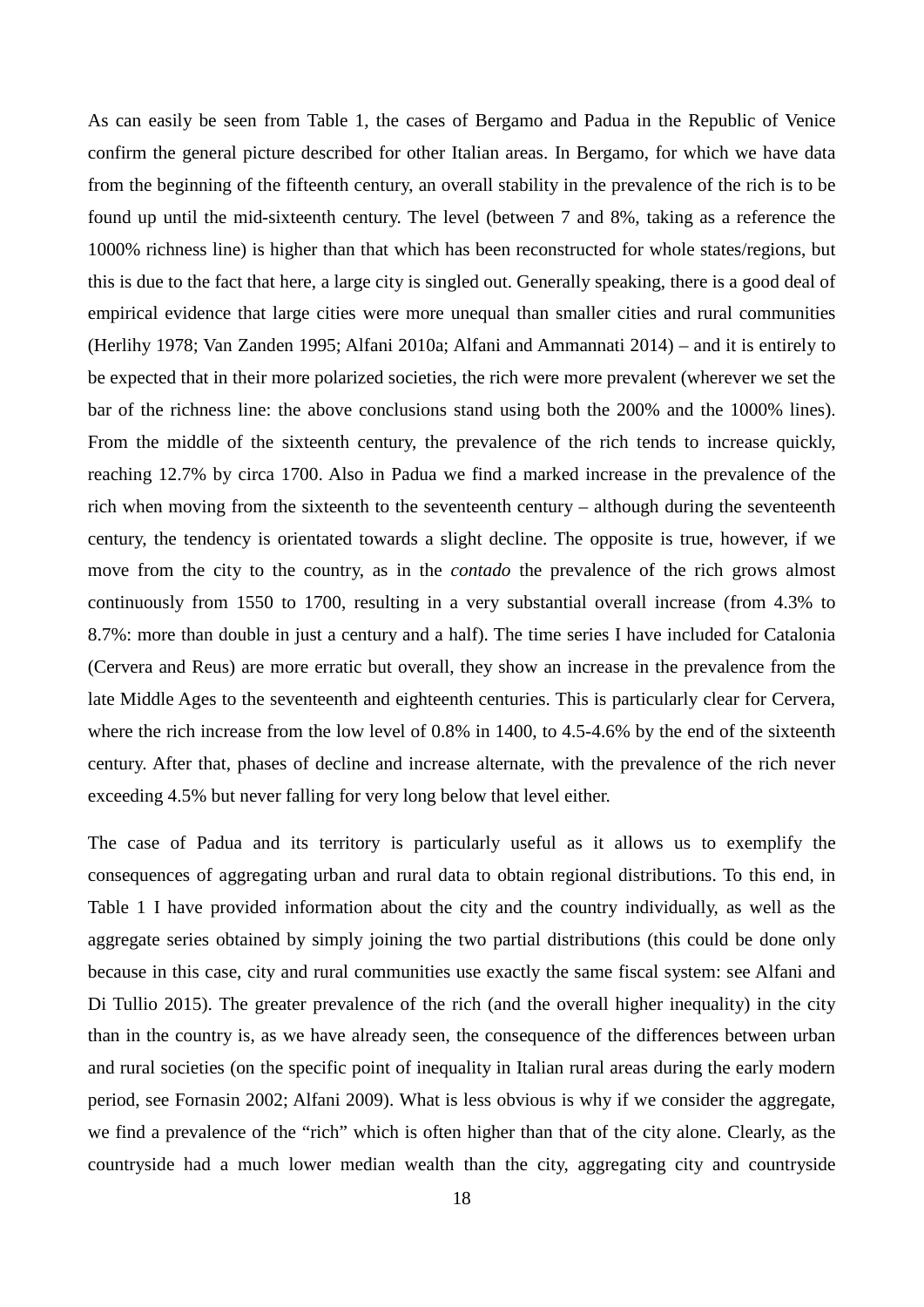automatically results into more urban households being classified as rich. However, the effect of urban-rural aggregation on the prevalence of those over 1000% of the median could go in either direction, depending on factors like the relative size of the urban and rural population and the actual wealth of the richest rural households.

The trends reconstructed in this section are highly coherent and provide a very suggestive picture of long-term changes in the prevalence of the rich. We could wonder, however, whether they are systematically influenced by some fault in the data used. The greatest concern is with the absence from the distributions of a significant part of the poor, i.e. households who did not own even a tiny scrap of property. This is an issue which has, in fact, been analysed in depth by the studies which introduced the aforementioned regional reconstructions, and it has been argued that were it possible to add the poor to the distributions, presumably the tendency of economic inequality (as measured by Gini indexes) to increase continuously during the early modern period would be even more marked. This is because the general literature suggests that the prevalence of the poor declined after the Black Death, and increased during the early modern period (Pullan 1978; Woolf 1988). Moreover, at least in some areas, like the Sabaudian State, the prevalence of the poor (i.e. the propertyless) was fairly low, in the 8.5–9.5 percent range, and "in addition, small landownership prevailed in rural western Piedmont, and considering the tendency of the rural poor to migrate to cities, the prevalence of households with no property at all might be expected to be even less in rural communities" (Alfani 2015, 1076).

An empirical test of the relative insensitivity of richness indicators to the absence of the bottom of the distribution is surely helpful to make this claim stronger. Of the case studies covered by this article, those of the cities of Padua and Bergamo are particularly useful to this end, as for many dates we have distributions including the propertyless (who up to now have been removed from all calculations, for the sake of standardization). For Padua, we have this information for 1575 (a date not included in Table 1 as it would have been redundant, and as there was no information available about the *Contado* for that year), 1627 and 1694. For Bergamo, the dates concerned are 1537, 1555, 1610, 1640 and 1704. The prevalence of the rich calculated including or excluding the propertyless is shown in figure 4.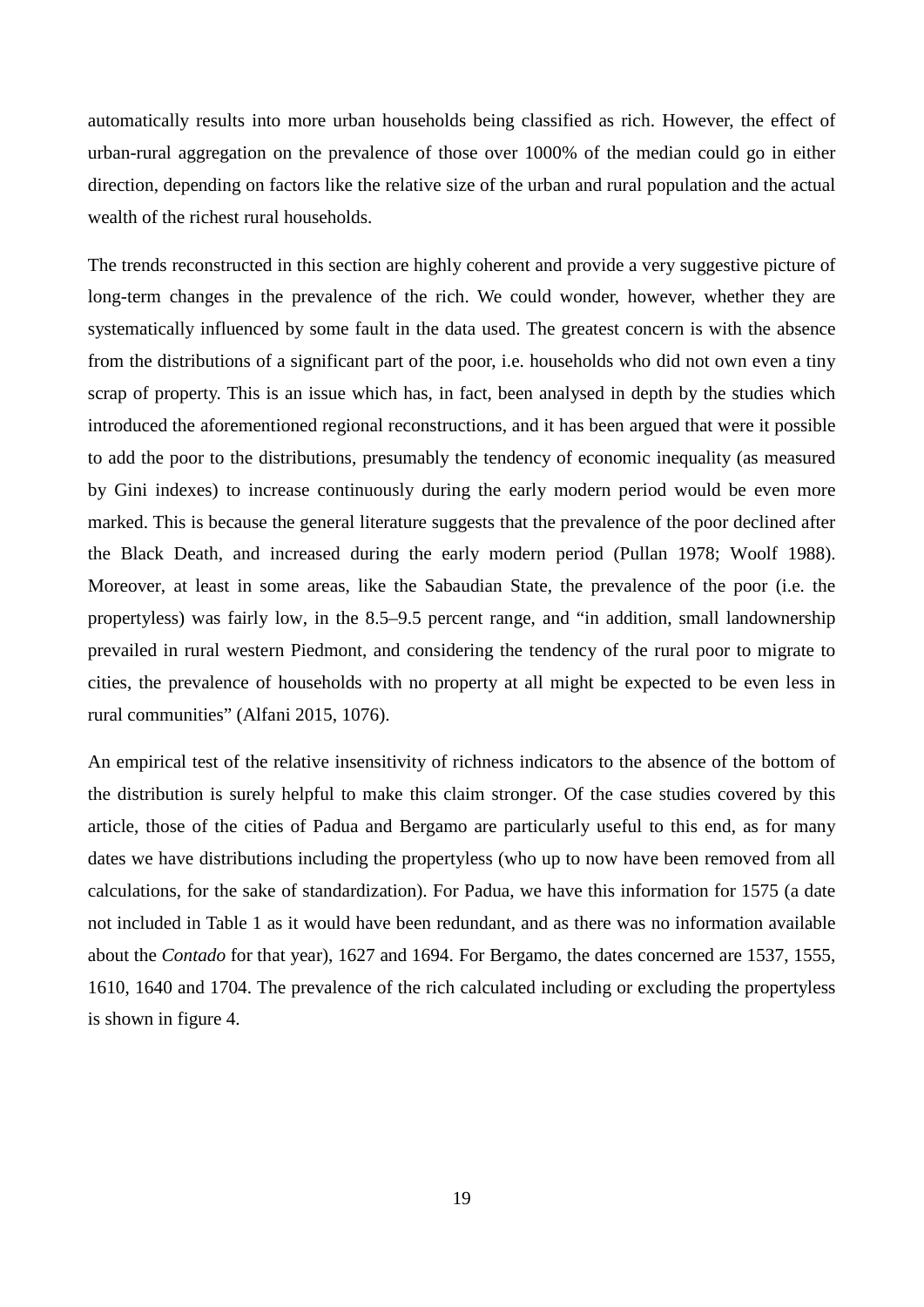*Fig 4. Robustness check: Prevalence of the rich, with and without the propertyless (Padua and Bergamo, 1500-1750. Richness line = 1000% of median value)*



In all cases for which we have information about the propertyless, our measures of the prevalence of the rich are scarcely affected by their inclusion. In fact, for both communities and for all dates the differences are minimal, always below 1%, with the exception of Padua in 1627 and 1694, when adding the propertyless to the distributions means adding 1.7 and 1.3 percent points to the measures. Quite obviously, this does not change significantly our answer to the initial question – "how many rich?" The figure shows even more clearly that including the propertyless does not affect the trends considered above.

#### **5. Who were the rich?**

As we have seen, the rich (defined as households at least ten times as wealthy as the median) were no more than 5% of the overall population at the beginning of the early modern period - with the exception of large cities where their concentration was greater - and their numbers more or less doubled in just a couple of centuries (1600-1800). But who were they? And how did the composition of the rich change over time? Here it will be possible to provide only very partial answers to these important questions, both for reasons of synthesis and because only rarely do the fiscal sources I use provide the necessary information about occupations etc. to explore these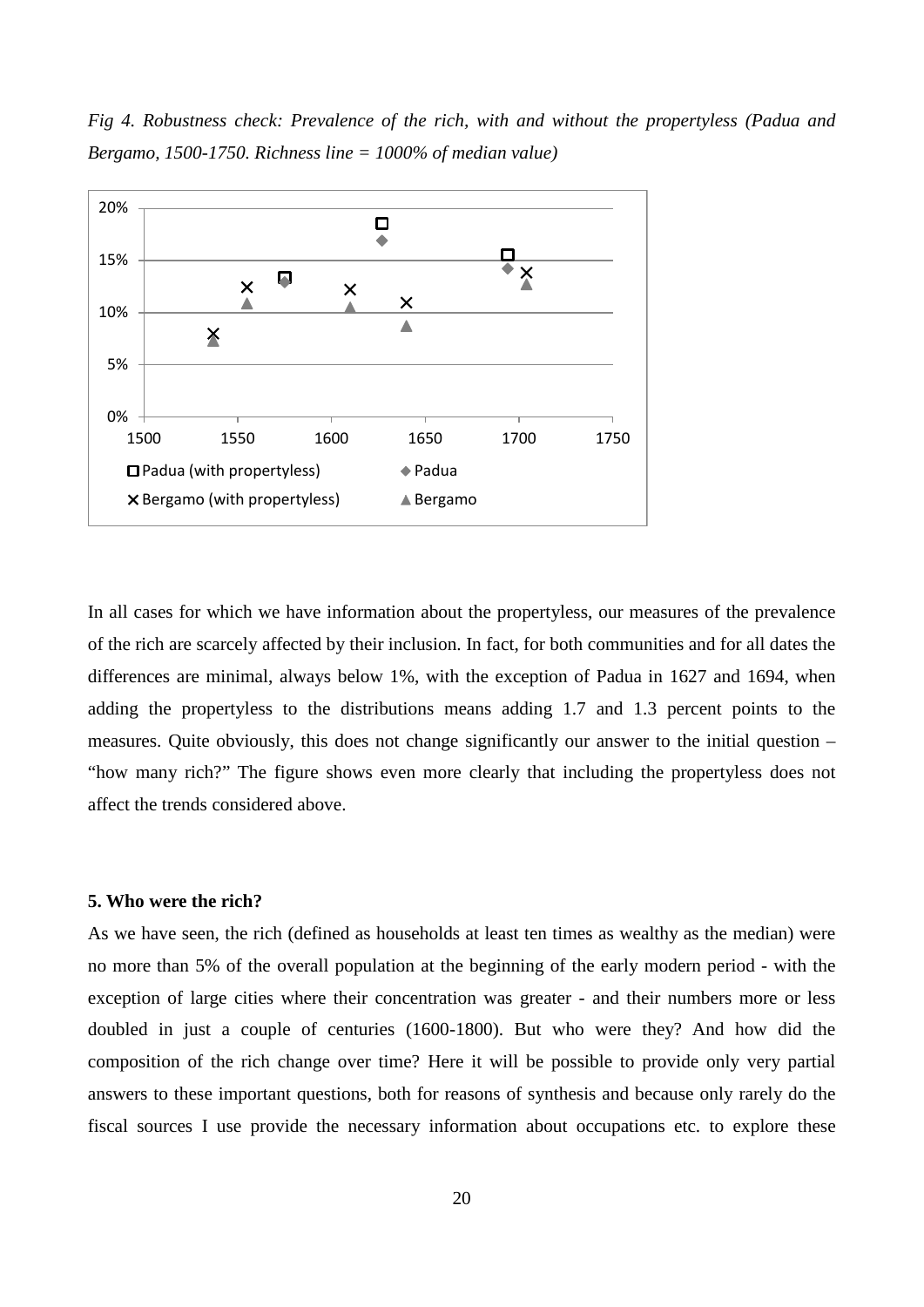aspects properly. Consequently, the objective of this session is only to provide some additional historical depth to integrate the quantitative long-term analyses conducted in sections 4 and 6. Let us begin with some examples. Of all the areas and communities covered by this study, the city of Ivrea in northwestern Italy (comprised in the aggregate distribution of the Sabaudian State) is probably the one which has been the object of the most detailed and in-depth studies of distributional issues – including the occupation and the characteristics of the rich, and the composition of their patrimonies (Alfani 2010a; 2010b; Alfani and Caracausi 2009). Here, in 1544,

«All of the larger owners came from the urban elite composed of gentillhomini [gentlemen] and professionals, such as the *spectabilis dominus* Giovanni Pietro Scaglia, the wealthiest of them all, and Bartolomeo Baijleto, a *phisicus* (doctor), the second-richest. Giovanni Pietro declared 3,057.3 denari of estate, 6.48 percent of the total wealth estimated in 1544. His house in the parish of St. Salvatore (…), which at the time was blooming with noble palaces, was worth 350 denari, or about three-times the average wealth possessed by all of the city's heads of family. He owned four other houses in Ivrea with a total value of 350 denari, as well as a variety of farmhouses, vineyards, fields, and meadows together worth more than 2,000 denari. The range of property belonging to the richest people in Ivrea had a similar composition: a vast and noble house where they lived; other houses and buildings in the city; and a variety of rural goods in the surrounding countryside, representing their main investment in real estate.» Alfani 2010a, 528.

An exceptional source dated 1613 allows us to extend the analysis beyond Ivrea, covering other Sabaudian cities. In fact in that year, all the communities of Piedmont were required to compile a kind of census of their entire population, providing detailed information about (among other things) the real estate included in the *estimo* as well as the exempt (feudal) properties and other components (credits, capital of various kind…) of the wealth owned by each household (Alfani 2010a; Alfani and De Franco 2015). The occupation of the household head was also recorded, although not for every household, and moreover in some communities this information is much more systematic than in others. Ivrea is, again, the fortunate exception as here, the profession was indicated in over 80% of cases. The picture we get is analogous to that described for 1544, as among the rich (as defined above) we find highly skilled professionals (lawyers and notaries; doctors and *speziali*, i.e. pharmacists) and high officials (the tax collector, the captain of the militia, etc.); merchants (especially of cloths and iron); and finally the "*gentillhomini*" or gentlemen, who belonged to the nobility. The richest household was that of a *referendario* of the Duke (an officer who received requests of justice or pleas to the Duke), the *magnificus dominus* Teodoro Reverdino, whose net wealth amounted to almost 8,500 *scudi*. As far as I know, apart from Ivrea, the 1613 census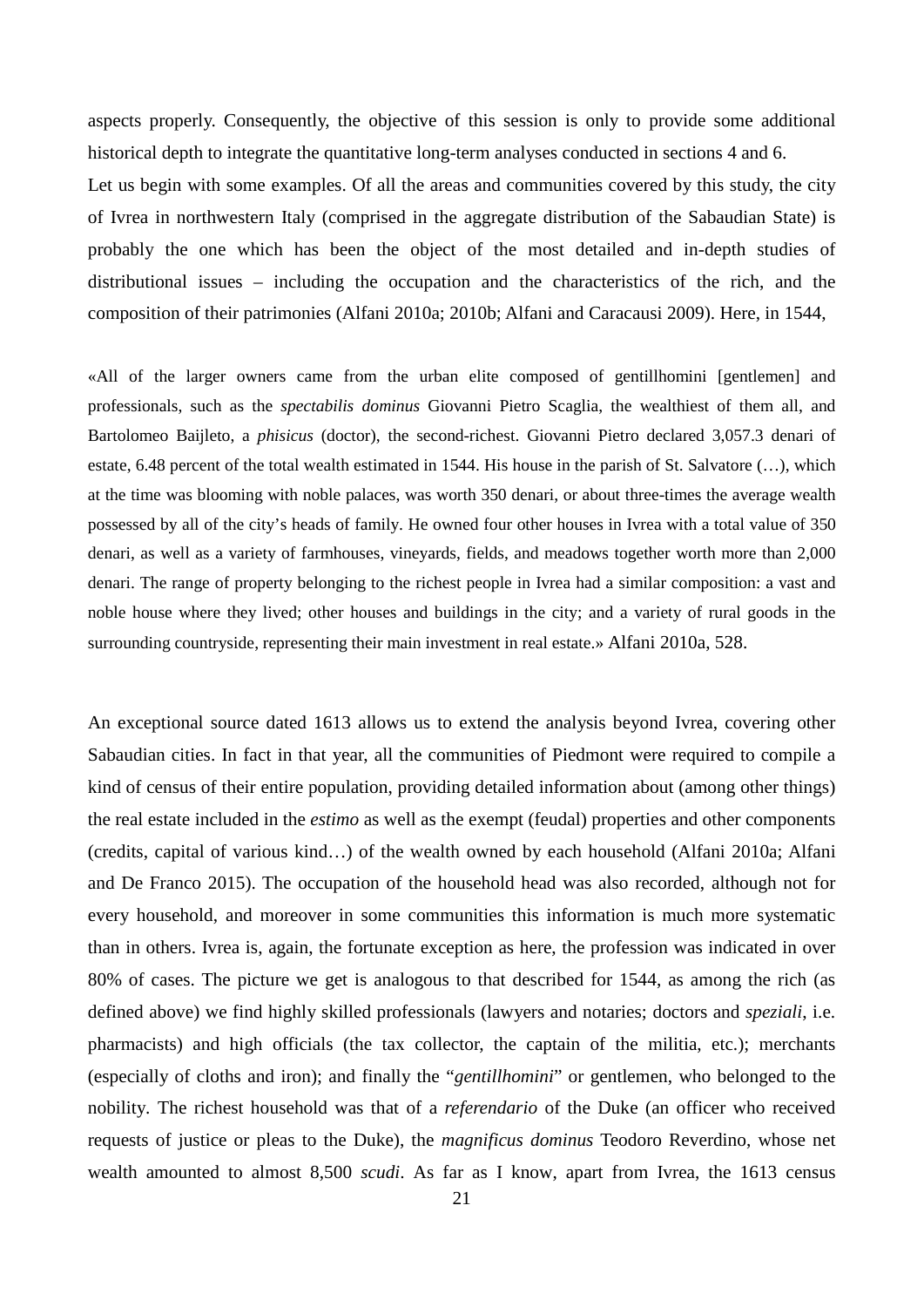survived for two other cities, Moncalieri and Susa (with respectively 6,590 and 4,639 inhabitants at the time – Ivrea had 4,435), plus the capital city of Turin, which had about 24,400 inhabitants and where unfortunately the documentation is incomplete covering a part of the urban area only. In Susa, where information about occupations is relatively sparse, we know at least that the richest household was that of an "*oste*" (innkeeper) – although his very considerable wealth of 11,200 *scudi* altogether, came also from his secondary activities as leaser of the properties of the priory of Susa and probably most importantly, as tax collector (he had the sub-tender for the *dacito*, an indirect tax on the transit of goods through the Susa valley, for which he employed directly two agents). The second richest was another individual holding an important office: the governor of the city, who declared ownership of properties worth about 8,500 *scudi*. The other components of the local rich for whom an occupation is declared include notaries, merchants and owners of the local tanning activities (*affaytori de corami*). In Moncalieri, a city close to Turin, the richest individual was, again, a high-ranking officer: the *maggiordomo* of His Highness (a kind of superintendent), who owned property to the value of 19,000 *scudi*. In second position we find, each with 15,000 *scudi* of wealth, the prefect of the city and a landed noble, Bernardo Numbello of Cavoretto. In Turin, the capital of the State, the presence among the very richest (say, the top 0.1% of the distribution) of high officials of the ducal court and of nobles is even more clear – and also clear is a marked difference in the extent of their wealth compared to that of the top rich of the secondary Sabaudian cities. So, among the top 10 rich we find a landed noble, the count of Solere (who declared 50,000 *scudi* of propery); the governor of Vercelli (who also had feudal properties); a variety of officers including an *auditore di camera* (a minister of the Duke) and a *referendario*; and the personal doctor of the Duke himself. But in this case the richest of all (at least among those residing in the part of the city for which we have information) was Giovanni Paolo Fontanella, a merchant and owner of storehouses (a *fondighero*) originating from Milan, whose fortune was estimated at 55,000 *scudi*.

This information, though sparse, is sufficient to give a general idea of who it was that made up the rich élite of at least one of the areas covered by this study at the beginning of the early modern period. A more detailed analysis would require a considerable amount of additional research, and is beyond the scope of this article. Something more, however, should be said about long-term changes in the composition of the rich. In their study of wealth concentration in France, 1807-1994, Piketty et al. (2006, 244-246) measured that in Paris in 1807 (a date close to the end of the period covered by this article), the aristocracy accounted for about 18% of the members of the top 1% (calculated on those dying that year). These figures, which include both Old Regime nobles and the new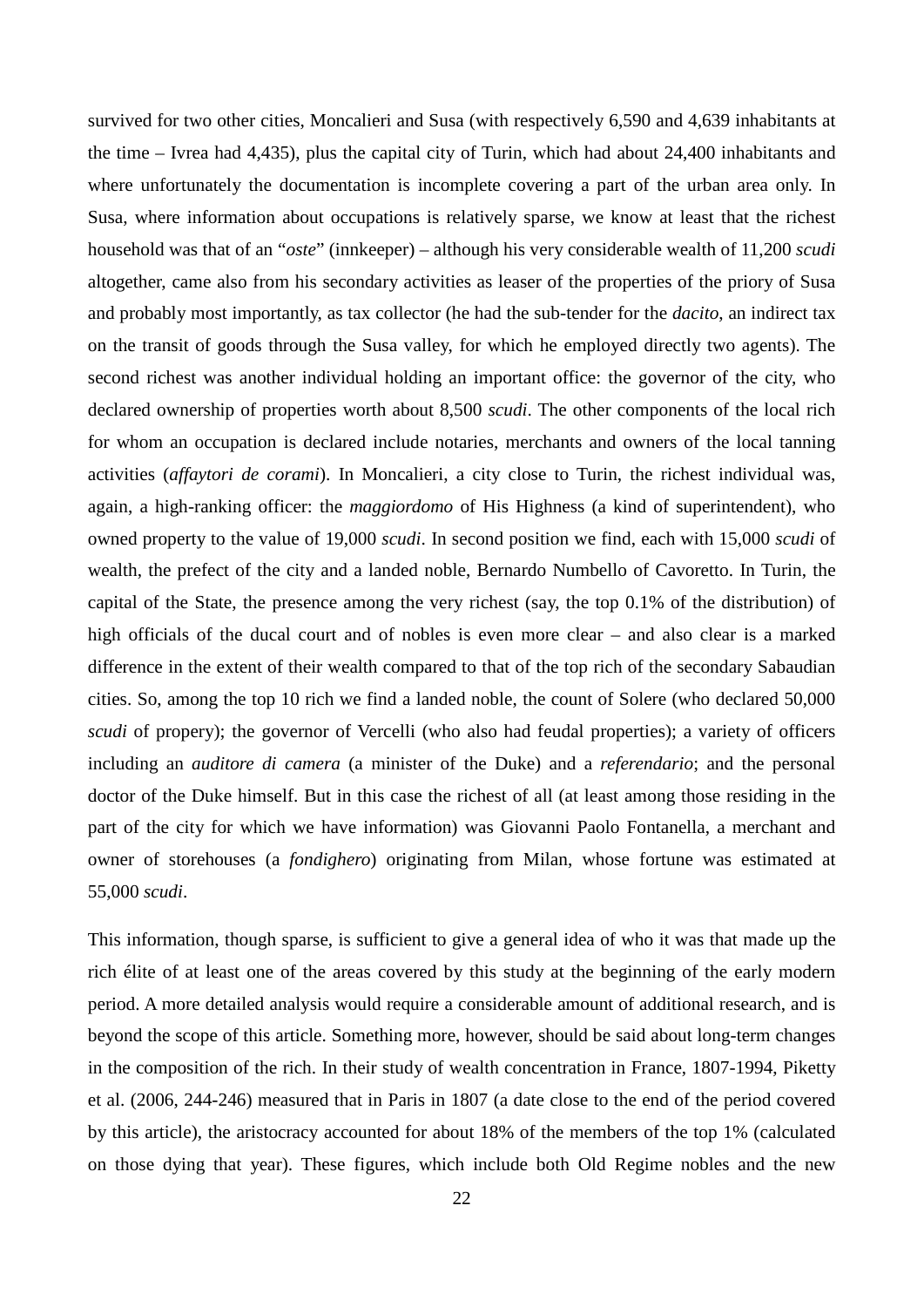nobility created by Napoleon and mostly composed of chief military officers, would increase during the nineteenth century, peaking in 1847 at about 29%, only to decline later due to the rise of financiers and industrialists.

The point raised by Piketty et al. – how much was the share of the aristocracy? – is a crucial one, for at least two reasons. First, because of a technical issue: as feudal property, being exempt from local taxation, was not included in the *estimi*, the nobles are the component of the rich most at risk of being underestimated (both regarding their numbers, and their relative wealth). Secondly, because the origin of the increase in the prevalence of the rich during the early modern period which has been described in the earlier section, probably lies in the rise of new wealthy groups (non-nobles)

Regarding the first point, the data I have does not allow for any kind of thorough test of the potential distortion caused by the exclusion of feudal property from the *estimi*. However in the Sabaudian State, feudal property was very limited (it was just 2.5% of the total in Ivrea in 1665, and 1.2% in Saluzzo in 1772. Alfani 2015, 1063) and the same is true for the Florentine State and elsewhere – but not, for example, for the Kingdom of Naples (although of the southern Italian regions, Apulia was one of those where feudal property was less prevalent: Alfani and Sardone 2015). At least for the Sabaudian State, there is some comfort in the fact that in 1613, in practically all instances in which the sources distinguish the value of feudal and *estimo* properties, the latter would have been sufficient to classify a noble as rich (richness line  $= 1000\%$  of median) – although at a lower wealth level. If we accept this as a reasonable and generalizable assumption, we must conclude that the absence of feudal property does not affect much any form of "headcount" indicator of the prevalence of the rich<sup>[7](#page-23-0)</sup> – although it could still cause some significant distortion to other indicators, including both wealth shares of the top rich, and richness indexes (see next section).

Regarding changes in the composition of the rich, this is not a question that could be answered solely on the basis of information taken from property tax records. Also, generally speaking, we lack reliable studies of long-run changes – with one exception: the works of the Marxist school of economic history, already mentioned in section 4. This school detailed the rise in the share of wealth (real estate) owned by a specific social "class" - the bourgeoisie. For example, in the territory of Ravenna in the northern Italian region Emilia-Romagna, the bourgeoisie owned 18.97%

<span id="page-23-0"></span><sup>&</sup>lt;sup>7</sup> Notice that increasing the wealth of those who are already above the richness line – which is, by definition, set at a higher level than the median – does not affect the median value and consequently does not alter the richness line.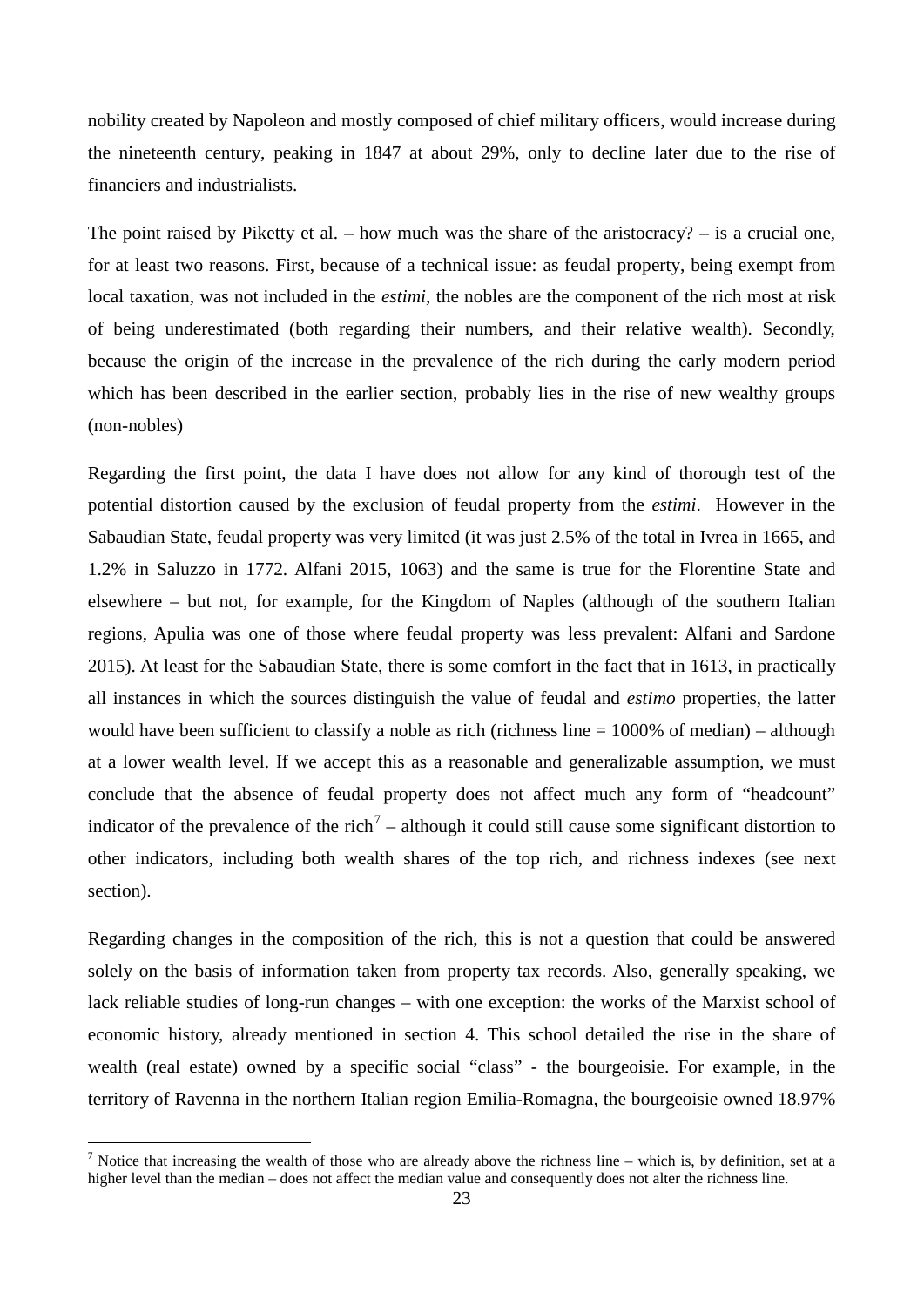of the whole in 1569, 19.58% in 1612-14, 20.88% in 1659, 33.38% in 1731, and 42.53% in 1835 – the rest being owned by the nobility and by institutions, especially religious ones (Porisini 1963, 43- 45). In other northern Italian areas the bourgeoisie was much less able to expand its properties. For example, in the city of Imola the bourgeoisie owned 26.63% of all real estate in 1637 and 28.42% in 1778 (Rotelli 1966, 115) – a small-scale increase, but still the tendency is clear. Notice that all these measures refer to values (not surface area) and that they involve only taxable properties.

A huge problem in using this data lies in the definition of "bourgeois" property – which these authors tended to define simply as that owned by non-noble households. However, many of these households were in fact peasant households owning small properties, which could not be considered to belong to any kind of bourgeoisie defined in functional terms. In fact, the data from the *estimi*  does not allow us to easily distinguish the rise of merchant élites or of other bourgeois groups like civil servants and high officials, professionals, and great "capitalistic" landowners – a point which was also raised by the distinguished Italian historian Marino Berengo (1970), helping in no small way to determine the crisis of the research program started by the Marxist school. In other words, from the perspective of a study of the rich using the categories and methods of contemporary research on economic inequality, we would need much more information about the heads of households than that which is usually provided by the fiscal sources alone, in particular about occupations – but this is a very research-intensive task, requiring the linkage of sources of different kinds, and therefore could not be accomplished on the large scale of analysis adopted in this article. There is, however, an important point which older historiography allows to be made: the resilience and the continued importance of noble households as owners of *non-feudal* lands. For example in Ravenna in 1835, nobles still owned 25.37% of all real estate (Porisini 1963, 43) –a relative position not much different from that of the Paris nobles mentioned earlier. As a consequence, although it seems certain that most of the increase in the prevalence of the rich during the early modern period was due to the rise of specific non-noble groups, it would surely be a mistake to consider the nobles passive bystanders, or even "prey", in this complex process.

To complicate matters, we should also point out that the nobility was not impermeable to the upward social mobility of other groups. In many areas, waves of new ennoblements are to be found across time. The new rich, including many merchants, were keen to acquire a title as they saw it as a further step up the social ladder. It has been argued that in Milan, for example, throughout the early modern period, it was relatively easy to become a member of the nobility, also because the rules designed to limit the process were not fully applied (Mocarelli 2009). In the Sabaudian State, a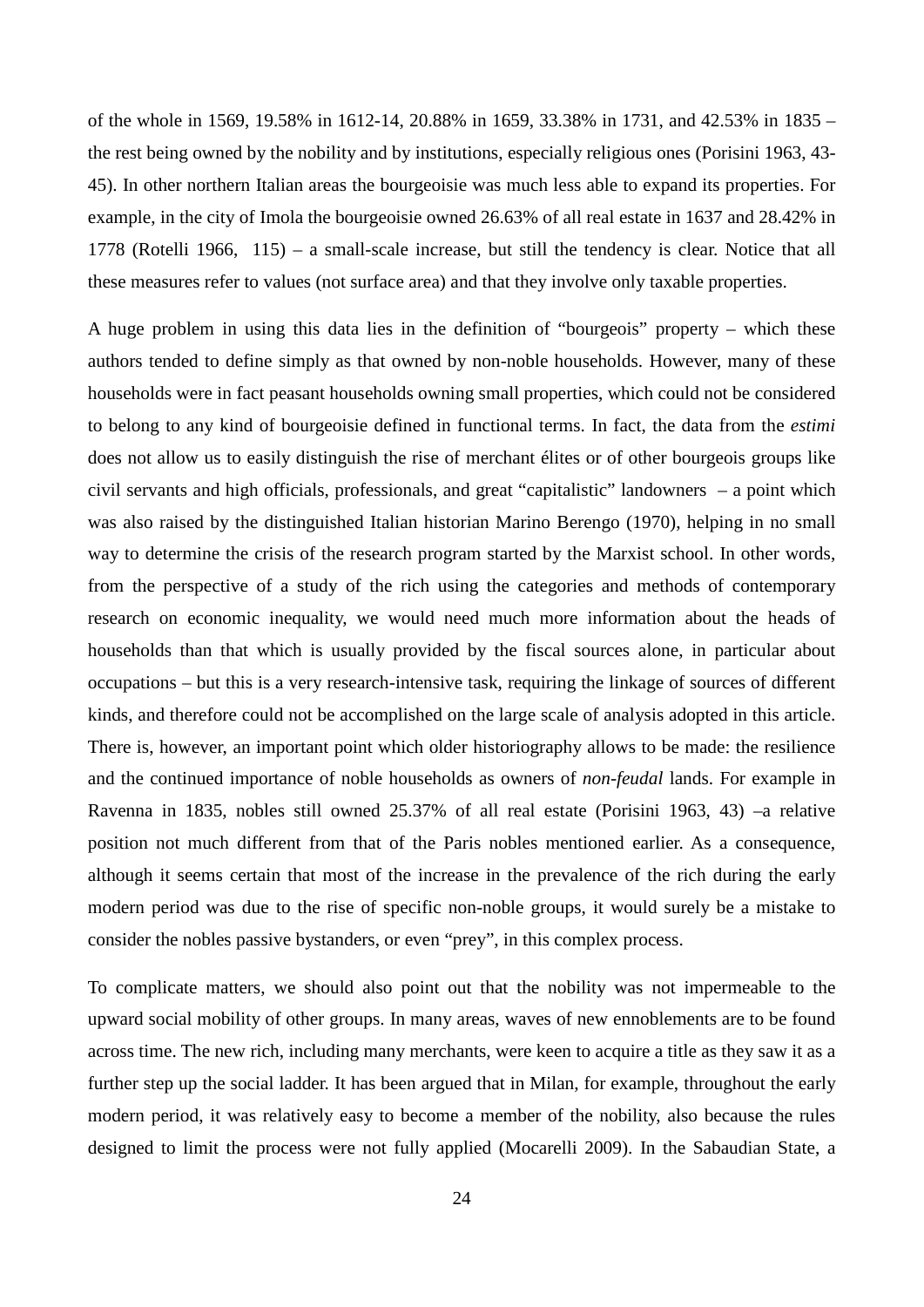large number of new fiefs were created in 1618 and the corresponding titles were sold to provide the Duke with the cash he badly needed after the first War of the Montferrat Succession (Alfani 2013). Finally, as in France (see above), also in many parts of Italy and Europe a new wave of ennoblements took place in the Napoleonic period (see for example the case of Ravenna in Porisini 1963). While the permeability of nobility to the new rich is another reason why household-level distributions are always to be preferred to class-based ones, it should be noticed that even when they became nobles, merchants and other members of the economic élite did not renounce their non-feudal patrimonies – thereby remaining within the perimeter of the rich which can be observed and measured on the grounds of our fiscal sources.

In the long period we considered, social mobility was not mono-directional and many rich households became impoverished and moved downward the social ladder. In general, it would be particularly useful to be able to measure the intensity of upward and downward social mobility through time – as, for example, the long phase of inequality growth characterizing the early modern period would have different economic implications were it coupled with prevailing upward, or downward social mobility. However, studying these processes requires to be able to follow households through time, which is impossible in most instances due to the lack of the needed archival documentation. Future research projects will be aimed at this and will focus on cases for which exceptional documentation exists, like that of Ivrea (see in particular Alfani 2010b). This will also allow to raise an important question about causality: was the rich status obtained by households due to the occupation of their members, or did their members involve in specific activities due to their wealth? Obviously, both processes are possible – a household could become rich *because* it was led by a successful merchant, or an individual could become the tax collector of a city *because* he came from a wealthy household and could provide the necessary financial guarantees. It would be important, however, to identify and measure, for different areas and periods, the prevailing paths and processes of occupational and wealth mobility.

#### **6. Long-term changes in the share of the top rich and in "richness"**

Until now, measures of the prevalence of the rich have been considered – but we still need to clarify how much of the overall wealth was concentrated in their hands. To do this, the most commonly used indicator is the share of all wealth that was held by those in the richest group.

Figure 5 presents the share of wealth (usually) or income (for the Low Countries) held by the top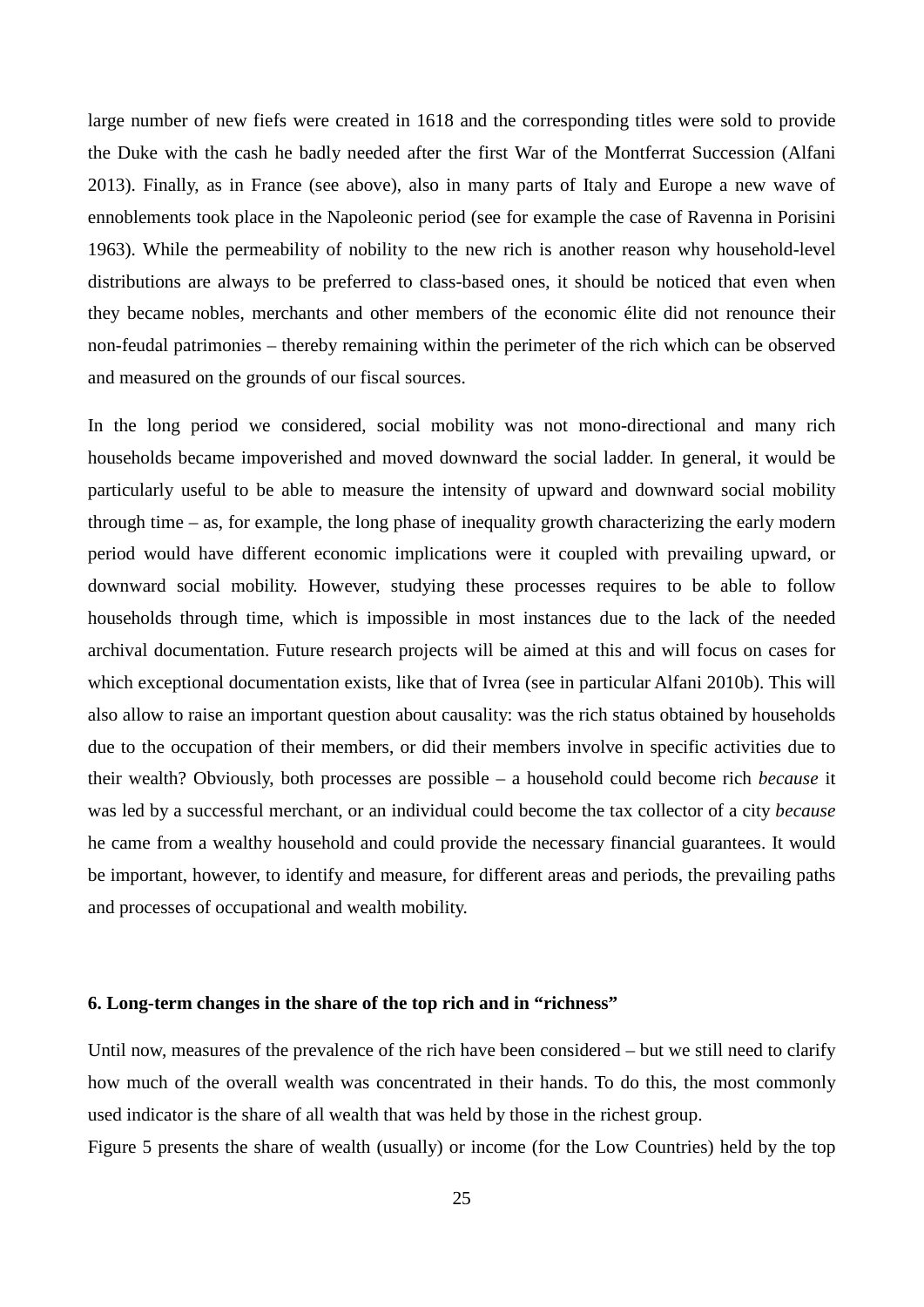5%, for the same communities that were included in figure 2 plus the northern Low Countries (Dutch Republic) documented by Van Zanden (1995). Clearly, the trends in the prevalence of the rich (figure 1) and in the share of overall wealth held by the top 5% are very similar. This is not a given as in the case of the second indicator, the proportion of the rich taken into account is fixed in time (the top 5%). The share of the richest 5% shows, more clearly than the prevalence, the distributive impact of the Black Death (also see the case of Tuscany in Alfani and Ammannati 2014, especially graph 6 at p. 31). It also shows a tendency for a continuous increase throughout the early modern period which actually seems to begin a century or so earlier than the analogous increase in the prevalence of the rich.



*Fig. 4. Long-term trends in the share of the top 5% rich in Italy and Europe, 1400-1800*

Notes: the series for the Northern Low Countries has been elaborated from data published by Van Zanden (1995). As no information was available for 1600, 1650 and 1700, the gap was filled in by linear interpolation. The measures refer to wealth distributions (excluding those with no property) for all areas except for the southern Low Countries where it refers to income distributions.

As has been argued by the studies that introduced the aggregate series used here (Alfani 2015; Alfani and Ryckbosch 2015; Alfani and Sardone 2015), the trend in the share of the top rich goes hand in hand with the trend in general inequality, as measured by Gini indexes. This is an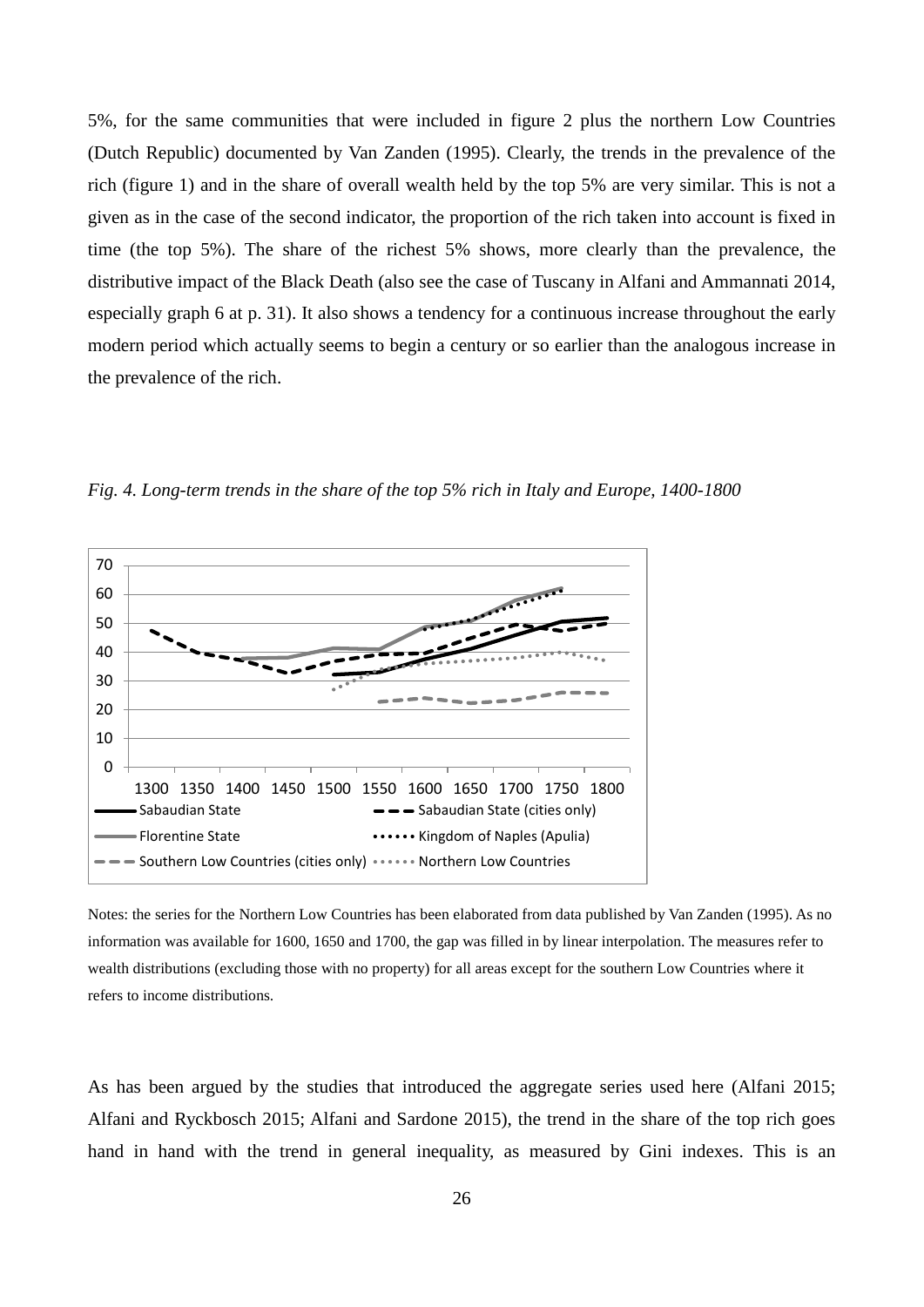interesting finding, as it confirms the empirical regularity described for contemporary societies by many authors (Atkinson et al. 2011; Alvaredo et al. 2013; Piketty 2014; Roine and Waldenström 2015).

The size of the share of the top 5% rich in preindustrial societies was impressive – see Table 2, where the share of the top 10% is also included. Before the Black Death, it amounted to 47.4% in Piedmontese cities, then falling to a multi-secular minimum of 32.6% by circa 1450. After that, it increased continuously, reaching 50% by 1800. If we consider the series representative of entire regions or states, around 1800 we find even higher shares: 51.9% in the Sabaudian State, 61.3% in the Kingdom of Naples and 62.2% in the Florentine State<sup>[8](#page-27-0)</sup>. Shares are lower in the Low Countries – but they refer to income and not to wealth so this was to be expected. If we look at the data related to specific communities of the Republic of Venice and of Catalonia (Table 2 includes the same communities presented in Table 1), we find basically the same trends already described for the prevalence of the rich, namely, (i) a relative instability in the Catalan time series (although in the case of Cervera, the long-run increase in the share of the top 5% rich is clear: from a multi-secular minimum of 25.3% in 1400, to a maximum level of 37.4% reached at the end of the period considered), and (ii) a graduation in the share of the top rich (and in inequality) in the territory of Padua, where the rich of the *contado* have lower shares compared to those of the city – but also, where the whole territory (city + *contado*) shows even higher concentrations than the city alone. For example, in 1600 the wealth share of the top 5% is 48% in the *contado*, 50.9% in the city, and rises to 62% if both are considered. As discussed in section 4, this is the consequence of differences in the relative positions of urban and rural "rich" households.

<span id="page-27-0"></span><sup>&</sup>lt;sup>8</sup> These figures probably under-estimate slightly the real situation, as the capital cities (Turin, Naples and Florence) are not included due to the lack of sources (see section 1, as well a detailed discussion for the Sabaudian State in Alfani 2015).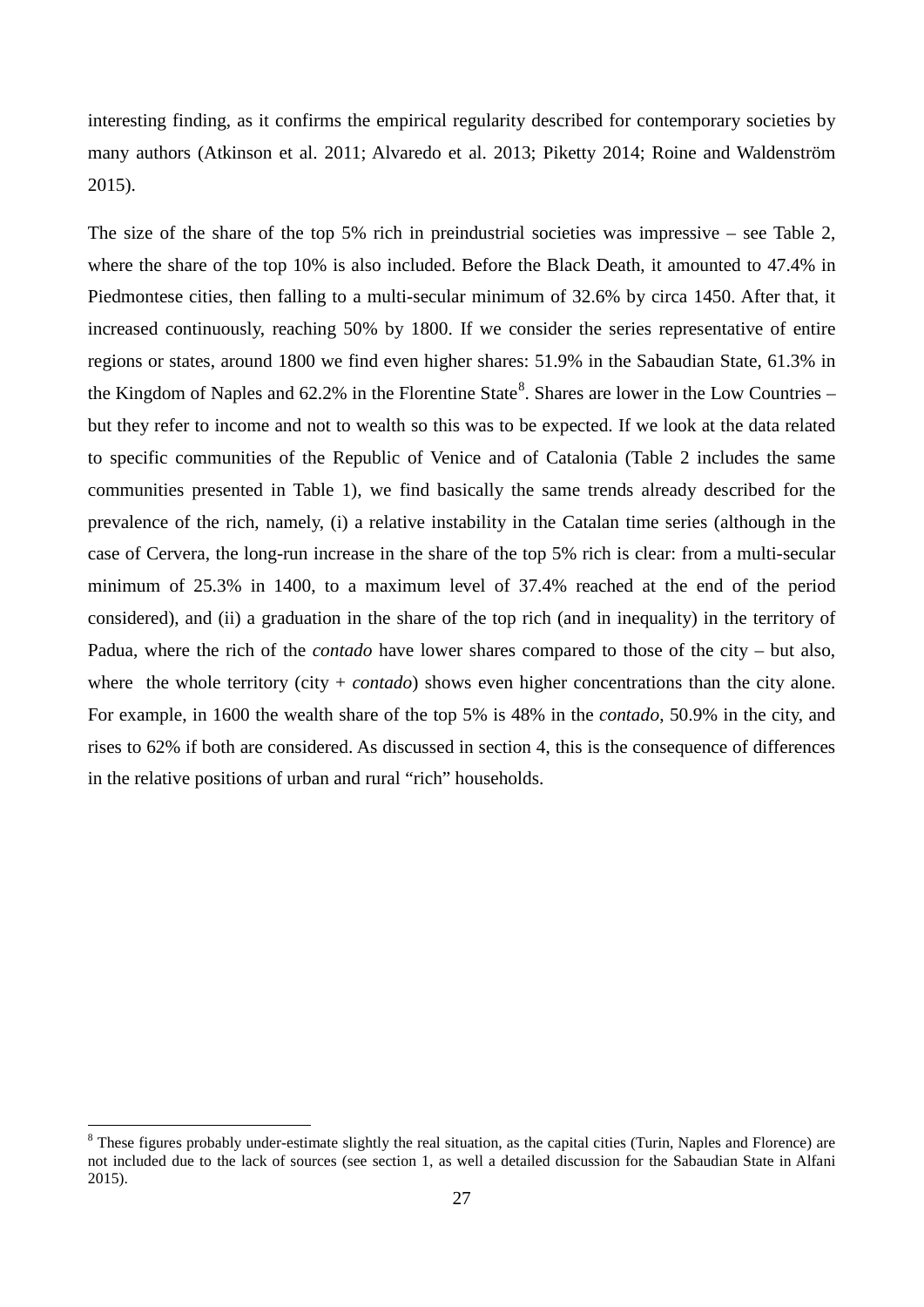|                  | Sabaudian State | Sabaudian State<br>(cities only) | Florentine State | Naples (Apulia)<br>Kingdom of | Southern Low<br>(cities only)<br>Countries | Northern Low<br>Countries | Bergamo | Padua<br>(city) | (contado)<br>Padua | (city and contado)<br>Padua | Cervera | Reus |
|------------------|-----------------|----------------------------------|------------------|-------------------------------|--------------------------------------------|---------------------------|---------|-----------------|--------------------|-----------------------------|---------|------|
| Share of top 5%  |                 |                                  |                  |                               |                                            |                           |         |                 |                    |                             |         |      |
| 1300             |                 | 47.4                             |                  |                               |                                            |                           |         |                 |                    |                             |         |      |
| 1350             |                 | 39.8                             |                  |                               |                                            |                           |         |                 |                    |                             |         |      |
| 1400             |                 | 37.1                             | 37.8             |                               |                                            |                           | 39.1    |                 |                    |                             | 25.3    |      |
| 1450             |                 | 32.6                             | 38.1             |                               |                                            |                           | 40.3    |                 |                    |                             |         | 25.4 |
| 1500             | 32.2            | 36.8                             | 41.4             |                               |                                            | 27.0                      | 43.0    |                 |                    |                             | 33.4    | 28.0 |
| 1550             | 33.1            | 39.2                             | 41.0             |                               | 22.8                                       | 34.0                      | 45.0    | 46.4            | 41.4               | 52.1                        | 34.3    | 31.5 |
| 1600             | 37.6            | 39.6                             | 48.7             | 47.9                          | 24.1                                       |                           | 39.7    | 50.9            | 48.0               | 62.0                        | 32.5    |      |
| 1650             | 41.1            | 44.9                             | 50.7             | 51.3                          | 22.3                                       |                           | 37.6    | 52.9            | 49.0               | 58.4                        | 27.9    | 31.6 |
| 1700             | 45.9            | 49.6                             | 58.0             | 56.4                          | 23.3                                       |                           | 43.7    | 50.6            | 48.3               | 60.7                        | 32.8    | 30.9 |
| 1750             | 50.6            | 47.4                             | 62.2             | 61.3                          | 26.0                                       | 40.0                      |         |                 |                    |                             | 32.0    |      |
| 1800             | 51.9            | 50.0                             |                  |                               | 25.8                                       | 37.0                      |         |                 |                    |                             | 37.4    |      |
| Share of top 10% |                 |                                  |                  |                               |                                            |                           |         |                 |                    |                             |         |      |
| 1300             |                 | 61.3                             |                  |                               |                                            |                           |         |                 |                    |                             |         |      |
| 1350             |                 | 54.1                             |                  |                               |                                            |                           |         |                 |                    |                             |         |      |
| 1400             |                 | 50.9                             | 51.9             |                               |                                            |                           | 54.5    |                 |                    |                             | 39.0    |      |
| 1450             |                 | 46.8                             | 51.3             |                               |                                            |                           | 56.4    |                 |                    |                             |         | 25.4 |
| 1500             | 46.6            | 51.2                             | 54.4             |                               |                                            | 40.0                      | 58.4    |                 |                    |                             | 48.2    | 28.0 |
| 1550             | 47.4            | 53.2                             | 54.6             |                               | 35.5                                       | 46.0                      | 60.9    | 61.7            | 55.2               | 66.7                        | 49.2    | 31.5 |
| 1600             | 52.0            | 54.4                             | 62.9             | 61.8                          | 36.9                                       |                           | 57.4    | 67.4            | 62.1               | 75.5                        | 47.1    |      |
| 1650             | 55.5            | 60.8                             | 65.4             | 63.3                          | 34.7                                       |                           | 53.9    | 70.2            | 63.0               | 72.7                        | 43.8    | 31.6 |
| 1700             | 59.9            | 65.6                             | 72.8             | 68.1                          | 35.8                                       |                           | 61.9    | 68.2            | 63.9               | 74.4                        | 48.1    | 30.9 |
| 1750             | 65.2            | 64.5                             | 78.3             | 72.6                          | 39.2                                       | 54.0                      |         |                 |                    |                             | 46.3    |      |
| 1800             | 69.1            | 68.9                             |                  |                               | 39.8                                       | 52.0                      |         |                 |                    |                             | 52.0    |      |

#### *Tab. 2. The share of the top 5% and 10% rich in Italy and Europe, 1400-1800*

Notes: Measures organized around reference years when needed. For actual years, see table 1. The measures refer to wealth distributions (excluding those with no property) for all areas except for the northern and southern Low Countries where they refer to income distributions.

For a full realization of the significance of these figures, we can compare them with the measures of wealth inequality proposed by Piketty (2014, 336-350) for a few European countries (France, Sweden and the U.K.) and the U.S., covering the period 1810-2010. In Europe, in 1810 (a date close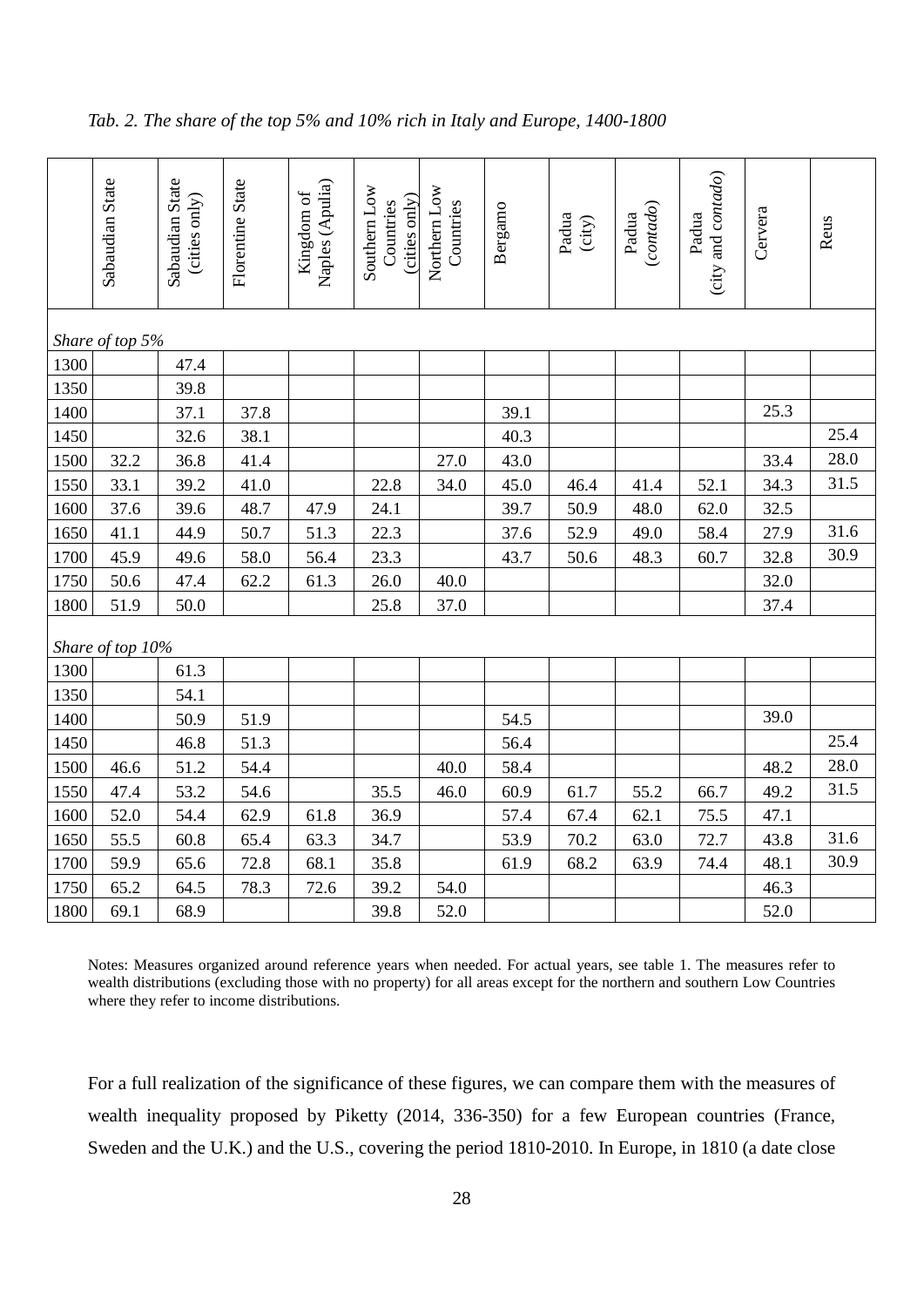to the end of the period we cover) the share of the top 10% was slightly above 80%, while in the U.S. it was slightly below 60%. During the nineteenth century, the tendency was for a slow but continuous increase, until the all-time maximum was reached around 1910 when the European and American 10% came to own, respectively, about 90% and 80% of all wealth.

These recent shares have been measured from fiscal assessments of patrimonies used for calculating taxes on estates. Although the source material does not correspond exactly to what is available for preindustrial times (see section 2), there are substantial similarities, and it is striking that, allowing for some source-induced differences in the measures, the final point of my series seems to approach Piketty's European "averages" for 1810. In fact, by 1800 I found a top 10% share of 69.1% in the Sabaudian State, while in the Florentine State and in the Kingdom of Naples already by 1750 the top 10% owned 78.3% and 72.6% respectively, with a clear tendency to grow in time which, if projected, would easily reach or even slightly exceed 80%. It is also interesting to note that today top 10% shares (which Piketty places at slightly over 60% in 2010 Europe) are similar to those characterizing all three pre-unification Italian states during the seventeenth century for which overall estimates are available – and might also be similar to those experienced by Europeans on the eve of the Black Death.

The analysis of richness indexes allows us to combine the findings about the trend in the prevalence of the rich, and in the share of the top 5 and 10%. As discussed in section 3, the value assumed by a richness index depends, in fact, only on the rich individuals (or households), i.e. those above the richness line (for the sake of simplicity, here I will consider only the 1000% of median line), and consequently reacts to changes in the prevalence of the rich, but at the same time the richer an individual, the greater his contribution to the overall value of the index. In other words, the richness index also captures the changes in the relative position of the rich compared to the non-rich, increasing as a society becomes more polarized. Figure 6 provides a graphical representation of the long-term trends in richness.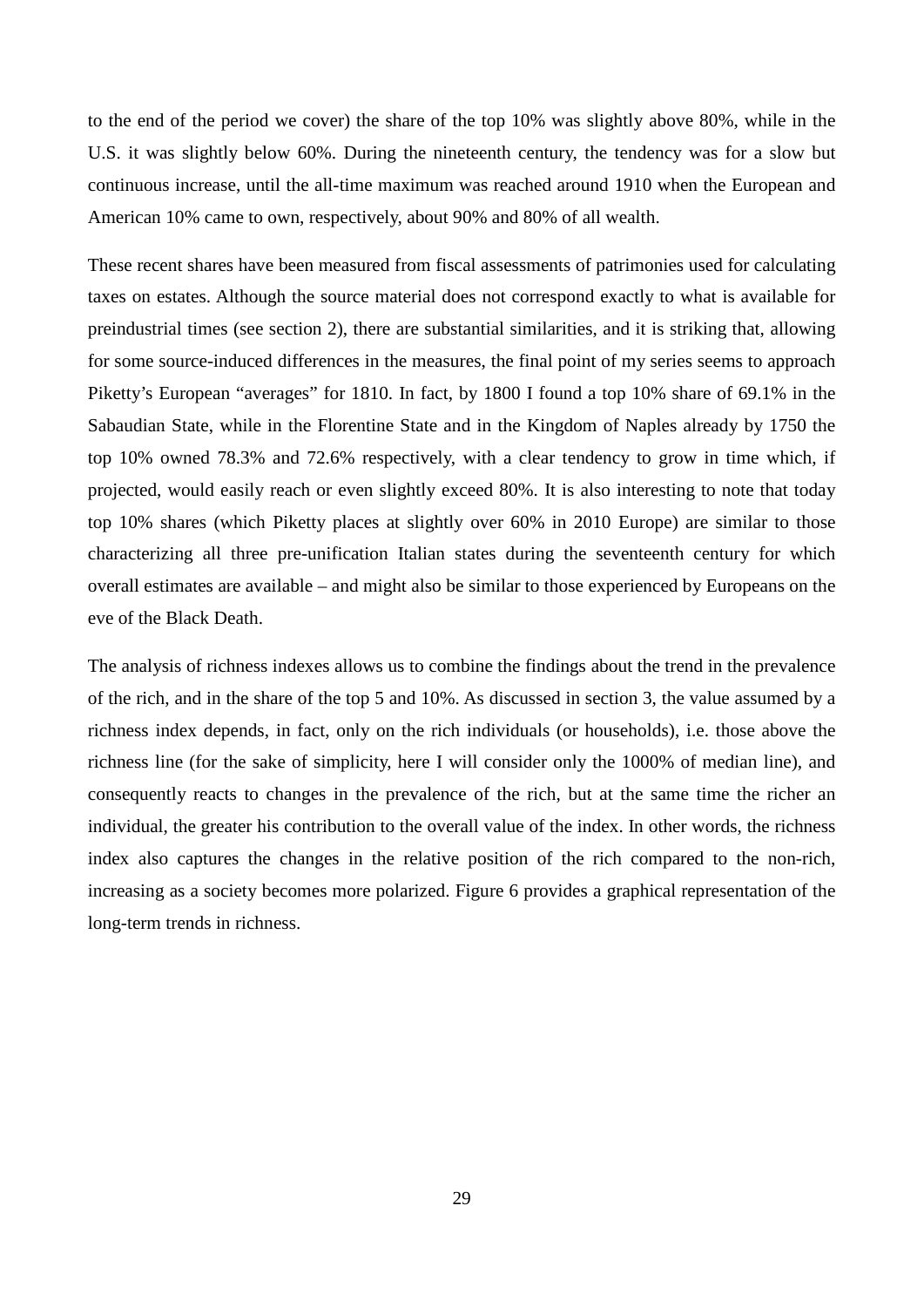Figure 6. Long-term trends in richness in Italy and Europe, 1300-1800 (R<sup>Cha</sup>. Richness line *=1000% of median value)*



Notes: the richness index has been calculated on wealth distributions (excluding those with no property) for all areas except for the southern Low Countries, where it refers to income distributions.

Of the three indicators used in this article, richness is the one that shows more clearly the U-shaped curve generated by the Black Death and later recovery. As in the case of the share of the top 5%, the turning point is placed around 1450 – as now is visible not only in the Sabaudian State, but also in the Florentine State. The richness indexes also show very clearly an increase in the pace of the trend from the seventeenth century. Finally, by the end of the period the change in the value of the indexes well exceeds the pre-Black Death values (when measurable), to suggest that the rich had not only recovered their share (see the trend in the top 5% in figure 5), but had also distanced themselves considerably from the rest of society (as also confirmed by the in-depth analysis of the Sabaudian State in Alfani 2015).

The actual value assumed by the richness indexes I used, however, depends on the value of β. As will be remembered from section 2, the higher the β, the larger the increase in the index as the wealth/income of a specific individual/household increases. One could wonder, then, if the trend I described stands only for specific values of β. To this end, I conducted extensive robustness checks which confirm that the trend is not "artificial" but truly reflects social and economic change. This can be seen in Figure 7, where for the Sabaudian State (cities only – the longer time series used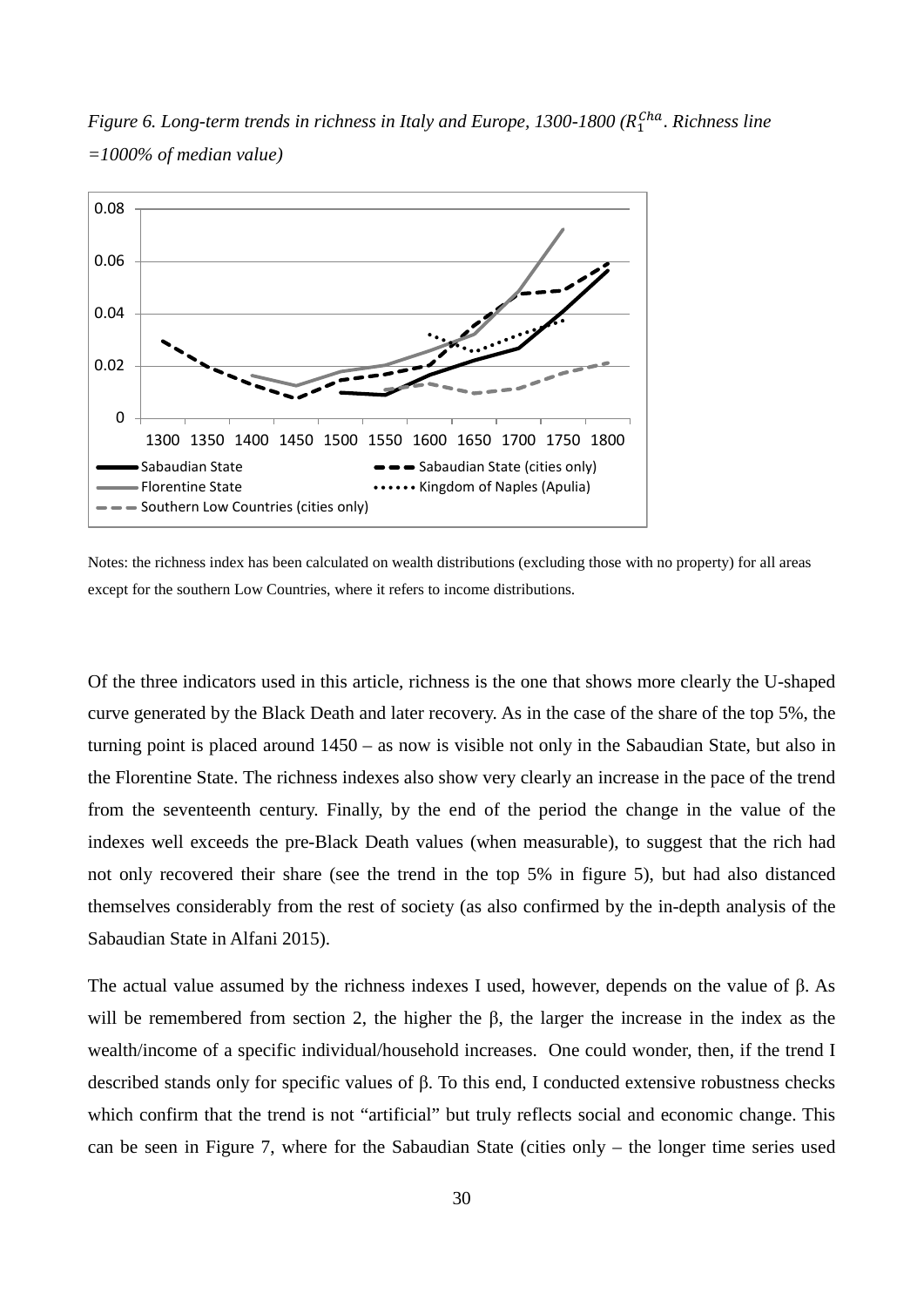here) different values of β are used (from 0.1 to 10), as well as in Table 3, in which for all the communities or areas included in earlier tables, richness indexes for the most commonly-used values of  $β$  are provided (0.3, 1 and 3).

*Figure 7. Robustness of the general trends to changes in the value of β: the case of the Sabaudian State, cities only (R*<sup>*Cha*</sup>. *Richness line =1000% of median)* 

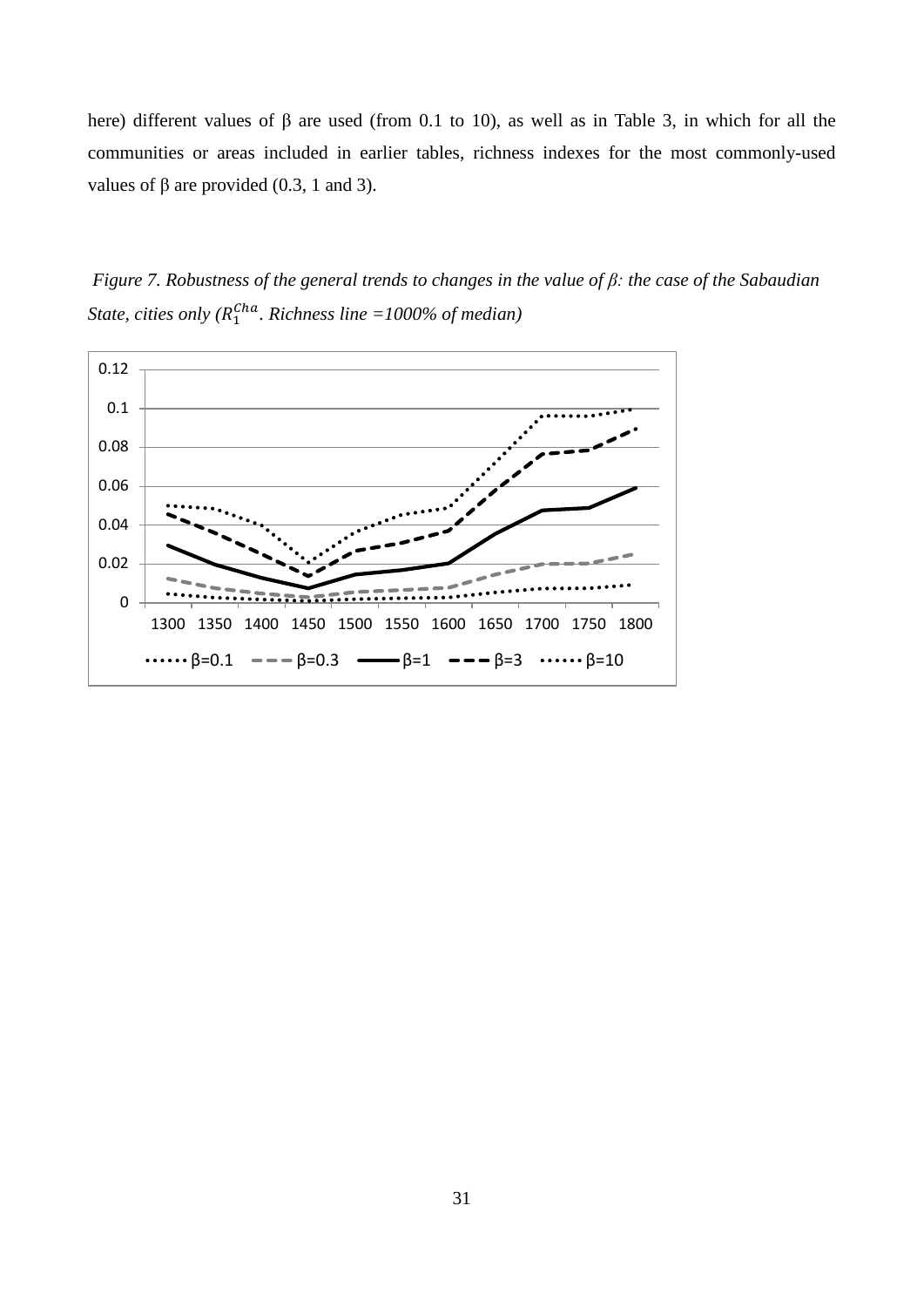|      | Sabaudian State |             |             | Sabaudian State (cities |                         |                 |                              |                                  |             | Kingdom of Naples |               |                    | <b>Southern Low Countries</b> |             |             |               |             |             |
|------|-----------------|-------------|-------------|-------------------------|-------------------------|-----------------|------------------------------|----------------------------------|-------------|-------------------|---------------|--------------------|-------------------------------|-------------|-------------|---------------|-------------|-------------|
|      |                 |             | only)       |                         | <b>Florentine State</b> |                 |                              | (Apulia)                         |             |                   | (cities only) |                    |                               |             |             |               |             |             |
|      | $\beta = 0.3$   | $\beta = 1$ | $\beta = 3$ | $\beta = 0.3$           | $\beta = 1$             | $\beta = 3$     | $\beta = 0.3$ $\beta = 1$    |                                  | $\beta = 3$ | $\beta = 0.3$     | $\beta = 1$   | $\beta = 3$        | $\beta = 0.3$                 | $\beta = 1$ | $\beta = 3$ |               |             |             |
| 1300 |                 |             |             | 0.012                   | 0.030                   | 0.046           |                              |                                  |             |                   |               |                    |                               |             |             |               |             |             |
| 1350 |                 |             |             | 0.008                   | 0.020                   | 0.036           |                              |                                  |             |                   |               |                    |                               |             |             |               |             |             |
| 1400 |                 |             |             | 0.005                   | 0.013                   | 0.025           | 0.007                        | 0.016                            | 0.028       |                   |               |                    |                               |             |             |               |             |             |
| 1450 |                 |             |             | 0.003                   | 0.008                   | 0.014           | 0.005                        | 0.013                            | 0.021       |                   |               |                    |                               |             |             |               |             |             |
| 1500 | 0.004           | 0.010       | 0.019       | 0.006                   | 0.015                   | 0.027           | 0.007                        | 0.018                            | 0.032       |                   |               |                    |                               |             |             |               |             |             |
| 1550 | 0.003           | 0.009       | 0.017       | 0.007                   | 0.017                   | 0.031           | 0.008                        | 0.020                            | 0.035       |                   |               |                    | 0.004                         | 0.011       | 0.022       |               |             |             |
| 1600 | 0.006           | 0.017       | 0.030       | 0.008                   | 0.020                   | 0.037           | 0.011                        | 0.026                            | 0.040       | 0.013             | 0.032         | 0.054              | 0.005                         | 0.013       | 0.025       |               |             |             |
| 1650 | 0.009           | 0.022       | 0.037       | 0.015                   | 0.036                   | 0.058           | 0.014                        | 0.032                            | 0.054       | 0.011             | 0.025         | 0.042              | 0.003                         | 0.010       | 0.019       |               |             |             |
| 1700 | 0.011           | 0.027       | 0.045       | 0.020                   | 0.048                   | 0.077           | 0.021                        | 0.049                            | 0.075       | 0.014             | 0.032         | 0.050              | 0.004                         | 0.011       | 0.023       |               |             |             |
| 1750 | 0.018           | 0.041       | 0.063       | 0.020                   | 0.049                   | 0.079           | 0.033                        | 0.072                            | 0.107       | 0.017             | 0.037         | 0.058              | 0.006                         | 0.017       | 0.033       |               |             |             |
| 1800 | 0.025           | 0.056       | 0.084       | 0.025                   | 0.059                   | 0.089           |                              |                                  |             |                   |               |                    | 0.008                         | 0.021       | 0.040       |               |             |             |
|      |                 |             |             |                         |                         |                 |                              |                                  |             |                   |               |                    |                               |             |             |               |             |             |
|      | Bergamo         |             |             | Padua (city)            |                         | Padua (contado) |                              | Padua (city and <i>contado</i> ) |             | Cervera           |               |                    | Reus                          |             |             |               |             |             |
|      | $\beta = 0.3$   | $\beta = 1$ | $\beta = 3$ | $\beta = 0.3$           | $\beta = 1$             | $\beta = 3$     | $\beta = 0.3 \mid \beta = 1$ |                                  | $\beta = 3$ | $\beta = 0.3$     | $\beta = 1$   | $\beta = 3$        | $\beta = 0.3$                 | $\beta = 1$ | $\beta = 3$ | $\beta = 0.3$ | $\beta = 1$ | $\beta = 3$ |
| 1400 | 0.012           | 0.030       | 0.052       |                         |                         |                 |                              |                                  |             |                   |               |                    | 0.000                         | 0.001       | 0.004       |               |             |             |
| 1450 | 0.011           | 0.028       | 0.049       |                         |                         |                 |                              |                                  |             |                   |               |                    |                               |             |             | 0.001         | 0.001       | 0.003       |
| 1500 | 0.012           | 0.030       | 0.049       |                         |                         |                 |                              |                                  |             |                   |               |                    | 0.004                         | 0.009       | 0.018       | 0.002         | 0.004       | 0.007       |
| 1550 | 0.019           | 0.045       | 0.075       | 0.019                   | 0.045                   | 0.073           | 0.007                        | 0.016                            | 0.028       | 0.026             | 0.060         | 0.092              | 0.006                         | 0.015       | 0.027       | 0.003         | 0.007       | 0.013       |
| 1600 | 0.017           | 0.044       | 0.074       | 0.041                   | 0.091                   | 0.133           | 0.013                        | 0.031                            | 0.050       | 0.032             | 0.070         | $0.104 \mid 0.002$ |                               | 0.004       | 0.007       |               |             |             |
| 1650 | 0.014           | 0.035       | 0.060       | 0.036                   | 0.082                   | 0.122           | 0.013                        | 0.032                            | 0.051       | 0.037             | 0.081         | 0.117              | 0.002                         | 0.006       | 0.014       | 0.002         | 0.005       | 0.008       |
| 1700 | 0.026           | 0.062       | 0.098       | 0.032                   | 0.074                   | 0.111           | 0.017                        | 0.041                            | 0.065       | 0.041             | 0.089         | 0.128              | 0.005                         | 0.014       | 0.026       | 0.003         | 0.007       | 0.012       |
| 1750 |                 |             |             |                         |                         |                 |                              |                                  |             |                   |               |                    | 0.003                         | 0.009       | 0.016       |               |             |             |
| 1800 |                 |             |             |                         |                         |                 |                              |                                  |             |                   |               |                    | 0.007                         | 0.018       | 0.030       |               |             |             |

## *Tab. 3. Long-term developments in "richness" in Italy and Europe, 1400-1800*

Notes: Measures organized around reference years when needed. For actual years, see table 1.The measures refer to wealth distributions (excluding those with no property) for all areas except for the southern Low Countries where it refers to income distributions.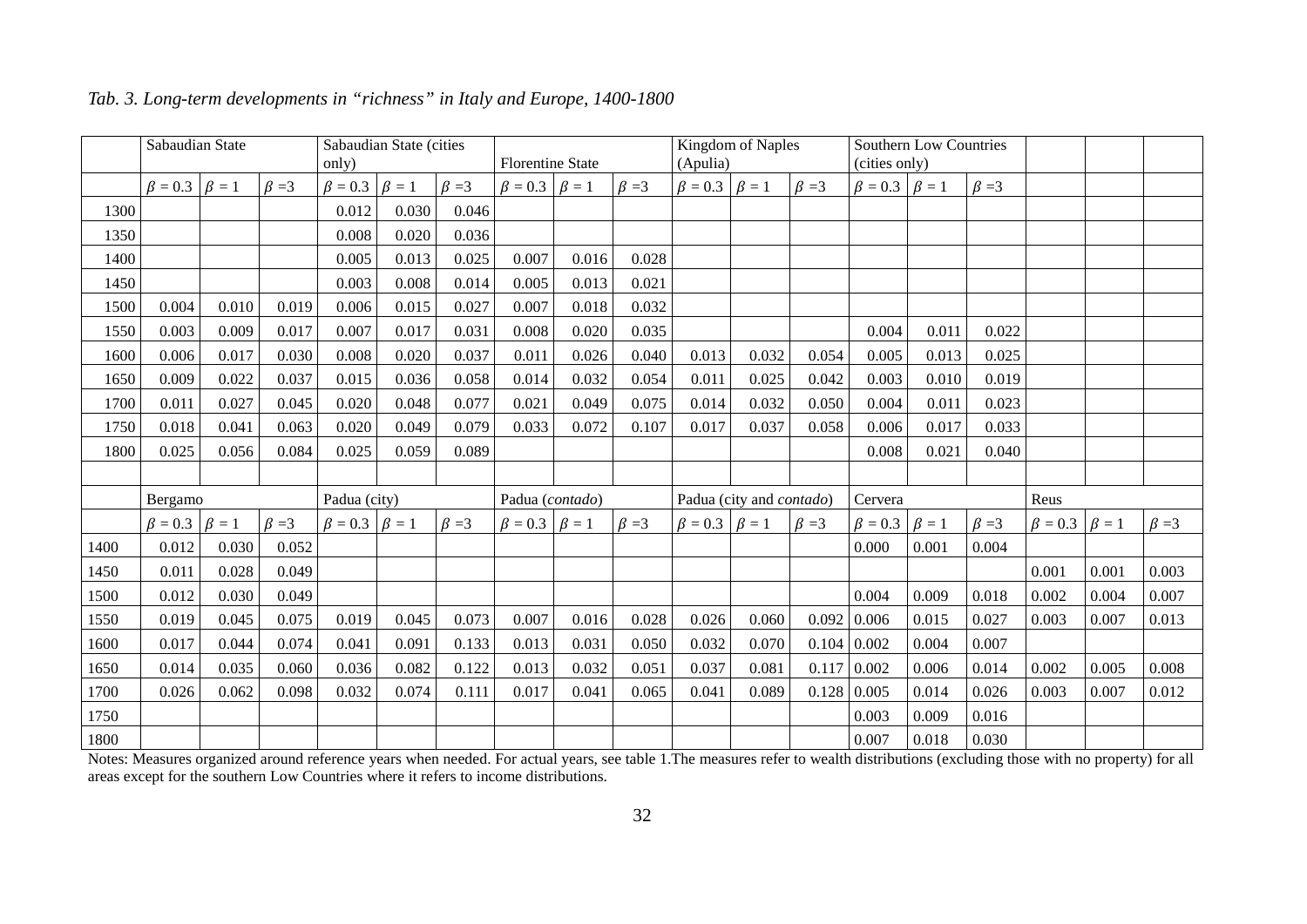All things considered, richness indexes seem to be the measure best suited to capture the different aspects of those changes in the wealth and income distributions, which led to the overall increasing dominance of the rich in both the society and the economy that characterised the early modern period. They testify to more unequal and polarized societies in which the rich were ever more "visible" (more numerous, more divergent from the condition of all the other components of the society), possibly favouring that change in the very perception of a condition of inequality among human beings which seems to invest Western societies especially from the eighteenth century (Alfani and Frigeni 2013). Although indirectly, the indexes also reflect the change in the composition of the rich which has been hinted at in the earlier section – as the surge in the number of the rich was mostly due to the rise of new, non-noble groups, like the members of those merchant and financial élite which from the beginning of the early modern period began to invest in lands, quickly making it to the top of the patrimonial distribution bringing with them a significant part of the overall wealth. These are aspects, though, that require additional research to be explored properly.

#### **Conclusion**

In this article, I had recourse to three different methods to study long-term changes in the relative conditions of the rich: headcount indexes, the share of the top rich, and richness indexes. Seen together, they give us a more robust picture, and also a deeper understanding, of the historical processes leading to the increasing dominance of the rich in society and the economy. The measures I have presented for different Italian pre-unification states (Sabaudian State, Florentine State, Kingdom of Naples and Republic of Venice) as well as for the southern and (when possible) the northern Low Countries and for a couple of towns in Catalonia, all suggest that throughout the early modern period the rich tended to become both more prevalent, and more distanced from the other strata of society. The only period during which the opposite process took place was the late Middle Ages, following the Black Death epidemic of the mid-fourteenth century.

The new data presented in this article provide a novel view on the development in time of European preindustrial societies, as (to my knowledge) this is the first ever attempt to estimate systematically the number of the rich at different points in time, and to provide a complete and comparative analysis of their relative position in society and of their contribution to overall inequality. Around 1500, in Italy the rich (defined as those households owning at least 10 times the wealth of the median household) were about 3-5% of the total population. By 1800, their prevalence had doubled.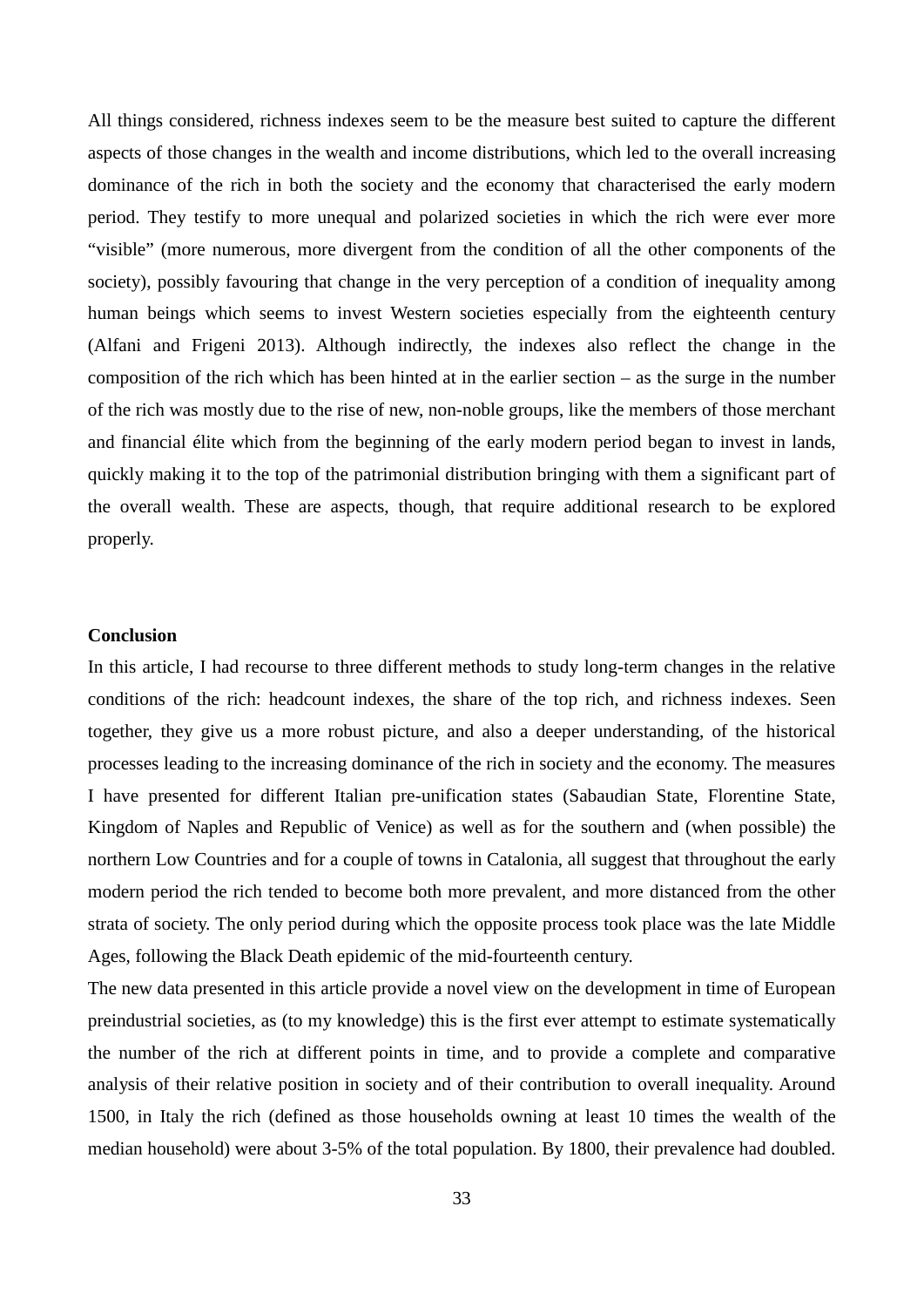In the same span of time, the share of wealth held by the top 10% had grown from about 45-55% to about 70-80%. The implications of this momentous change, of which I found clear signs also elsewhere in the continent, will only be fully realised after much additional research.

The wealth of new information provided for the late medieval and early modern periods also places in a somewhat different perspective recent findings about how the conditions of the rich have changed in the last two centuries. There seems, indeed, to be solid enough ground to argue that the tendency for wealth to concentrate in few hands in nineteenth century Europe (Piketty et al. 2006; Piketty 2014) was in fact only the final part of a much longer process, which had started around 1450. In particular, the share of the top 10% which I reconstructed for 1800 seems to have approached Piketty's European average at 1810, which recent research placed at slightly over 80%. Consequently, the time series presented here serve to extend by about five centuries current debates on very long-term changes in economic inequality and in the relative position of the rich. It is also interesting to notice that, if we accept the idea that what led to a reduction in wealth concentration during the twentieth century (after the all-time maximum reached ca. 1910) were the shocks occurred in 1915-45 and related to the two World Wars (as argued by Piketty 2014, 368-370), then we find an obvious similarity in the five centuries covered by this article, as another high-magnitude shock, the Black Death, triggered the only phase of sustained decline in the relative position of the rich – with the top 10% losing their grip on about 15% of the overall wealth (notice that the same did not occur with subsequent plagues, due to institutional adaptation: see Alfani 2010b; 2015). Here again, additional research will be needed to substantiate this interesting similarity. The provisional conclusion is that wealth and income inequality seem to have undergone deep changes and even some violent oscillations during the medieval and early modern period, and knowing about them could lead us to a better understanding of recent and current developments.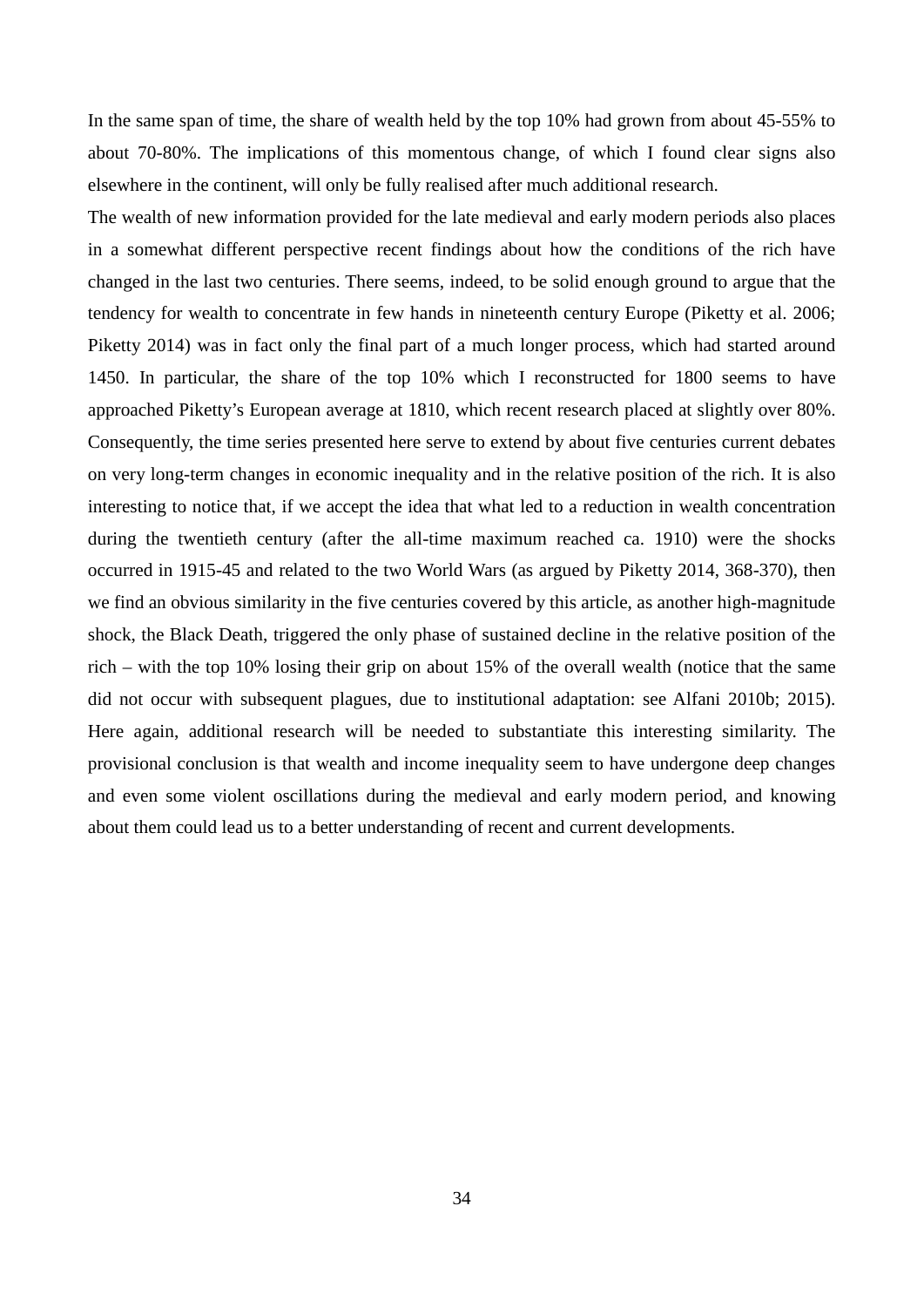## **Bibliography**

Alfani, G. (2009) "Prima della curva di Kuznets: stabilità e mutamento nella concentrazione di ricchezza e proprietà in età moderna". In: Alfani G, Barbot M (eds) *Ricchezza, valore, proprietà in Età Preindustriale. 1400–1850*. Marsilio, Venice, pp 143-168

Alfani, G. (2010a) "Wealth Inequalities and Population Dynamics in Northern Italy during the Early Modern Period". *Journal of Interdisciplinary History* 40(4): 513-549

Alfani, G. (2010b) "The effects of plague on the distribution of property: Ivrea, Northern Italy 1630". *Population Studies* 64(1): 61-75

Alfani, G. (2013) "Fiscality and territory. Ivrea and Piedmont between the Fifteenth and Seventeenth Centuries". In: Vester M (ed.) *Sabaudian Studies. Political Culture, Dynasty, & Territory 1400-1700*. Truman State University Press, Kirksville, pp. 213-239

Alfani, G. (2014) "Back to the peasants: new insights into the economic, social, and demographic history of northern Italian rural populations during the Early Modern period". *History Compass* 12(1): 62–71

Alfani, G. (2015) "Economic Inequality in Northwestern Italy: a Long-Term View (Fourteenth to Eighteenth centuries)". *Journal of Economic History* 75(4): 1058-1096.

Alfani, G., Ammannati, F. (2014) "Economic Inequality and Poverty in the Very Long Run: The Case of the Florentine State (late Thirteenth-Early Nineteenth Centuries)". Dondena Working Papers No.70

Alfani, G., Barbot, M. (eds) *Ricchezza, valore, proprietà in Età Preindustriale. 1400–1850*. Marsilio, Venice, pp 185-209

Alfani, G., Caracausi, A. (2009) "Struttura della proprietà e concentrazione della ricchezza in ambiente urbano: Ivrea e Padova, secoli XV-XVII". In: Alfani G, Barbot M (eds) *Ricchezza, valore, proprietà in Età Preindustriale. 1400–1850*. Marsilio, Venice, pp 185-209

Alfani, G., De Franco, D. (2015) "Economic and social inequality in a preindustrial society: building a social table for northern Italy (Sabaudian State, 1613)". Paper given at the European Historical Economics Society Conference (Pisa, 4-5 September 2015).

Alfani, G., Di Tullio, M. (2015) "Dinamiche di lungo periodo della disuguaglianza in Italia settentrionale: una nota di ricerca". Dondena Working Paper No.71

Alfani, G., Frigeni, R. (2013) "Inequality (un)perceived: The emergence of a discourse on economic inequality from the Middle Ages to the Age of Revolutions". Dondena Working Paper No.58 .

Alfani, G., Ryckbosch, W. (2015) "Was there a 'Little Convergence' in inequality? Italy and the Low Countries compared, ca. 1500-1800". IGIER Working Paper No. 557

Alfani, G., Sardone, S. (2015). "Long-term trends in economic inequality in southern Italy. The Kingdoms of Naples and Sicily, 16th-18th centuries: First results". Paper given at the Economic History Association Conference (Nashville, 11-13 September 2015).

Alvaredo, F., Atkinson, A.B., Picketty, T., Saez, E. (2013) "The Top 1 Percent in International and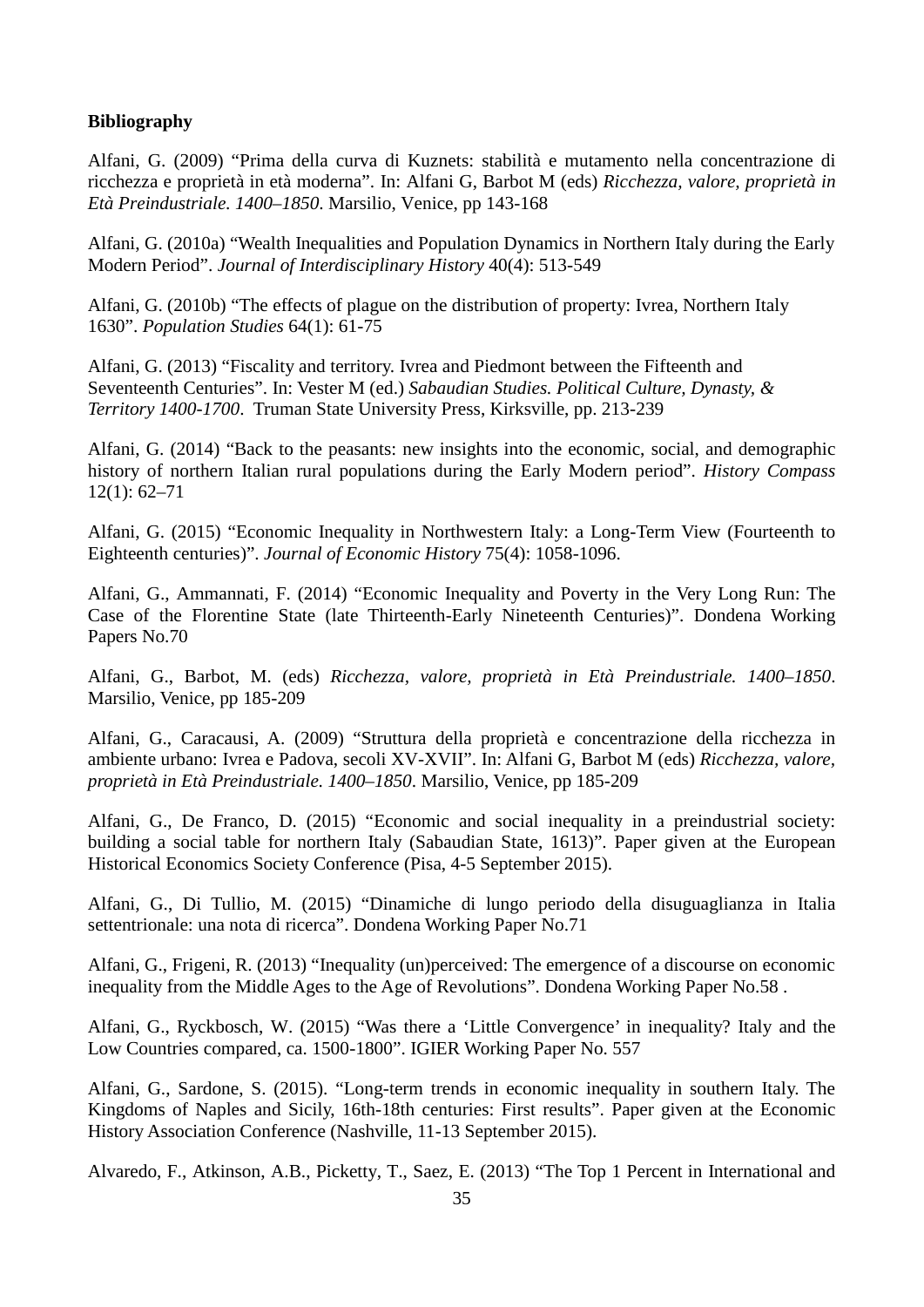Historical Perspective". *Journal of Economic Perspectives* 27(3): 3-2

Ammannati, F. (2015) "La Peste Nera e la distribuzione della proprietà nella Lucchesia del tardo Medioevo". *Popolazione e Storia* 2/2015: 21-45.

Ammannati, F., De Franco, D., Di Tullio, M. (2015) "Misurare la diseguaglianza economica nell'età preindustriale: un confronto fra realtà dell'Italia centro-settentrionale". *Rivista di Storia Economica* XXXI(3): 309-340.

Atkinson, A.B., Picketty, T., Saez, E. (2011) "Top Incomes in the Long Run of History". *Journal of Economic Literature* 49(1): 3-71.

Berengo, M. (1970). "A proposito di proprietà fondiaria". *Rivista storica italiana* LXXXII: 121-147

Bose, A., Chakravarty, S.R., D'Ambrosio, C. (2014) "Richness orderings". *The Journal of Economic Inequality* 12(1): 5-22

Boudjaaba, F. (2010). "La distribuzione delle fortune fondiarie in Francia alla fine dell'«ancien régime»: un approccio dinamico a partire dal caso della Normandia". In: Alfani G, Barbot M (eds) *Ricchezza, valore, proprietà in Età Preindustriale. 1400–1850*. Marsilio, Venice, pp. 371-390

Canbakal, J. (2013) "Wealth and Inequality in Ottoman Bursa, 1500-1840". Paper given at the Economic History Society Annual Conference (York, 5-7 September 2013).

Chakravarty, S.R. (1983) "A New Index of Poverty". *Mathematical Social Sciences* 6: 307–13.

Fornasin, A. (2002) "La proprietà della terra, i percettori dei prodotti e della rendita". In: Pinto G, Poni C, Tucci U (eds.) *L'Italia agricola dalle origini ad oggi*, vol.II, *Il Medioevo e l'età moderna*. Polistampa, Firenze, pp. 357-380

García-Montero, H. (2015) "Long-term Trends in Wealth Inequality in Catalonia, 1400-1800: Initial Results". Dondena Working Paper No.79

Hanus, J. (2013) "Real inequality in the early modern Low Countries: the city of 's-Hertogenbosch, 1500-1660". *Economic History Review* 66(3): 733-56

Herlihy, D. (1967) *Medieval and Renaissance Pistoia*. Yale University Press, New Haven

Herlihy, D. (1978) "The distribution of wealth in a Renaissance Community: Florence 1427". In: Abrams P, Wrigley EA (eds.) *Towns in Societies. Essays in Economic History and Historical Sociology*. Cambridge University Press, Cambridge, pp. 131–57.

Herlihy, D., Klapisch-Zuber, C. (1985) *Tuscans and their families*. Yale University Press, New Haven

Hoffman, P.T., Jacks, D., Levin, P.A., Lindert, P.H. (2002). "Real inequality in Europe since 1500". *Journal of Economic History* 62(2): 322-355

Lindert, P.H. (1991) "Toward a comparative history of income and wealth inequality". In: Brenner YS, Kaelble H, Thomas M (eds.) *Income distribution in historical perspective*. Cambridge University Press, Cambridge, pp. 212-231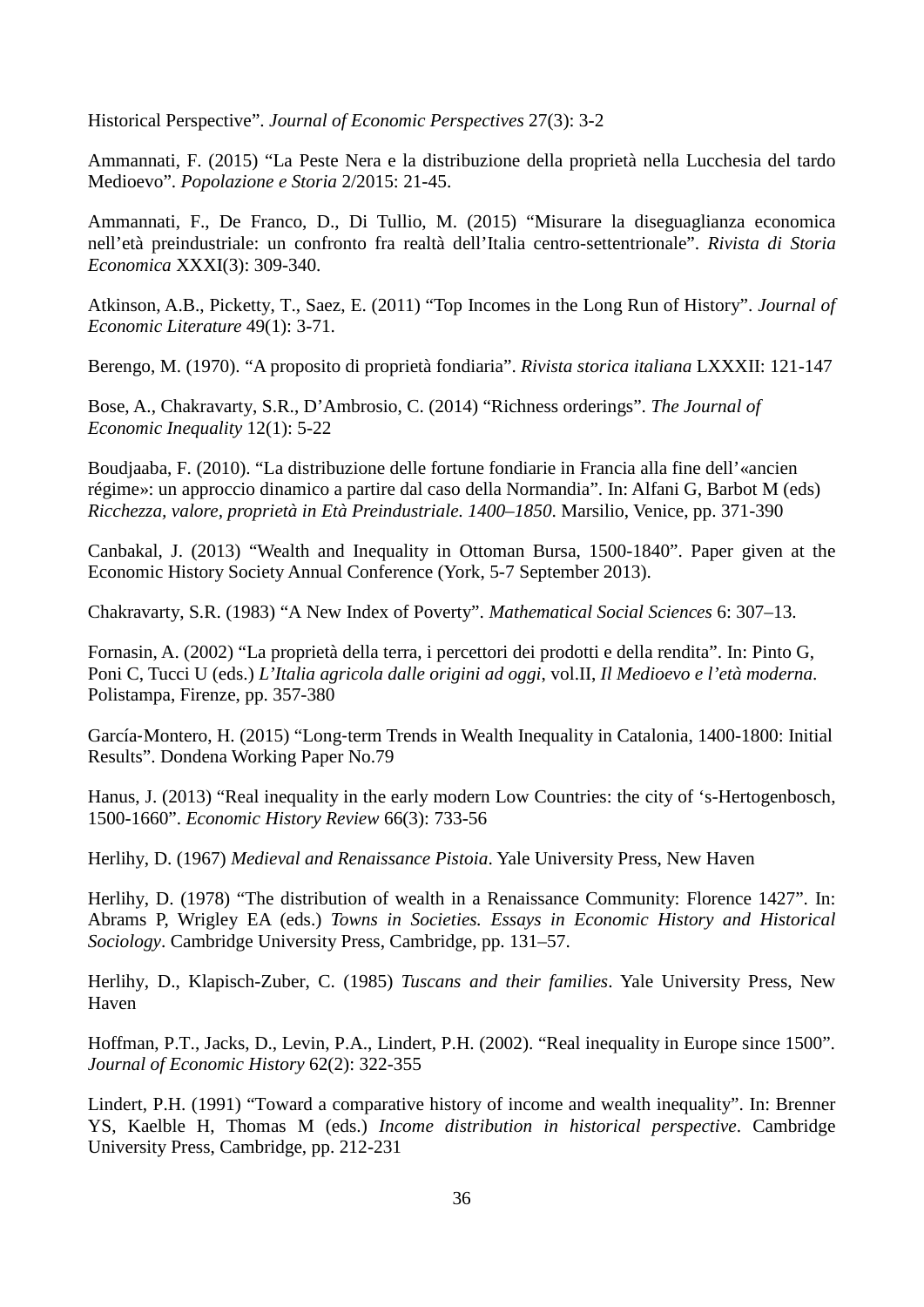Lindert, P.H. (2014) "Making the most of Capital in the 21st Century". NBER Working Paper No. 20232.

Lindert, P.H. and Williamson, J.G. (2015) "American colonial incomes, 1650–1774". *Economic History Review*, online-first version

Medeiros, M. (2006) "The Rich and the Poor: The Construction of an Affluence Line from the Poverty Line". *Social Indicators Research* 78: 1-18

Medeiros, M., Ferreira de Souza, P.H.G. (2014) "The Rich, the Affluent and the Top Incomes: a Literature Review". IRLE Working Paper No.105-14

Mocarelli, L. (2009) "The attitude of Milanese society to work and commercial activities. The case of the porters and the case of the elites". In: Ehmer J, Lis C (eds.) *The idea of work in Europe from Antiquity to Modern Times*. Ashgate, Farnham, pp. 101-121

Nicolini, E.A., Ramos Palencia, F. (2013) "Comparing Income and Wealth Inequality in Pre-Industrial economies. Lessons from Spain in the 18th century". Paper given at the 10th Swedish Economic History Meeting (Lund, 4-5 October 2013).

Nicolini, E.A., Ramos Palencia, F. (2015) "Decomposing Income Inequality in a Backward Pre-Industrial Economy: Old Castile (Spain) in the Middle of the 18th Century". *Economic History Review*, online-first version

Pamuk, S. (2007) "The Black Death and the origins of the 'Great Divergence' across Europe, 1300– 1600". *European Review of Economic History* 11(3): 289–317.

Peichl, A., Schaefer, T., Scheicher, T. (2010) "Measuring richness and poverty: a micro data application to Europe and Germany". *Review of Income and Wealth* 56(3): 597-619

Piketty, T., Postel-Vinay, G., Rosenthal, J.-L. (2006) "Wealth Concentration in a Developing Economy: Paris and France, 1807-1994". *American Economic Review* 96(1): 236-256

Piketty, T. (2014) *Capital in the Twenty-First Century*. Belknap Press of Harvard University Press, Cambridge MA

Piketty, T., Postel-Vinay, G., Rosenthal, J.-L. (2014) "Inherited vs Self-Made Wealth: Theory and Evidence from a Rentier Society (Paris 1872-1937)". *Explorations in Economic History* 51: 21-40

Porisini, G. (1963) *La proprietà terriera nel Comune di Ravenna dalla metà del secolo XVI ai giorni nostri*. Giuffré, Milano

Prados De La Escosura, L. (2007) "Inequality and Poverty in Latin America: A Long-Run Exploration". In Hatton TJ, O'Rourke KH, Taylor AM (eds.) *The New Comparative Economic History*. MIT Press, Cambridge MA, pp. 291-315

Prados De La Escosura, L. (2008) "Inequality, poverty and the Kuznets curve in Spain, 1850-2000". *European Review of Economic History* 12: 287-324.

Pullan, B. (1978) "Poveri, mendicanti e vagabondi". In: *Storia d'Italia*, *Annali*, vol. 1. Einaudi, Turin, pp. 981-1047.